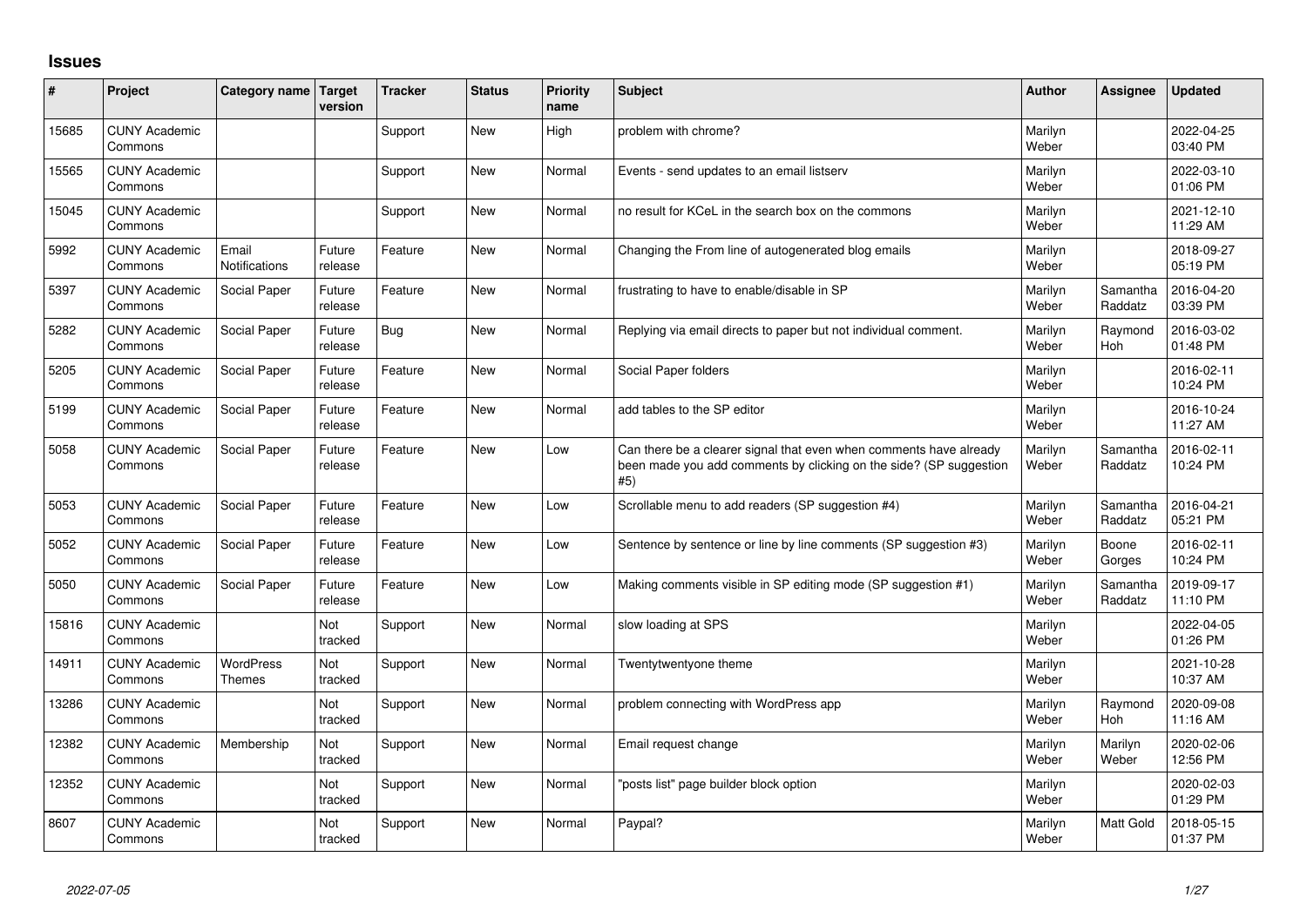| #     | Project                         | Category name                 | <b>Target</b><br>version | <b>Tracker</b> | <b>Status</b>        | <b>Priority</b><br>name | <b>Subject</b>                                                 | <b>Author</b>    | Assignee              | <b>Updated</b>         |
|-------|---------------------------------|-------------------------------|--------------------------|----------------|----------------------|-------------------------|----------------------------------------------------------------|------------------|-----------------------|------------------------|
| 9835  | <b>CUNY Academic</b><br>Commons | Group Forums                  | Future<br>release        | <b>Bug</b>     | Assigned             | Normal                  | add a "like" function?                                         | Marilyn<br>Weber | Erik<br>Trainer       | 2018-06-05<br>01:49 PM |
| 11519 | <b>CUNY Academic</b><br>Commons |                               | Not<br>tracked           | Support        | Assigned             | Normal                  | comment option not appearing                                   | Marilyn<br>Weber |                       | 2019-09-24<br>10:28 AM |
| 13912 | <b>CUNY Academic</b><br>Commons |                               | Not<br>tracked           | Feature        | Hold                 | Low                     | posting "missed schedule"                                      | Marilyn<br>Weber |                       | 2021-02-23<br>10:46 AM |
| 11848 | <b>CUNY Academic</b><br>Commons |                               | Not<br>tracked           | Support        | Hold                 | Normal                  | a Dean of Faculty wants to share a large file                  | Marilyn<br>Weber |                       | 2019-09-24<br>08:44 AM |
| 15655 | <b>CUNY Academic</b><br>Commons |                               | 2.0.3                    | Support        | Reporter<br>Feedback | Normal                  | Event Aggregator plugin?                                       | Marilyn<br>Weber |                       | 2022-06-29<br>11:32 AM |
| 15169 | <b>CUNY Academic</b><br>Commons |                               | 2.0.3                    | Support        | Reporter<br>Feedback | Normal                  | new Prelude website zipfiles for custom theme and other files. | Marilyn<br>Weber |                       | 2022-06-29<br>11:32 AM |
| 16110 | <b>CUNY Academic</b><br>Commons |                               |                          | Support        | Reporter<br>Feedback | Normal                  | remove Creative Commons license from pages?                    | Marilyn<br>Weber | Raymond<br><b>Hoh</b> | 2022-05-17<br>06:11 PM |
| 16099 | <b>CUNY Academic</b><br>Commons |                               |                          | Support        | Reporter<br>Feedback | Normal                  | request for Newsletter Glue                                    | Marilyn<br>Weber |                       | 2022-05-13<br>12:14 PM |
| 15370 | <b>CUNY Academic</b><br>Commons |                               |                          | Support        | Reporter<br>Feedback | Normal                  | All-in-One Event Calendar?                                     | Marilyn<br>Weber |                       | 2022-02-17<br>11:03 AM |
| 15260 | <b>CUNY Academic</b><br>Commons |                               |                          | Support        | Reporter<br>Feedback | Normal                  | Diacritical markings   European Stages                         | Marilyn<br>Weber |                       | 2022-02-04<br>08:16 AM |
| 14784 | <b>CUNY Academic</b><br>Commons |                               |                          | Support        | Reporter<br>Feedback | Normal                  | User report of logo problem when using Customizer theme        | Marilyn<br>Weber |                       | 2021-09-17<br>10:25 AM |
| 11971 | <b>CUNY Academic</b><br>Commons | Email<br><b>Notifications</b> | Future<br>release        | Bug            | Reporter<br>Feedback | Low                     | Pictures obscured in emailed post notifications                | Marilyn<br>Weber | Raymond<br>Hoh        | 2019-11-21<br>01:14 PM |
| 9207  | <b>CUNY Academic</b><br>Commons |                               | Future<br>release        | Support        | Reporter<br>Feedback | Normal                  | display dashboards made in Tableau?                            | Marilyn<br>Weber | Boone<br>Gorges       | 2018-04-10<br>10:42 AM |
| 14900 | <b>CUNY Academic</b><br>Commons |                               | Not<br>tracked           | Support        | Reporter<br>Feedback | Normal                  | previous theme?                                                | Marilyn<br>Weber |                       | 2021-10-25<br>10:31 AM |
| 14398 | <b>CUNY Academic</b><br>Commons |                               | Not<br>tracked           | Support        | Reporter<br>Feedback | Normal                  | Events plug-in notification problem                            | Marilyn<br>Weber |                       | 2021-05-11<br>11:21 AM |
| 14074 | <b>CUNY Academic</b><br>Commons | <b>WordPress</b><br>(misc)    | Not<br>tracked           | Support        | Reporter<br>Feedback | Normal                  | page password protection problem                               | Marilyn<br>Weber |                       | 2021-03-02<br>11:03 AM |
| 13975 | <b>CUNY Academic</b><br>Commons | Social Paper                  | Not<br>tracked           | Support        | Reporter<br>Feedback | Normal                  | can't approve comments on Social Paper paper                   | Marilyn<br>Weber |                       | 2021-02-12<br>09:33 AM |
| 13328 | <b>CUNY Academic</b><br>Commons | Group Forums                  | Not<br>tracked           | <b>Bug</b>     | Reporter<br>Feedback | Normal                  | cross-posting in two related groups                            | Marilyn<br>Weber | Raymond<br>Hoh        | 2020-09-15<br>10:39 PM |
| 13255 | <b>CUNY Academic</b><br>Commons |                               | Not<br>tracked           | Support        | Reporter<br>Feedback | Normal                  | Accessibility problems                                         | Marilyn<br>Weber |                       | 2020-09-01<br>05:48 PM |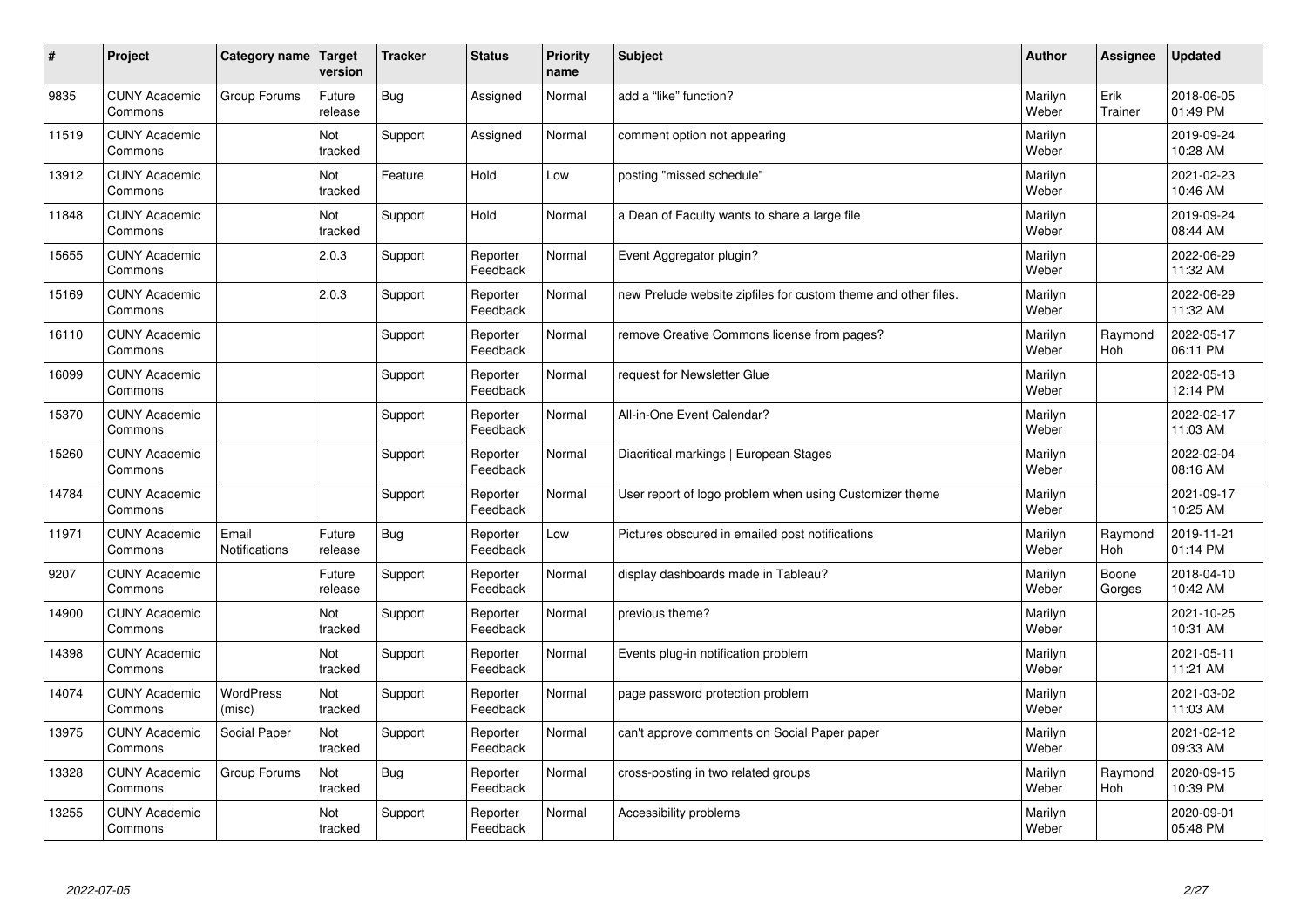| #     | Project                         | Category name                     | Target<br>version | <b>Tracker</b> | <b>Status</b>        | <b>Priority</b><br>name | <b>Subject</b>                                                                             | <b>Author</b>    | Assignee            | <b>Updated</b>         |
|-------|---------------------------------|-----------------------------------|-------------------|----------------|----------------------|-------------------------|--------------------------------------------------------------------------------------------|------------------|---------------------|------------------------|
| 13034 | <b>CUNY Academic</b><br>Commons |                                   | Not<br>tracked    | Support        | Reporter<br>Feedback | Normal                  | a site is asking people to join the Commons to get a download                              | Marilyn<br>Weber |                     | 2020-07-12<br>07:23 AM |
| 12741 | <b>CUNY Academic</b><br>Commons | <b>WordPress</b><br>Plugins       | Not<br>tracked    | Support        | Reporter<br>Feedback | Normal                  | Tableau Public Viz Block                                                                   | Marilyn<br>Weber | Raymond<br>Hoh      | 2020-05-12<br>11:00 AM |
| 12360 | <b>CUNY Academic</b><br>Commons | <b>WordPress</b><br><b>Themes</b> | Not<br>tracked    | Bug            | Reporter<br>Feedback | Normal                  | site just says "DANTE We are currently in maintenance mode, please<br>check back shortly." | Marilyn<br>Weber |                     | 2020-02-04<br>12:13 PM |
| 12350 | <b>CUNY Academic</b><br>Commons | Blogs<br>(BuddyPress)             | Not<br>tracked    | Support        | Reporter<br>Feedback | Normal                  | URL creation problem                                                                       | Marilyn<br>Weber |                     | 2020-02-03<br>11:27 AM |
| 11787 | <b>CUNY Academic</b><br>Commons |                                   | Not<br>tracked    | Support        | Reporter<br>Feedback | Normal                  | automated comments notifications on ZenDesk                                                | Marilyn<br>Weber |                     | 2019-08-26<br>06:18 PM |
| 11771 | <b>CUNY Academic</b><br>Commons |                                   | Not<br>tracked    | Support        | Reporter<br>Feedback | Normal                  | post displays in sections                                                                  | Marilyn<br>Weber |                     | 2019-08-20<br>10:34 AM |
| 11509 | <b>CUNY Academic</b><br>Commons |                                   | Not<br>tracked    | Support        | Reporter<br>Feedback | Normal                  | deleted Page causing a Menu problem?                                                       | Marilyn<br>Weber |                     | 2019-06-04<br>09:54 AM |
| 11149 | <b>CUNY Academic</b><br>Commons |                                   | Not<br>tracked    | Support        | Reporter<br>Feedback | Normal                  | comments getting blocked                                                                   | Marilyn<br>Weber | Raymond<br>Hoh      | 2019-03-26<br>11:40 AM |
| 10657 | <b>CUNY Academic</b><br>Commons |                                   | Not<br>tracked    | Support        | Reporter<br>Feedback | Normal                  | child theme problems                                                                       | Marilyn<br>Weber |                     | 2018-11-08<br>01:19 PM |
| 10273 | <b>CUNY Academic</b><br>Commons | Registration                      | Not<br>tracked    | Support        | Reporter<br>Feedback | Normal                  | users combining CF and campus address                                                      | Marilyn<br>Weber |                     | 2019-09-18<br>10:58 AM |
| 2994  | <b>CUNY Academic</b><br>Commons | <b>BuddyPress</b><br>(misc)       | 1.5.16            | <b>Bug</b>     | Resolved             | High                    | 'My forums" link gives "page not found" error                                              | Marilyn<br>Weber | Boone<br>Gorges     | 2014-01-29<br>03:44 PM |
| 3121  | <b>CUNY Academic</b><br>Commons | <b>WordPress</b><br><b>Themes</b> | 1.5.21            | <b>Bug</b>     | Resolved             | High                    | Add Academica theme?                                                                       | Marilyn<br>Weber | Boone<br>Gorges     | 2014-03-24<br>11:04 AM |
| 3071  | <b>CUNY Academic</b><br>Commons | <b>WordPress</b><br><b>Themes</b> | 1.5.22            | <b>Bug</b>     | Resolved             | Normal                  | Twenty Fourteen theme differences                                                          | Marilyn<br>Weber | Boone<br>Gorges     | 2014-04-01<br>08:18 PM |
| 3197  | <b>CUNY Academic</b><br>Commons | Groups (misc)                     | 1.6.4             | <b>Bug</b>     | Resolved             | Normal                  | trying to set up a hidden group blog with no RSS feed                                      | Marilyn<br>Weber | Boone<br>Gorges     | 2014-05-21<br>09:39 PM |
| 3466  | <b>CUNY Academic</b><br>Commons | Membership                        | 1.6.16            | Feature        | Resolved             | Normal                  | restricting undergrad registration                                                         | Marilyn<br>Weber | Boone<br>Gorges     | 2014-09-18<br>12:02 AM |
| 3593  | <b>CUNY Academic</b><br>Commons | Registration                      | 1.7.2             | Bug            | Resolved             | High                    | registration problems                                                                      | Marilyn<br>Weber | Boone<br>Gorges     | 2014-11-01<br>02:57 PM |
| 3533  | <b>CUNY Academic</b><br>Commons | Group<br>Invitations              | 1.7.8             | Bug            | Resolved             | Low                     | Trying to invite member to a new group                                                     | Marilyn<br>Weber | Boone<br>Gorges     | 2015-04-01<br>09:13 PM |
| 4012  | <b>CUNY Academic</b><br>Commons |                                   | 1.7.20            | Bug            | Resolved             | Normal                  | Two users reporting same Forbidden 403 error message.                                      | Marilyn<br>Weber |                     | 2015-05-01<br>08:13 PM |
| 4102  | <b>CUNY Academic</b><br>Commons | User<br>Experience                | 1.8.1             | Design/UX      | Resolved             | Normal                  | Username rules                                                                             | Marilyn<br>Weber | Samantha<br>Raddatz | 2015-06-01<br>01:23 PM |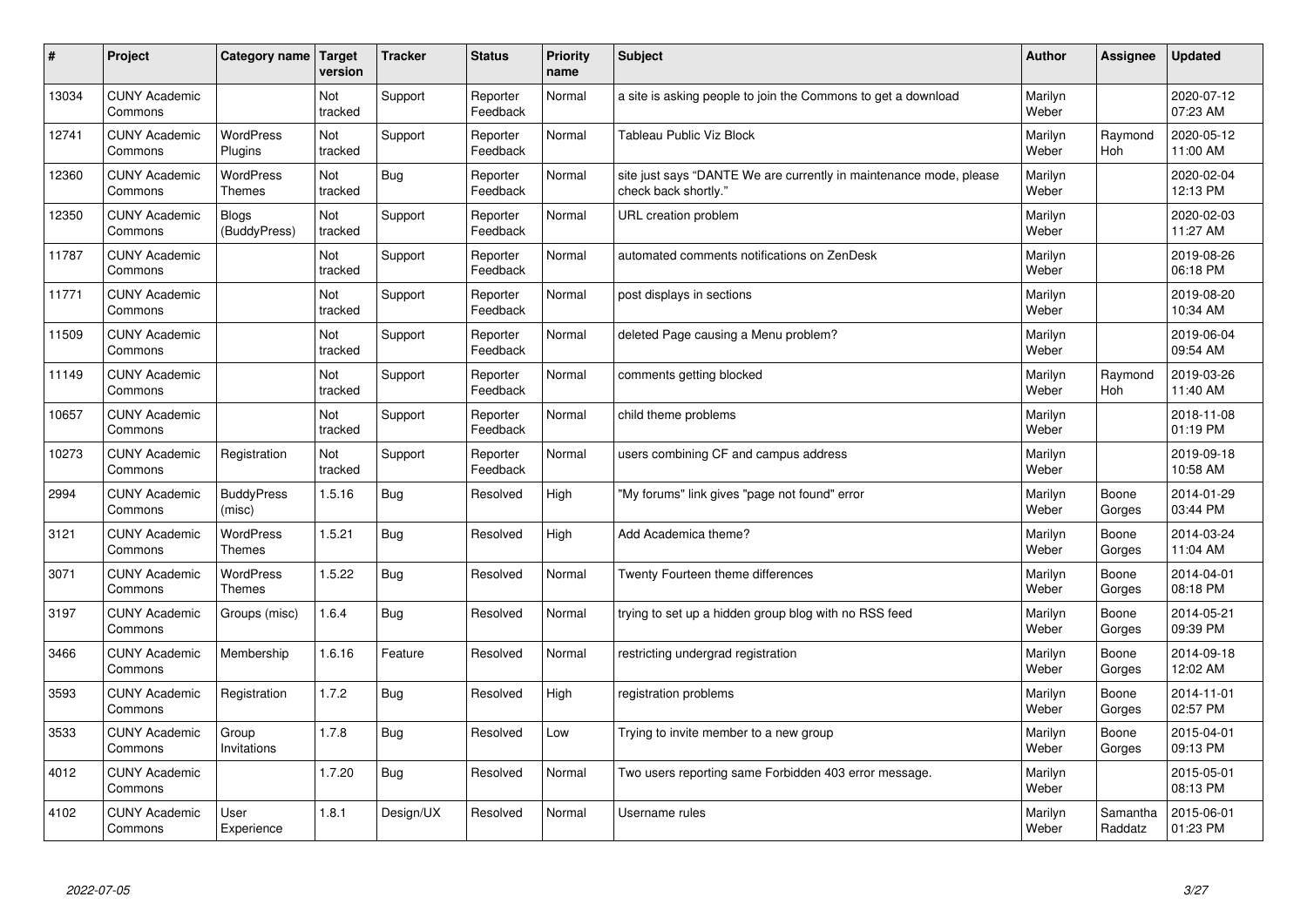| $\sharp$ | Project                         | Category name   Target            | version | <b>Tracker</b> | <b>Status</b> | <b>Priority</b><br>name | <b>Subject</b>                                          | <b>Author</b>    | Assignee              | <b>Updated</b>         |
|----------|---------------------------------|-----------------------------------|---------|----------------|---------------|-------------------------|---------------------------------------------------------|------------------|-----------------------|------------------------|
| 4496     | <b>CUNY Academic</b><br>Commons | cuny.is                           | 1.8.9   | Bug            | Resolved      | Normal                  | Quick links broken?                                     | Marilyn<br>Weber | Boone<br>Gorges       | 2015-08-28<br>10:39 AM |
| 4542     | <b>CUNY Academic</b><br>Commons | <b>WordPress</b><br>Plugins       | 1.8.10  | Bug            | Resolved      | Normal                  | Emailing group users problem                            | Marilyn<br>Weber | Boone<br>Gorges       | 2015-09-11<br>11:16 AM |
| 4734     | <b>CUNY Academic</b><br>Commons | <b>BuddyPress</b><br><b>Docs</b>  | 1.8.13  | Bug            | Resolved      | High                    | Problems with "Create New Doc"                          | Marilyn<br>Weber | Boone<br>Gorges       | 2015-10-09<br>07:53 AM |
| 4340     | <b>CUNY Academic</b><br>Commons | WordPress -<br>Media              | 1.8.14  | Feature        | Resolved      | Normal                  | embedding a video                                       | Marilyn<br>Weber | Daniel<br>Jones       | 2015-10-20<br>12:01 AM |
| 4962     | <b>CUNY Academic</b><br>Commons | Events                            | 1.8.18  | Bug            | Resolved      | High                    | Problems with text entry field in the Events Calendar   | Marilyn<br>Weber | Raymond<br>Hoh        | 2015-12-01<br>06:57 PM |
| 4657     | <b>CUNY Academic</b><br>Commons | Group Forums                      | 1.8.18  | Bug            | Resolved      | High                    | Submit button disappears in new post mode in forum      | Marilyn<br>Weber | Raymond<br><b>Hoh</b> | 2015-12-01<br>11:15 PM |
| 5036     | <b>CUNY Academic</b><br>Commons | WordPress<br>Plugins              | 1.9.1.1 | Feature        | Resolved      | Normal                  | <b>Embeds request</b>                                   | Marilyn<br>Weber | Boone<br>Gorges       | 2015-12-18<br>10:12 PM |
| 4997     | <b>CUNY Academic</b><br>Commons | WordPress<br>Plugins              | 1.9.4   | Feature        | Resolved      | Normal                  | ability to embed maps from StoryMapJS?                  | Marilyn<br>Weber | Boone<br>Gorges       | 2016-01-07<br>12:34 PM |
| 4831     | <b>CUNY Academic</b><br>Commons | <b>Public Portfolio</b>           | 1.9.4   | Bug            | Resolved      | Normal                  | User cannot update profile                              | Marilyn<br>Weber | Boone<br>Gorges       | 2016-01-11<br>10:46 PM |
| 5177     | <b>CUNY Academic</b><br>Commons | Toolbar                           | 1.9.6   | Bug            | Resolved      | Normal                  | No "My Papers" tab                                      | Marilyn<br>Weber | Raymond<br>Hoh        | 2016-01-29<br>08:37 AM |
| 5176     | <b>CUNY Academic</b><br>Commons | Public Portfolio                  | 1.9.6   | Bug            | Resolved      | Normal                  | Widgets in Profile not saving                           | Marilyn<br>Weber | Boone<br>Gorges       | 2016-02-01<br>11:07 AM |
| 5302     | <b>CUNY Academic</b><br>Commons | <b>WordPress</b><br>Plugins       | 1.9.10  | Feature        | Resolved      | Normal                  | request for WP Gallery Custom Links plug-in             | Marilyn<br>Weber | Boone<br>Gorges       | 2016-03-11<br>09:20 PM |
| 5346     | <b>CUNY Academic</b><br>Commons | Toolbar                           | 1.9.11  | Bug            | Resolved      | Normal                  | possible dynamic HTML code bug?                         | Marilyn<br>Weber | Boone<br>Gorges       | 2016-03-22<br>10:53 AM |
| 5522     | <b>CUNY Academic</b><br>Commons | WordPress<br>Plugins              | 1.9.15  | Feature        | Resolved      | Normal                  | plugin request                                          | Marilyn<br>Weber | Boone<br>Gorges       | 2016-05-09<br>10:36 AM |
| 5630     | <b>CUNY Academic</b><br>Commons | <b>WordPress</b><br><b>Themes</b> | 1.9.17  | Feature        | Resolved      | Normal                  | Bavota magazine Pro theme                               | Marilyn<br>Weber | Boone<br>Gorges       | 2016-06-02<br>12:09 AM |
| 5621     | <b>CUNY Academic</b><br>Commons | <b>WordPress</b><br>Plugins       | 1.9.17  | Feature        | Resolved      | Normal                  | Taxonomy plugin request                                 | Marilyn<br>Weber | Boone<br>Gorges       | 2016-06-01<br>11:28 PM |
| 5667     | <b>CUNY Academic</b><br>Commons | Public Portfolio                  | 1.9.18  | Bug            | Resolved      | Normal                  | publication section on my public portfolio won't update | Marilyn<br>Weber | Boone<br>Gorges       | 2016-06-12<br>10:19 AM |
| 5657     | <b>CUNY Academic</b><br>Commons | WordPress<br>Plugins              | 1.9.18  | Feature        | Resolved      | Normal                  | Plugin Request - Instagram Feed WD                      | Marilyn<br>Weber | Boone<br>Gorges       | 2016-06-08<br>12:36 PM |
| 5969     | <b>CUNY Academic</b><br>Commons | Registration                      | 1.9.27  | Bug            | Resolved      | Normal                  | Queens students unable to join                          | Marilyn<br>Weber | Boone<br>Gorges       | 2016-09-04<br>09:41 PM |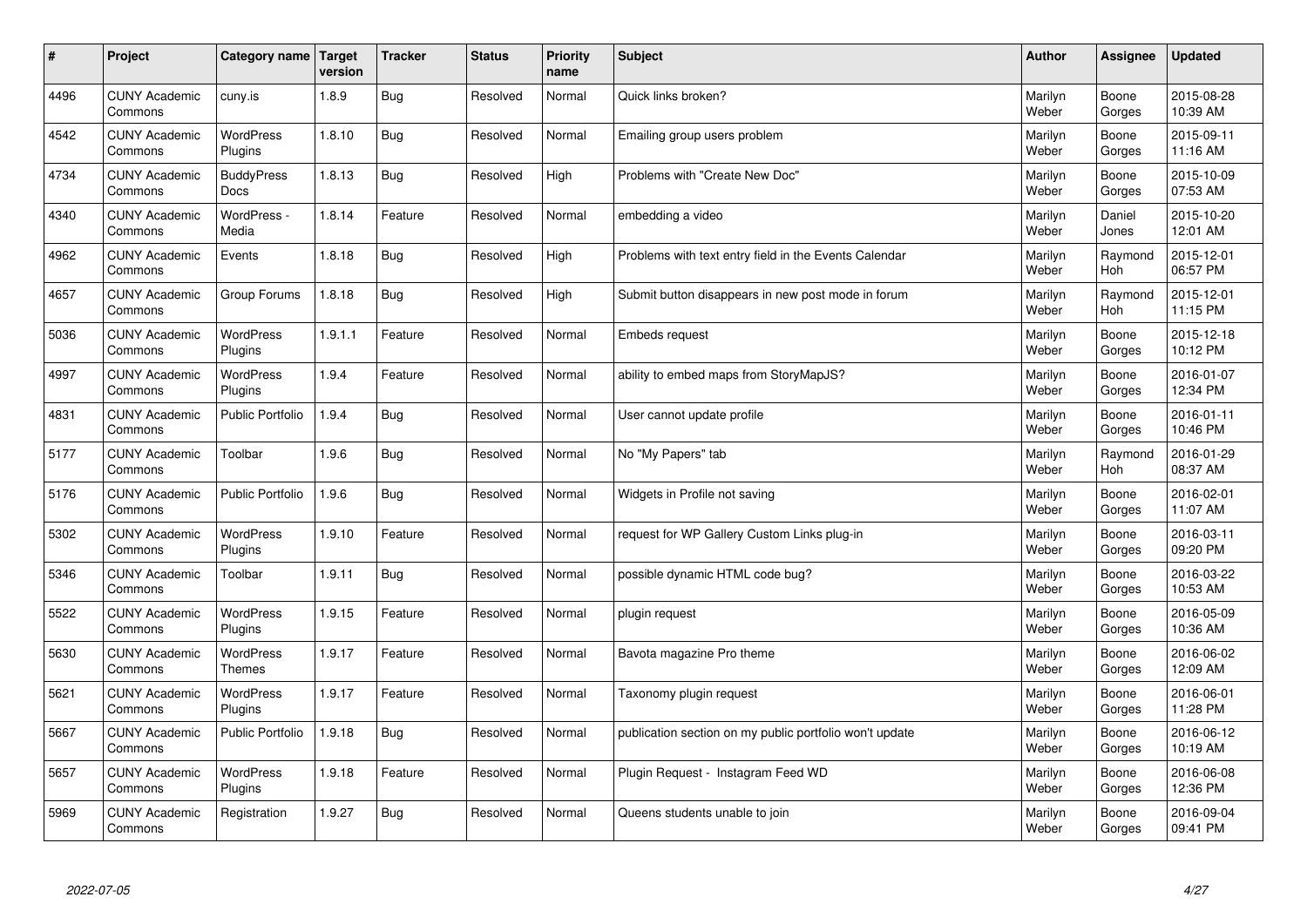| #    | Project                         | Category name   Target            | version | <b>Tracker</b> | <b>Status</b> | <b>Priority</b><br>name | <b>Subject</b>                                                                          | <b>Author</b>    | Assignee              | <b>Updated</b>         |
|------|---------------------------------|-----------------------------------|---------|----------------|---------------|-------------------------|-----------------------------------------------------------------------------------------|------------------|-----------------------|------------------------|
| 6039 | <b>CUNY Academic</b><br>Commons | Membership                        | 1.9.28  | Bug            | Resolved      | High                    | User cannot change her email                                                            | Marilyn<br>Weber |                       | 2016-09-19<br>03:03 PM |
| 6602 | <b>CUNY Academic</b><br>Commons | ZenDesk                           | 1.10    | Bug            | Resolved      | High                    | Add Friend button not working                                                           | Marilyn<br>Weber | Raymond<br><b>Hoh</b> | 2016-11-04<br>12:14 PM |
| 6626 | <b>CUNY Academic</b><br>Commons | Group Files                       | 1.10.1  | Bug            | Resolved      | Normal                  | Files from non-member showing up in private group                                       | Marilyn<br>Weber | Boone<br>Gorges       | 2016-11-07<br>03:54 PM |
| 6818 | <b>CUNY Academic</b><br>Commons | Email<br><b>Notifications</b>     | 1.10.3  | Support        | Resolved      | Normal                  | No more email notifications?                                                            | Marilyn<br>Weber |                       | 2016-11-22<br>02:51 PM |
| 5629 | <b>CUNY Academic</b><br>Commons | <b>Public Portfolio</b>           | 1.10.4  | Support        | Resolved      | Normal                  | Title field in profile can't be edited                                                  | Marilyn<br>Weber |                       | 2016-12-13<br>11:19 AM |
| 7100 | <b>CUNY Academic</b><br>Commons | <b>WordPress</b><br>Plugins       | 1.10.5  | <b>Bug</b>     | Resolved      | High                    | Cincopa plugin problem                                                                  | Marilyn<br>Weber | Boone<br>Gorges       | 2016-12-19<br>10:32 AM |
| 7310 | <b>CUNY Academic</b><br>Commons |                                   | 1.10.7  | Bug            | Resolved      | Normal                  | Friendship request mystery.                                                             | Marilyn<br>Weber | Boone<br>Gorges       | 2017-01-05<br>03:12 PM |
| 7460 | <b>CUNY Academic</b><br>Commons | WordPress<br><b>Themes</b>        | 1.10.8  | Support        | Resolved      | Normal                  | install Independent Publisher theme?                                                    | Marilyn<br>Weber | Boone<br>Gorges       | 2017-01-21<br>09:34 PM |
| 7684 | <b>CUNY Academic</b><br>Commons | Reply By Email                    | 1.10.12 | Bug            | Resolved      | High                    | trying to post too often error                                                          | Marilyn<br>Weber | Raymond<br>Hoh        | 2017-02-28<br>12:43 PM |
| 7745 | <b>CUNY Academic</b><br>Commons | <b>WordPress</b><br>Plugins       | 1.10.13 | Support        | Resolved      | Normal                  | Featured Video Plus plugin requested                                                    | Marilyn<br>Weber |                       | 2017-03-03<br>01:51 PM |
| 7994 | <b>CUNY Academic</b><br>Commons | <b>WordPress</b><br>(misc)        | 1.10.17 | Bug            | Resolved      | Urgent                  | Comments not appearing                                                                  | Marilyn<br>Weber |                       | 2017-04-20<br>11:16 AM |
| 8125 | <b>CUNY Academic</b><br>Commons | <b>WordPress</b><br><b>Themes</b> | 1.10.19 | Bug            | Resolved      | High                    | careerplan admin page failing to load with "currently unable to handle<br>this request" | Marilyn<br>Weber |                       | 2017-07-13<br>12:54 PM |
| 8131 | <b>CUNY Academic</b><br>Commons | <b>WordPress</b><br>Plugins       | 1.11    | Bug            | Resolved      | Normal                  | Newsletters plug-in                                                                     | Marilyn<br>Weber | Boone<br>Gorges       | 2017-05-11<br>09:42 PM |
| 8552 | <b>CUNY Academic</b><br>Commons | WordPress<br>Plugins              | 1.11.10 | Bug            | Resolved      | Normal                  | Events Calendar problem                                                                 | Marilyn<br>Weber |                       | 2017-08-18<br>04:36 PM |
| 8638 | <b>CUNY Academic</b><br>Commons | Group Blogs                       | 1.11.11 | Bug            | Resolved      | Normal                  | members not syncing from group to site                                                  | Marilyn<br>Weber |                       | 2017-09-01<br>03:50 PM |
| 8620 | <b>CUNY Academic</b><br>Commons | ZenDesk                           | 1.11.11 | <b>Bug</b>     | Resolved      | High                    | 'Send us a message" not working                                                         | Marilyn<br>Weber | Raymond<br><b>Hoh</b> | 2017-08-29<br>04:13 PM |
| 8576 | <b>CUNY Academic</b><br>Commons | WordPress<br>Plugins              | 1.11.11 | Support        | Resolved      | Normal                  | Digital Measures plugin request                                                         | Marilyn<br>Weber |                       | 2017-09-01<br>03:44 PM |
| 8721 | <b>CUNY Academic</b><br>Commons | <b>WordPress</b><br>Plugins       | 1.11.13 | Bug            | Resolved      | Normal                  | more problems with Events calendar                                                      | Marilyn<br>Weber |                       | 2017-09-21<br>10:35 AM |
| 8446 | <b>CUNY Academic</b><br>Commons | WordPress<br>Plugins              | 1.11.14 | Support        | Resolved      | Normal                  | request for multiple accordion menu plugins                                             | Marilyn<br>Weber |                       | 2018-05-07<br>09:57 PM |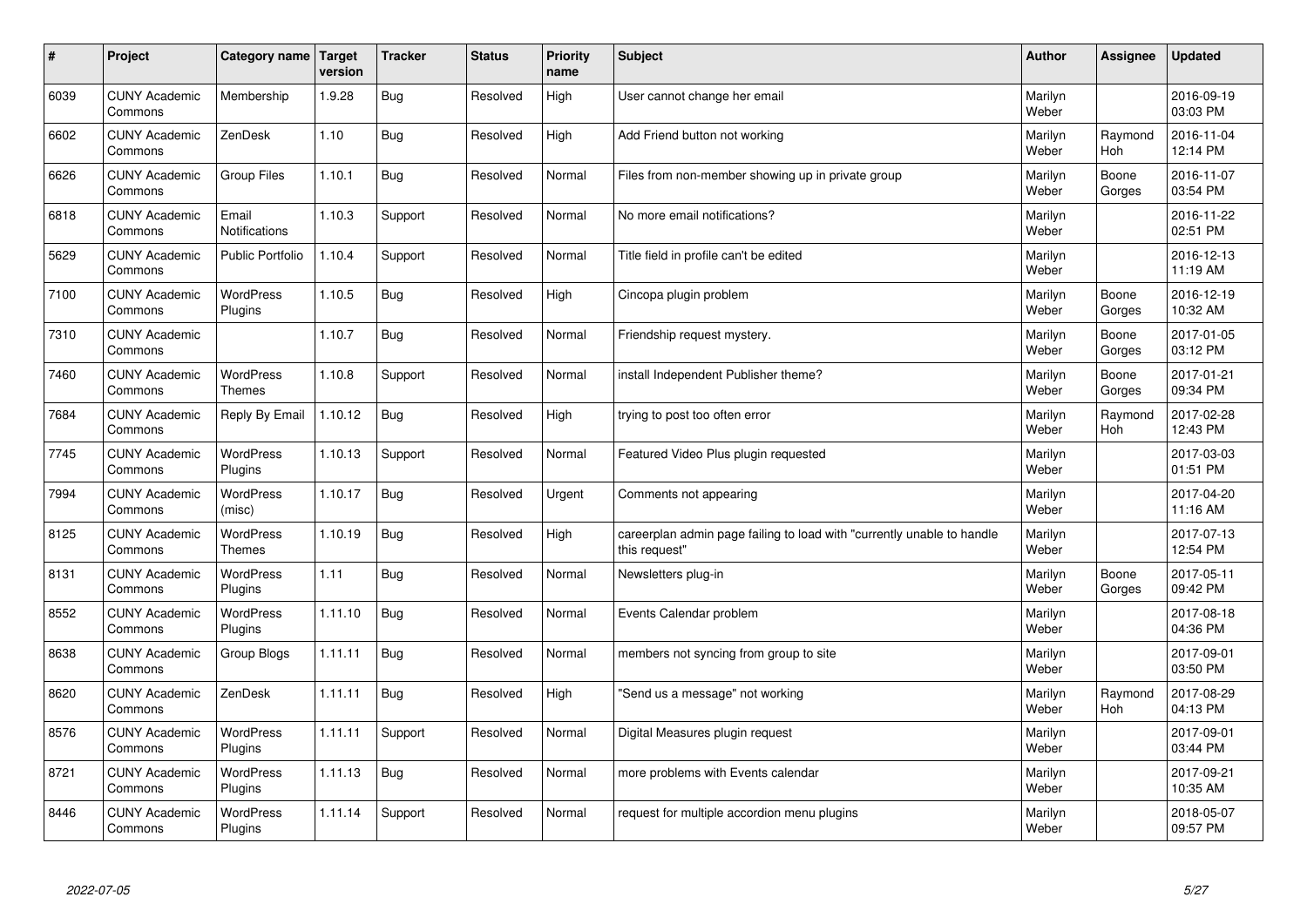| $\sharp$ | Project                         | Category name   Target            | version | <b>Tracker</b> | <b>Status</b> | <b>Priority</b><br>name | <b>Subject</b>                                                              | <b>Author</b>    | Assignee              | <b>Updated</b>         |
|----------|---------------------------------|-----------------------------------|---------|----------------|---------------|-------------------------|-----------------------------------------------------------------------------|------------------|-----------------------|------------------------|
| 6860     | <b>CUNY Academic</b><br>Commons | User<br>Onboarding                | 1.12    | Bug            | Resolved      | Normal                  | Invitation to join a group is appearing as an invitiation to join the site! | Marilyn<br>Weber | Boone<br>Gorges       | 2017-10-30<br>10:03 AM |
| 8893     | <b>CUNY Academic</b><br>Commons | Social Paper                      | 1.12.1  | Support        | Resolved      | Normal                  | Social paper won't connect to group?                                        | Marilyn<br>Weber |                       | 2017-12-11<br>01:16 PM |
| 8908     | <b>CUNY Academic</b><br>Commons | <b>WordPress</b><br>Plugins       | 1.12.2  | Support        | Resolved      | Normal                  | Plugin request from Steve Brier                                             | Marilyn<br>Weber |                       | 2017-11-27<br>11:39 AM |
| 8917     | <b>CUNY Academic</b><br>Commons | Group Files                       | 1.12.3  | Bug            | Resolved      | High                    | Files not downloading from Groups properly                                  | Marilyn<br>Weber | Boone<br>Gorges       | 2017-11-29<br>10:04 PM |
| 8934     | <b>CUNY Academic</b><br>Commons | Reply By Email                    | 1.12.4  | Support        | Resolved      | High                    | RBE "could not post" email should have info about attempted From<br>address | Marilyn<br>Weber | Raymond<br>Hoh        | 2017-12-12<br>11:25 AM |
| 8924     | <b>CUNY Academic</b><br>Commons | WordPress<br>Plugins              | 1.12.4  | Bug            | Resolved      | Normal                  | auto-remove feature on http://pcp.gc.cuny.edu                               | Marilyn<br>Weber | Matt Gold             | 2017-12-04<br>10:18 AM |
| 9026     | <b>CUNY Academic</b><br>Commons | <b>WordPress</b><br>Plugins       | 1.12.6  | Support        | Resolved      | Normal                  | plugin request from Carlos Guevara                                          | Marilyn<br>Weber |                       | 2018-01-03<br>09:33 AM |
| 9087     | <b>CUNY Academic</b><br>Commons | WordPress<br>Plugins              | 1.12.7  | Support        | Resolved      | Normal                  | request for WP Social Sharing                                               | Marilyn<br>Weber |                       | 2018-01-23<br>11:17 AM |
| 9078     | <b>CUNY Academic</b><br>Commons | <b>WordPress</b><br>Plugins       | 1.12.7  | Support        | Resolved      | Normal                  | arcgis web maps?                                                            | Marilyn<br>Weber | Raymond<br><b>Hoh</b> | 2018-01-23<br>11:11 AM |
| 9192     | <b>CUNY Academic</b><br>Commons | WordPress<br>Plugins              | 1.12.8  | Bug            | Resolved      | Normal                  | problems with the Leaflet plug -in                                          | Marilyn<br>Weber | Boone<br>Gorges       | 2018-02-13<br>11:07 AM |
| 9163     | <b>CUNY Academic</b><br>Commons | Layout                            | 1.12.8  | Support        | Resolved      | Normal                  | Mobile responsiveness issues                                                | Marilyn<br>Weber | Raymond<br>Hoh        | 2018-02-13<br>10:49 AM |
| 9154     | <b>CUNY Academic</b><br>Commons | Events                            | 1.12.8  | Bug            | Resolved      | Normal                  | problem with group calendar                                                 | Marilyn<br>Weber | Raymond<br>Hoh        | 2018-02-13<br>10:49 AM |
| 9282     | <b>CUNY Academic</b><br>Commons | Group Forums                      | 1.12.9  | Bug            | Resolved      | Normal                  | 'Forum ID is missing" error?                                                | Marilyn<br>Weber |                       | 2018-02-27<br>10:32 AM |
| 9340     | <b>CUNY Academic</b><br>Commons | WordPress<br>Plugins              | 1.12.10 | Bug            | Resolved      | Normal                  | change the web preview?                                                     | Marilyn<br>Weber | Raymond<br><b>Hoh</b> | 2018-03-13<br>11:50 AM |
| 9335     | <b>CUNY Academic</b><br>Commons | <b>WordPress</b><br><b>Themes</b> | 1.12.10 | Bug            | Resolved      | Normal                  | clone http://digitalscholarship.ccny.cuny.edu site?                         | Marilyn<br>Weber | Boone<br>Gorges       | 2018-03-14<br>12:43 PM |
| 9330     | <b>CUNY Academic</b><br>Commons | <b>WordPress</b><br>Plugins       | 1.12.10 | Bug            | Resolved      | Normal                  | part 2 of problems with the Leaflet plug -in                                | Marilyn<br>Weber |                       | 2018-03-04<br>05:58 PM |
| 9500     | <b>CUNY Academic</b><br>Commons | WordPress<br>Plugins              | 1.12.12 | Support        | Resolved      | Normal                  | PowerPoint in the media library?                                            | Marilyn<br>Weber | Raymond<br><b>Hoh</b> | 2018-04-12<br>02:28 PM |
| 9224     | <b>CUNY Academic</b><br>Commons | <b>Group Files</b>                | 1.13    | Feature        | Resolved      | Normal                  | attachments to forum posts clutter up Files area                            | Marilyn<br>Weber | Boone<br>Gorges       | 2018-03-22<br>03:34 PM |
| 8941     | <b>CUNY Academic</b><br>Commons | <b>WordPress</b><br><b>Themes</b> | 1.13.1  | Support        | Resolved      | Normal                  | Theme request: ColorNews                                                    | Marilyn<br>Weber |                       | 2018-05-08<br>10:42 AM |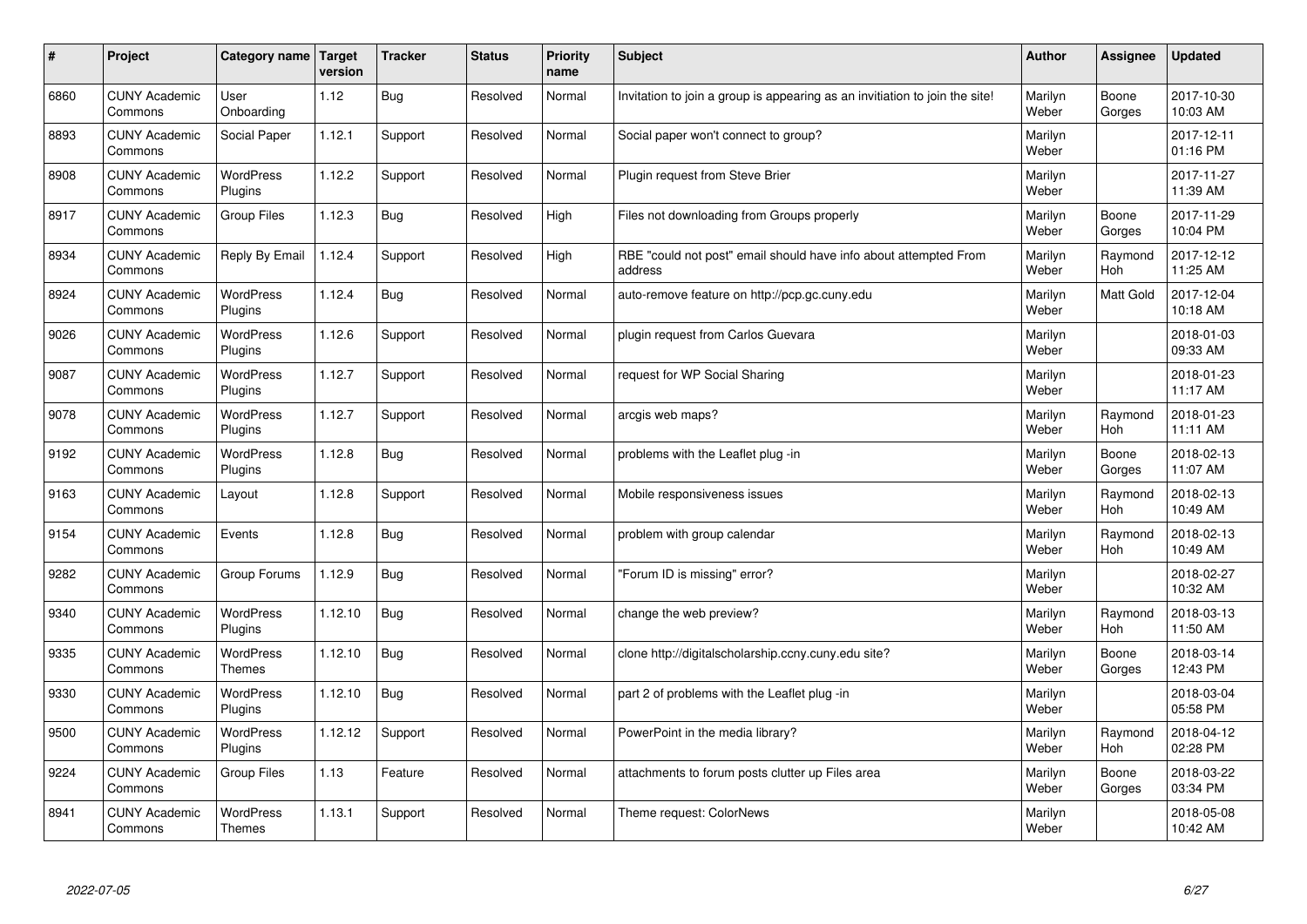| #     | Project                         | Category name   Target        | version | <b>Tracker</b> | <b>Status</b> | <b>Priority</b><br>name | <b>Subject</b>                                                                           | <b>Author</b>    | Assignee              | <b>Updated</b>         |
|-------|---------------------------------|-------------------------------|---------|----------------|---------------|-------------------------|------------------------------------------------------------------------------------------|------------------|-----------------------|------------------------|
| 9768  | <b>CUNY Academic</b><br>Commons |                               | 1.13.2  | <b>Bug</b>     | Resolved      | High                    | search function on the Directory page                                                    | Marilyn<br>Weber | Boone<br>Gorges       | 2018-05-14<br>08:45 PM |
| 9888  | <b>CUNY Academic</b><br>Commons | <b>WordPress</b><br>Plugins   | 1.13.3  | Support        | Resolved      | Normal                  | Business directory Plug-in request                                                       | Marilyn<br>Weber |                       | 2018-06-12<br>11:52 AM |
| 9828  | <b>CUNY Academic</b><br>Commons | Domain<br>Mapping             | 1.13.3  | <b>Bug</b>     | Resolved      | High                    | redirecting problem                                                                      | Marilyn<br>Weber | Raymond<br>Hoh        | 2018-05-24<br>02:39 PM |
| 9965  | <b>CUNY Academic</b><br>Commons | <b>WordPress</b><br>Plugins   | 1.13.4  | Support        | Resolved      | Normal                  | plug-in request for OneTone Companion                                                    | Marilyn<br>Weber | Raymond<br>Hoh        | 2018-06-26<br>12:00 PM |
| 9949  | <b>CUNY Academic</b><br>Commons |                               | 1.13.4  | Support        | Resolved      | Normal                  | raise storage space limit?                                                               | Marilyn<br>Weber | Boone<br>Gorges       | 2018-06-26<br>12:00 PM |
| 9992  | <b>CUNY Academic</b><br>Commons |                               | 1.13.6  | <b>Bug</b>     | Resolved      | Normal                  | ACERT website down again                                                                 | Marilyn<br>Weber |                       | 2018-07-10<br>12:15 PM |
| 10101 | <b>CUNY Academic</b><br>Commons |                               | 1.13.7  | Bug            | Resolved      | Normal                  | URL changes within Manage section of groups                                              | Marilyn<br>Weber |                       | 2018-08-03<br>01:54 PM |
| 10245 | <b>CUNY Academic</b><br>Commons | Email<br><b>Notifications</b> | 1.13.8  | Support        | Resolved      | Urgent                  | Placeholders in action emails (activation, password reset) not being<br>properly swapped | Marilyn<br>Weber | Raymond<br><b>Hoh</b> | 2018-08-30<br>04:02 PM |
| 10240 | <b>CUNY Academic</b><br>Commons | WordPress<br>Plugins          | 1.13.8  | Support        | Resolved      | Normal                  | require-featured-image plug-in request                                                   | Marilyn<br>Weber |                       | 2018-08-29<br>05:15 PM |
| 10361 | <b>CUNY Academic</b><br>Commons | Group Forums                  | 1.13.10 | <b>Bug</b>     | Resolved      | Normal                  | forum post pending oddity                                                                | Marilyn<br>Weber |                       | 2018-09-25<br>10:45 AM |
| 10810 | <b>CUNY Academic</b><br>Commons | WordPress<br>(misc)           | 1.14.2  | <b>Bug</b>     | Resolved      | Normal                  | Sites set as public are becoming private                                                 | Marilyn<br>Weber |                       | 2018-12-11<br>10:15 AM |
| 10772 | <b>CUNY Academic</b><br>Commons | Groups (misc)                 | 1.14.2  | <b>Bug</b>     | Resolved      | Normal                  | can't create groups                                                                      | Marilyn<br>Weber |                       | 2018-12-04<br>10:42 AM |
| 11006 | <b>CUNY Academic</b><br>Commons | Groups (misc)                 | 1.14.6  | Support        | Resolved      | Normal                  | removing members from a group isn't working                                              | Marilyn<br>Weber |                       | 2019-01-24<br>03:18 PM |
| 11091 | <b>CUNY Academic</b><br>Commons | <b>BuddyPress</b><br>Docs     | 1.14.7  | Support        | Resolved      | Normal                  | word limit for comments on a group doc?                                                  | Marilyn<br>Weber |                       | 2019-02-26<br>02:04 PM |
| 11211 | <b>CUNY Academic</b><br>Commons | WordPress<br>Themes           | 1.14.8  | Support        | Resolved      | Normal                  | user needs to edit the HTML coding                                                       | Marilyn<br>Weber |                       | 2019-03-12<br>11:20 AM |
| 11233 | <b>CUNY Academic</b><br>Commons |                               | 1.14.9  | Support        | Resolved      | Normal                  | Hotiar?                                                                                  | Marilyn<br>Weber |                       | 2019-03-26<br>12:10 PM |
| 11029 | <b>CUNY Academic</b><br>Commons | Authentication                | 1.14.9  | Support        | Resolved      | Normal                  | Sujatha Fernandes cannot edit her site                                                   | Marilyn<br>Weber | Raymond<br>Hoh        | 2019-03-26<br>12:10 PM |
| 11448 | <b>CUNY Academic</b><br>Commons | <b>BuddyPress</b><br>(misc)   | 1.15.1  | Support        | Resolved      | Normal                  | sole administrator listed on sites is not an admin at all?                               | Marilyn<br>Weber | Raymond<br><b>Hoh</b> | 2019-05-14<br>11:15 AM |
| 11483 | <b>CUNY Academic</b><br>Commons |                               | 1.15.2  | Bug            | Resolved      | Normal                  | 'Add New user" not working                                                               | Marilyn<br>Weber |                       | 2019-05-21<br>02:26 PM |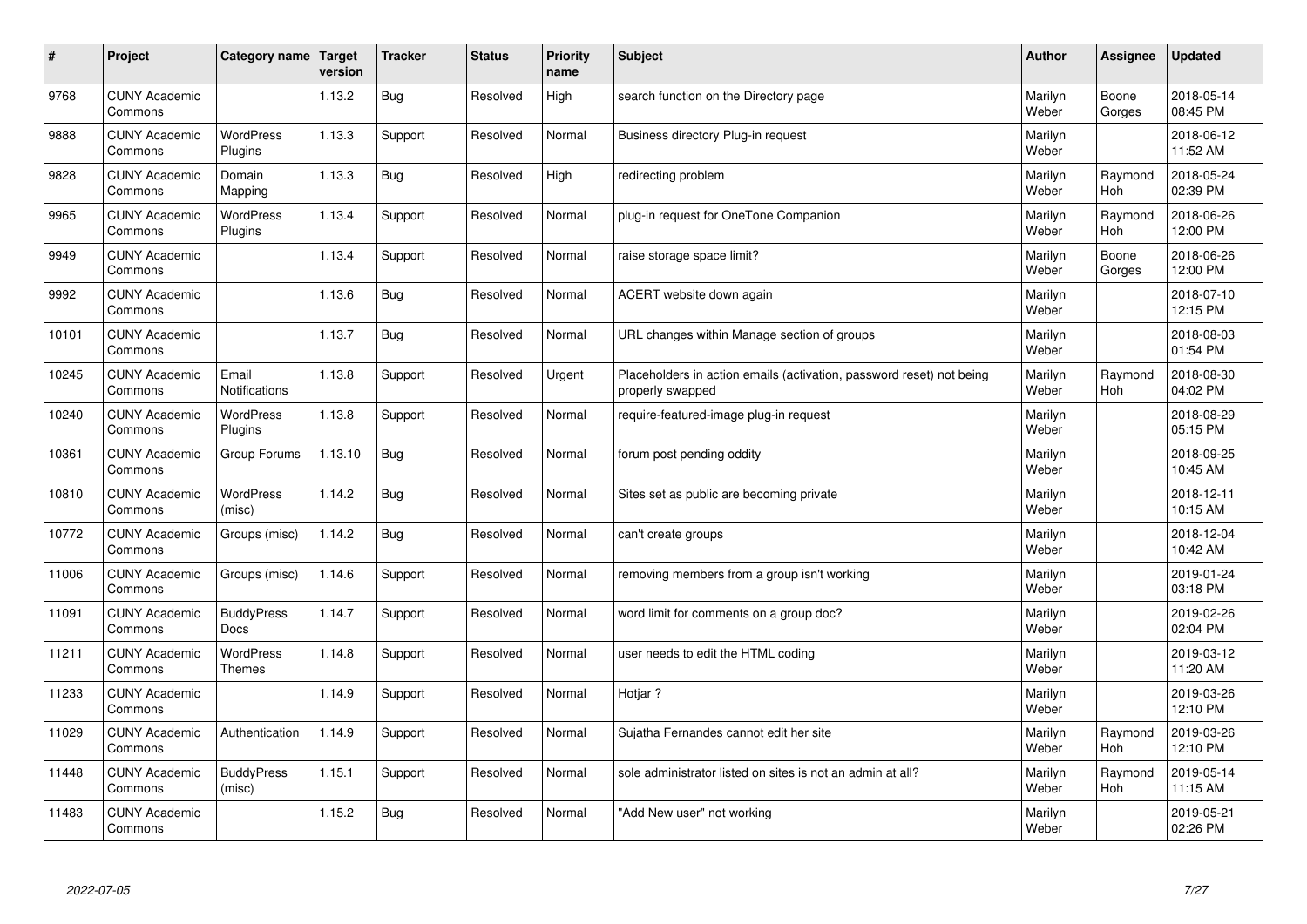| #     | Project                         | Category name                     | Target<br>version | <b>Tracker</b> | <b>Status</b> | <b>Priority</b><br>name | <b>Subject</b>                                                                          | <b>Author</b>    | Assignee              | <b>Updated</b>         |
|-------|---------------------------------|-----------------------------------|-------------------|----------------|---------------|-------------------------|-----------------------------------------------------------------------------------------|------------------|-----------------------|------------------------|
| 11453 | <b>CUNY Academic</b><br>Commons | <b>WordPress</b><br>(misc)        | 1.15.2            | Bug            | Resolved      | Normal                  | 403 error on Firefox                                                                    | Marilyn<br>Weber | Raymond<br><b>Hoh</b> | 2019-05-28<br>11:46 AM |
| 11567 | <b>CUNY Academic</b><br>Commons | Group Files                       | 1.15.4            | Bug            | Resolved      | Normal                  | Group files pagination doesn't work properly in folders                                 | Marilyn<br>Weber | Boone<br>Gorges       | 2019-06-25<br>04:22 PM |
| 11609 | <b>CUNY Academic</b><br>Commons |                                   | 1.15.5            | Support        | Resolved      | Normal                  | Mixed Content flag                                                                      | Marilyn<br>Weber |                       | 2019-06-27<br>06:54 PM |
| 11647 | <b>CUNY Academic</b><br>Commons |                                   | 1.15.6            | Support        | Resolved      | Normal                  | <b>Tribulant Newsletters update</b>                                                     | Marilyn<br>Weber |                       | 2019-07-18<br>02:27 PM |
| 11813 | <b>CUNY Academic</b><br>Commons | <b>WordPress</b><br>Plugins       | 1.15.9            | Support        | Resolved      | Normal                  | 'Change Password Protected Message" plugin requests                                     | Marilyn<br>Weber |                       | 2019-09-10<br>05:57 PM |
| 11866 | <b>CUNY Academic</b><br>Commons | <b>WordPress</b><br><b>Themes</b> | 1.15.10           | Support        | Resolved      | Normal                  | problem with project widget and the 'skills' to generate tags                           | Marilyn<br>Weber | Raymond<br>Hoh        | 2019-09-19<br>03:20 PM |
| 11865 | <b>CUNY Academic</b><br>Commons | Onboarding                        | 1.15.10           | Bug            | Resolved      | Normal                  | Site name not appearing in "Membership" lists of Invitation modal                       | Marilyn<br>Weber | Boone<br>Gorges       | 2019-09-24<br>11:09 AM |
| 11832 | <b>CUNY Academic</b><br>Commons | WordPress<br>Plugins              | 1.15.11           | Support        | Resolved      | Normal                  | Yoast SEO premium for sexgenlab.org                                                     | Marilyn<br>Weber |                       | 2019-10-08<br>11:22 AM |
| 11964 | <b>CUNY Academic</b><br>Commons | Layout                            | 1.15.12           | Bug            | Resolved      | Normal                  | https://commons.gc.cuny.edu/create/ not displaying correctly in Edge                    | Marilyn<br>Weber | Raymond<br><b>Hoh</b> | 2019-10-22<br>11:54 AM |
| 12038 | <b>CUNY Academic</b><br>Commons |                                   | 1.15.13           | Bug            | Resolved      | Normal                  | admin visibility problem at careerplan.commons.gc.cuny.edu                              | Marilyn<br>Weber |                       | 2019-11-12<br>10:20 AM |
| 12006 | <b>CUNY Academic</b><br>Commons | Group<br>Invitations              | 1.15.13           | Bug            | Resolved      | Immediate               | Invite system is broken.                                                                | Marilyn<br>Weber | Boone<br>Gorges       | 2019-10-23<br>10:16 AM |
| 11907 | <b>CUNY Academic</b><br>Commons | <b>Public Portfolio</b>           | 1.15.13           | Support        | Resolved      | Normal                  | more publications problems (in profile)                                                 | Marilyn<br>Weber |                       | 2019-11-04<br>11:16 AM |
| 12302 | <b>CUNY Academic</b><br>Commons | <b>WordPress</b><br><b>Themes</b> | 1.16.4            | Support        | Resolved      | Normal                  | Pictorio theme request                                                                  | Marilyn<br>Weber | Raymond<br>Hoh        | 2020-01-28<br>11:44 AM |
| 12363 | <b>CUNY Academic</b><br>Commons | <b>WordPress</b><br>Plugins       | 1.16.5            | Bug            | Resolved      | Urgent                  | more bbPress problems - now students unable to post either a new<br>thread or a comment | Marilyn<br>Weber | Raymond<br><b>Hoh</b> | 2020-03-17<br>03:07 PM |
| 12354 | <b>CUNY Academic</b><br>Commons | <b>WordPress</b><br>Plugins       | 1.16.5            | Bug            | Resolved      | Urgent                  | sites (including Net-Art) are reporting critical issues                                 | Marilyn<br>Weber | Raymond<br><b>Hoh</b> | 2020-02-02<br>03:16 PM |
| 12515 | <b>CUNY Academic</b><br>Commons | cuny.is                           | 1.16.7            | Support        | Resolved      | Normal                  | AJAX actions on cuny is admin page are failing                                          | Marilyn<br>Weber |                       | 2020-03-10<br>11:57 AM |
| 12487 | <b>CUNY Academic</b><br>Commons | Group Forums                      | 1.16.7            | Bug            | Resolved      | Normal                  | group posting problems?                                                                 | Marilyn<br>Weber | Raymond<br>Hoh        | 2020-03-10<br>11:40 AM |
| 12483 | <b>CUNY Academic</b><br>Commons |                                   | 1.16.7            | Bug            | Resolved      | High                    | post error                                                                              | Marilyn<br>Weber |                       | 2020-02-28<br>02:44 PM |
| 12676 | <b>CUNY Academic</b><br>Commons | <b>WordPress</b><br>Plugins       | 1.16.10           | Support        | Resolved      | Normal                  | request for Require Post Category plug-in                                               | Marilyn<br>Weber |                       | 2020-04-28<br>11:03 AM |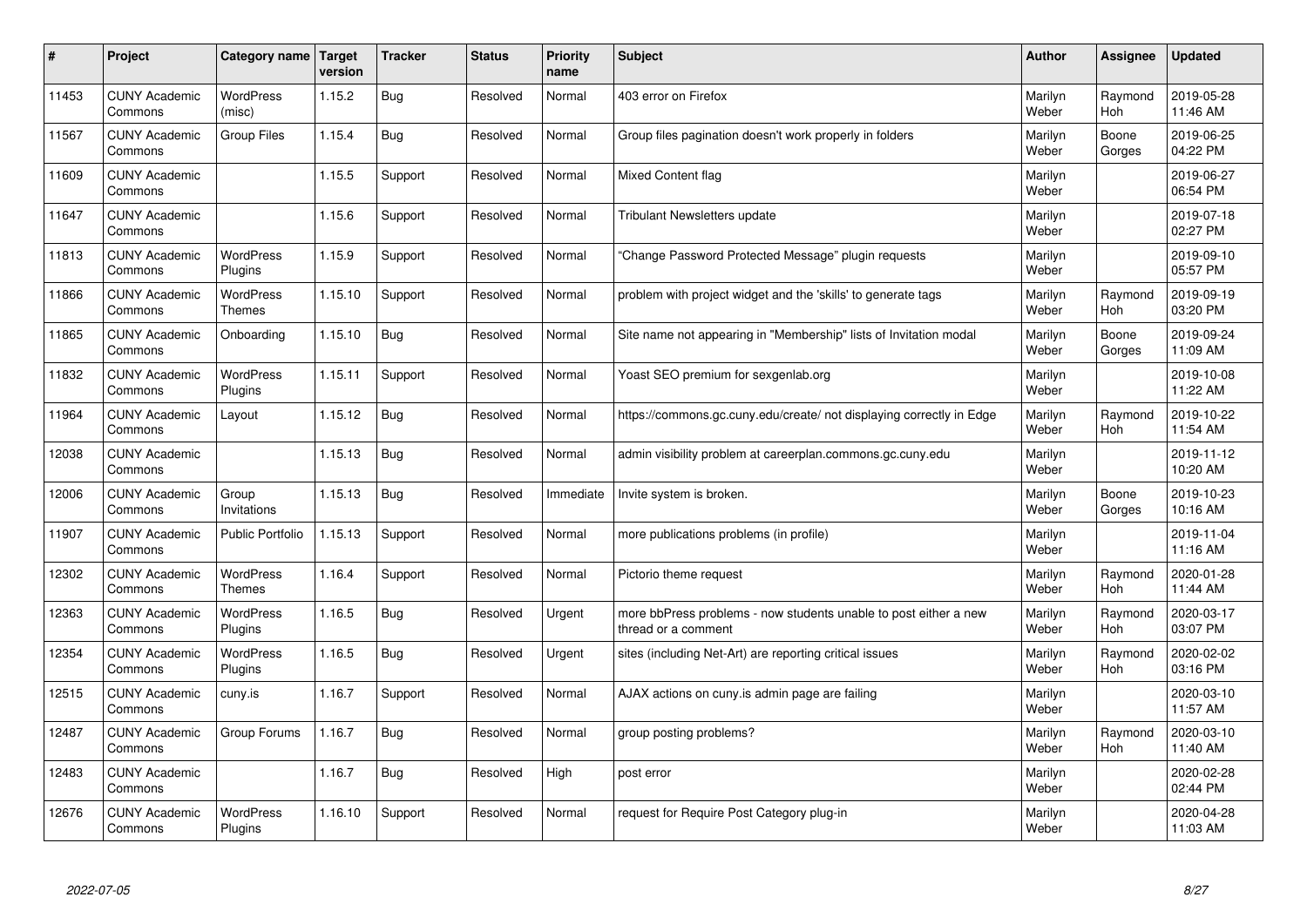| $\sharp$ | Project                         | Category name            | Target<br>version | <b>Tracker</b> | <b>Status</b> | <b>Priority</b><br>name | <b>Subject</b>                                                  | <b>Author</b>    | Assignee              | <b>Updated</b>         |
|----------|---------------------------------|--------------------------|-------------------|----------------|---------------|-------------------------|-----------------------------------------------------------------|------------------|-----------------------|------------------------|
| 12960    | <b>CUNY Academic</b><br>Commons |                          | 1.16.14           | Support        | Resolved      | Normal                  | mutiple plugin in requests                                      | Marilyn<br>Weber | Boone<br>Gorges       | 2020-06-23<br>10:53 AM |
| 12905    | <b>CUNY Academic</b><br>Commons |                          | 1.16.14           | Support        | Resolved      | Normal                  | trouble embedding a flipbook from Flipsnack                     | Marilyn<br>Weber | Boone<br>Gorges       | 2020-06-23<br>10:53 AM |
| 12777    | <b>CUNY Academic</b><br>Commons |                          | 1.16.14           | Support        | Resolved      | Normal                  | request to include custom javascript into a Commons-hosted site | Marilyn<br>Weber |                       | 2020-06-16<br>04:03 PM |
| 13016    | <b>CUNY Academic</b><br>Commons | Shortcodes and<br>embeds | 1.16.15           | Support        | Resolved      | Normal                  | possible to run code examples, like in Jupyter Notebooks?       | Marilyn<br>Weber |                       | 2020-07-16<br>11:52 AM |
| 13091    | <b>CUNY Academic</b><br>Commons |                          | 1.17.0            | Support        | Resolved      | Normal                  | problem with latex (math equations)                             | Marilyn<br>Weber |                       | 2020-07-28<br>11:09 AM |
| 13173    | <b>CUNY Academic</b><br>Commons | Group Library            | 1.17.1            | Support        | Resolved      | High                    | all uploads to the library are silent                           | Marilyn<br>Weber |                       | 2020-08-10<br>04:12 PM |
| 13134    | <b>CUNY Academic</b><br>Commons | Site cloning             | 1.17.1            | Support        | Resolved      | Normal                  | New site (a clone) point to old dashboard                       | Marilyn<br>Weber |                       | 2020-08-12<br>03:22 PM |
| 13116    | <b>CUNY Academic</b><br>Commons | ZenDesk                  | 1.17.1            | Support        | Resolved      | Normal                  | support/send us a message link obscured                         | Marilyn<br>Weber | Raymond<br>Hoh        | 2020-07-29<br>09:33 PM |
| 13227    | <b>CUNY Academic</b><br>Commons | Group Library            | 1.17.2            | Bug            | Resolved      | High                    | folder not appearing in library                                 | Marilyn<br>Weber |                       | 2020-08-21<br>04:22 PM |
| 13185    | <b>CUNY Academic</b><br>Commons | WordPress<br>Themes      | 1.17.2            | Support        | Resolved      | Normal                  | Less theme?                                                     | Marilyn<br>Weber |                       | 2020-08-25<br>11:26 AM |
| 13184    | <b>CUNY Academic</b><br>Commons | WordPress<br>Plugins     | 1.17.2            | Support        | Resolved      | Normal                  | google translate plugin                                         | Marilyn<br>Weber |                       | 2020-08-25<br>11:36 AM |
| 13238    | <b>CUNY Academic</b><br>Commons | WordPress -<br>Media     | 1.17.3            | Support        | Resolved      | Normal                  | allow ppsx file?                                                | Marilyn<br>Weber | Raymond<br>Hoh        | 2020-09-10<br>11:46 AM |
| 13341    | <b>CUNY Academic</b><br>Commons | Group Forums             | 1.17.4            | Bug            | Resolved      | Normal                  | Forum reply problems                                            | Marilyn<br>Weber | Raymond<br>Hoh        | 2020-09-22<br>12:08 PM |
| 13441    | <b>CUNY Academic</b><br>Commons |                          | 1.17.5            | Support        | Resolved      | Normal                  | ongoing user problems with daily digests                        | Marilyn<br>Weber |                       | 2020-10-13<br>10:02 AM |
| 13378    | <b>CUNY Academic</b><br>Commons |                          | 1.17.5            | <b>Bug</b>     | Resolved      | Normal                  | problem on one of my sites                                      | Marilyn<br>Weber |                       | 2020-09-24<br>05:27 PM |
| 13521    | <b>CUNY Academic</b><br>Commons | Onboarding               | 1.17.7            | Support        | Resolved      | Normal                  | sent invitations page                                           | Marilyn<br>Weber | Raymond<br><b>Hoh</b> | 2020-11-10<br>10:31 AM |
| 13512    | <b>CUNY Academic</b><br>Commons | WordPress<br>Themes      | 1.17.7            | Support        | Resolved      | Normal                  | theme update                                                    | Marilyn<br>Weber |                       | 2020-11-16<br>04:46 PM |
| 11908    | <b>CUNY Academic</b><br>Commons | Spam/Spam<br>Prevention  | 1.17.7            | Support        | Resolved      | Normal                  | overeager spam filter                                           | Marilyn<br>Weber | Raymond<br><b>Hoh</b> | 2020-11-05<br>04:36 PM |
| 13738    | <b>CUNY Academic</b><br>Commons |                          | 1.18.1            | Support        | Resolved      | Normal                  | theme requests from a non-CUY person                            | Marilyn<br>Weber |                       | 2020-12-23<br>11:34 AM |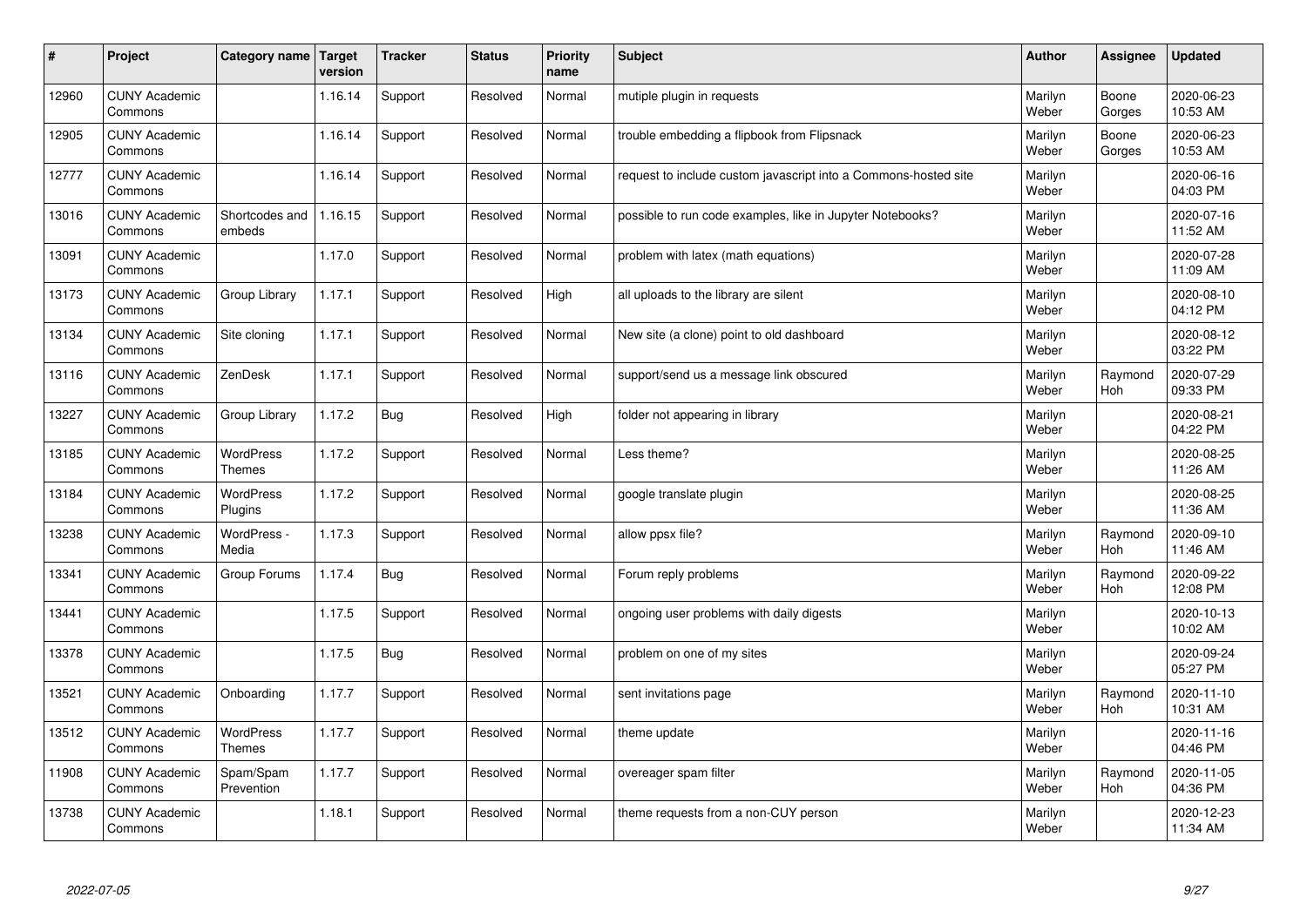| #     | Project                         | Category name Target        | version | <b>Tracker</b> | <b>Status</b> | <b>Priority</b><br>name | <b>Subject</b>                                                                        | <b>Author</b>    | Assignee              | <b>Updated</b>         |
|-------|---------------------------------|-----------------------------|---------|----------------|---------------|-------------------------|---------------------------------------------------------------------------------------|------------------|-----------------------|------------------------|
| 13675 | <b>CUNY Academic</b><br>Commons | Group Library               | 1.18.1  | Bug            | Resolved      | High                    | broken Library                                                                        | Marilyn<br>Weber |                       | 2020-12-09<br>05:02 PM |
| 12999 | <b>CUNY Academic</b><br>Commons |                             | 1.18.1  | Support        | Resolved      | Normal                  | request for Dentist theme                                                             | Marilyn<br>Weber | Boone<br>Gorges       | 2020-12-22<br>03:31 PM |
| 13783 | <b>CUNY Academic</b><br>Commons |                             | 1.18.2  | Support        | Resolved      | Normal                  | new CUNY OneSearch url                                                                | Marilyn<br>Weber |                       | 2021-01-14<br>04:53 PM |
| 13641 | <b>CUNY Academic</b><br>Commons |                             | 1.18.2  | Support        | Resolved      | Normal                  | follow up to migration request                                                        | Marilyn<br>Weber | Boone<br>Gorges       | 2021-01-12<br>10:59 AM |
| 13846 | <b>CUNY Academic</b><br>Commons | <b>WordPress</b><br>Plugins | 1.18.3  | Support        | Resolved      | Normal                  | Yoast SEO plugin problem                                                              | Marilyn<br>Weber |                       | 2021-01-19<br>05:34 PM |
| 13841 | <b>CUNY Academic</b><br>Commons | <b>WordPress</b><br>Plugins | 1.18.3  | Support        | Resolved      | Normal                  | Folders plugin request                                                                | Marilyn<br>Weber | Boone<br>Gorges       | 2021-01-26<br>04:43 PM |
| 13827 | <b>CUNY Academic</b><br>Commons | Group Forums                | 1.18.3  | Bug            | Resolved      | Normal                  | more forum post problems                                                              | Marilyn<br>Weber | Raymond<br>Hoh        | 2021-01-22<br>08:19 PM |
| 13741 | <b>CUNY Academic</b><br>Commons | WordPress<br>Plugins        | 1.18.3  | Support        | Resolved      | Normal                  | Ensemble Video Plugin                                                                 | Marilyn<br>Weber |                       | 2021-01-26<br>04:43 PM |
| 13958 | <b>CUNY Academic</b><br>Commons |                             | 1.18.4  | Support        | Resolved      | Normal                  | calendar widget problem                                                               | Marilyn<br>Weber |                       | 2021-02-09<br>11:05 AM |
| 13947 | <b>CUNY Academic</b><br>Commons | WordPress<br>Plugins        | 1.18.4  | Bug            | Resolved      | Normal                  | Elementor plugin problem                                                              | Marilyn<br>Weber | Raymond<br><b>Hoh</b> | 2021-02-08<br>09:34 PM |
| 13944 | <b>CUNY Academic</b><br>Commons | <b>WordPress</b><br>Plugins | 1.18.4  | Support        | Resolved      | Normal                  | 3D FlipBook request                                                                   | Marilyn<br>Weber |                       | 2021-02-09<br>11:05 AM |
| 13935 | <b>CUNY Academic</b><br>Commons | <b>WordPress</b><br>Plugins | 1.18.4  | Support        | Resolved      | Low                     | Add Users sidebar widget not working                                                  | Marilyn<br>Weber |                       | 2021-02-09<br>11:05 AM |
| 13929 | <b>CUNY Academic</b><br>Commons |                             | 1.18.4  | Support        | Resolved      | Normal                  | update error message                                                                  | Marilyn<br>Weber | Boone<br>Gorges       | 2021-02-09<br>11:05 AM |
| 13878 | <b>CUNY Academic</b><br>Commons | Group cloning               | 1.18.4  | Support        | Resolved      | High                    | When creating Group + Site and choosing 'Clone existing', cannot<br>advance to step 2 | Marilyn<br>Weber | Jeremy<br>Felt        | 2021-02-02<br>11:02 AM |
| 14019 | <b>CUNY Academic</b><br>Commons | WordPress<br>Plugins        | 1.18.5  | <b>Bug</b>     | Resolved      | Normal                  | smorales.commons.gc.cuny.edu                                                          | Marilyn<br>Weber | Boone<br>Gorges       | 2021-02-23<br>11:06 AM |
| 14012 | <b>CUNY Academic</b><br>Commons | <b>WordPress</b><br>Plugins | 1.18.5  | Support        | Resolved      | Normal                  | Open External Links in a New Window plugin?                                           | Marilyn<br>Weber | Boone<br>Gorges       | 2021-03-02<br>02:07 PM |
| 14129 | <b>CUNY Academic</b><br>Commons | Onboarding                  | 1.18.6  | Support        | Resolved      | Normal                  | can only see some invites sent                                                        | Marilyn<br>Weber | Raymond<br>Hoh        | 2021-04-09<br>09:00 AM |
| 14077 | <b>CUNY Academic</b><br>Commons | <b>WordPress</b><br>Plugins | 1.18.7  | Support        | Resolved      | Normal                  | Elementor Pro plugin for the slider                                                   | Marilyn<br>Weber | Raymond<br>Hoh        | 2021-03-23<br>11:43 AM |
| 14304 | <b>CUNY Academic</b><br>Commons | Group Library               | 1.18.8  | <b>Bug</b>     | Resolved      | Normal                  | Library items change folders when adding subsequent items in new<br>folders           | Marilyn<br>Weber | Boone<br>Gorges       | 2021-04-13<br>11:21 AM |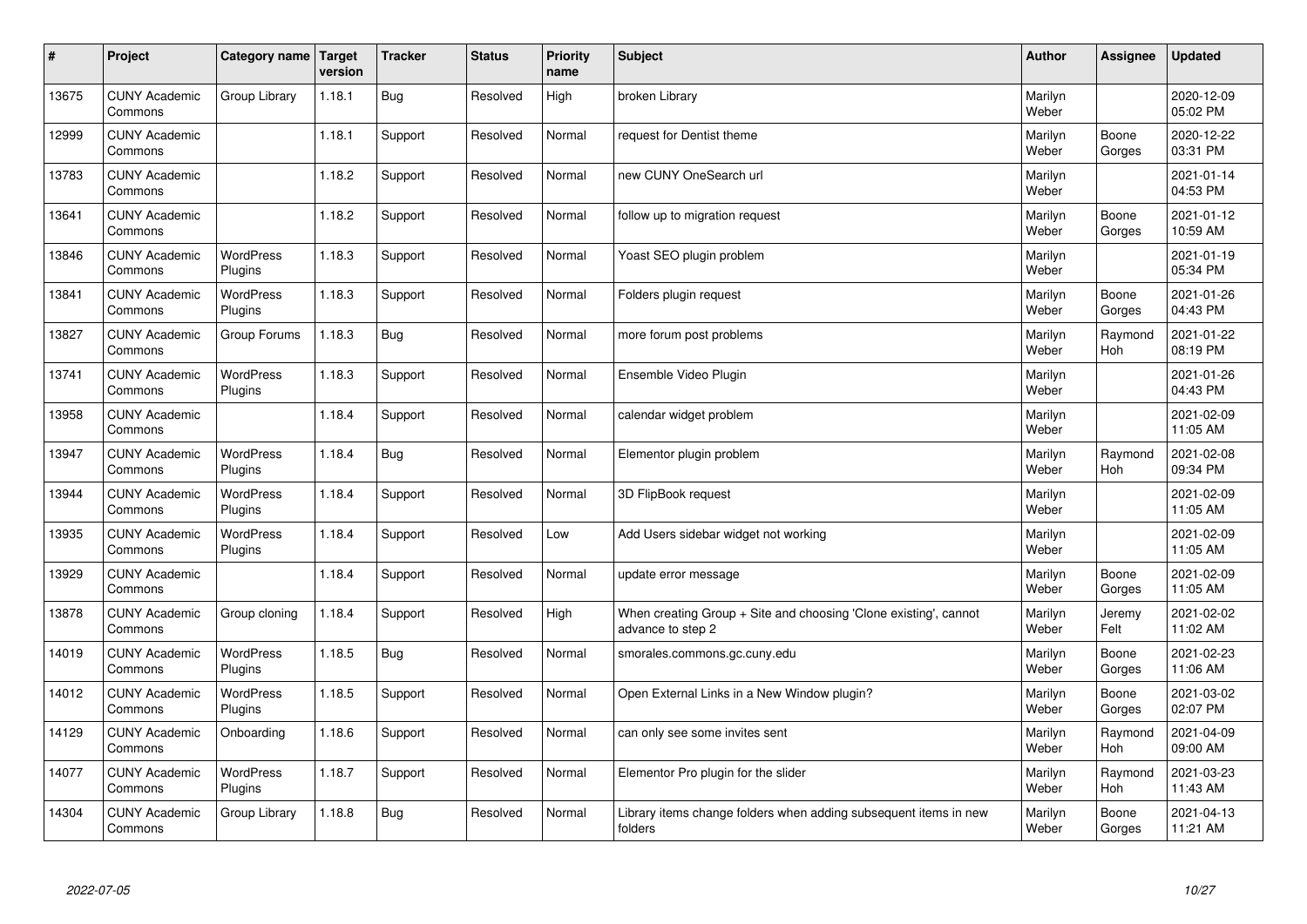| $\pmb{\#}$ | Project                         | Category name                     | Target<br>version | <b>Tracker</b> | <b>Status</b> | <b>Priority</b><br>name | <b>Subject</b>                                                                          | <b>Author</b>    | Assignee        | <b>Updated</b>         |
|------------|---------------------------------|-----------------------------------|-------------------|----------------|---------------|-------------------------|-----------------------------------------------------------------------------------------|------------------|-----------------|------------------------|
| 14270      | <b>CUNY Academic</b><br>Commons | <b>WordPress</b><br><b>Themes</b> | 1.18.8            | Support        | Resolved      | Normal                  | arid theme?                                                                             | Marilyn<br>Weber |                 | 2021-04-13<br>11:20 AM |
| 14246      | <b>CUNY Academic</b><br>Commons |                                   | 1.18.8            | Support        | Resolved      | Normal                  | 'Weekly jQuery Migrate Status Update"                                                   | Marilyn<br>Weber |                 | 2021-04-13<br>11:08 AM |
| 14411      | <b>CUNY Academic</b><br>Commons | <b>WordPress</b><br>Themes        | 1.18.10           | <b>Bug</b>     | Resolved      | Normal                  | logo problems                                                                           | Marilyn<br>Weber |                 | 2021-05-03<br>04:37 PM |
| 14410      | <b>CUNY Academic</b><br>Commons |                                   | 1.18.10           | <b>Bug</b>     | Resolved      | Normal                  | events calendar problem?                                                                | Marilyn<br>Weber |                 | 2021-05-10<br>04:45 PM |
| 14265      | <b>CUNY Academic</b><br>Commons | <b>WordPress</b><br>Plugins       | 1.18.10           | Support        | Resolved      | Normal                  | separate the tag cloud in the blog sidebar                                              | Marilyn<br>Weber | Boone<br>Gorges | 2021-05-12<br>05:19 PM |
| 14534      | <b>CUNY Academic</b><br>Commons | <b>WordPress</b><br>Plugins       | 1.18.12           | Support        | Resolved      | Normal                  | Share This Image plugin?                                                                | Marilyn<br>Weber |                 | 2021-06-08<br>11:50 AM |
| 14526      | <b>CUNY Academic</b><br>Commons | Registration                      | 1.18.12           | Bug            | Resolved      | High                    | registration interface won't show a space to enter nonCUNY code                         | Marilyn<br>Weber |                 | 2021-06-03<br>04:02 PM |
| 14509      | <b>CUNY Academic</b><br>Commons | <b>WordPress</b><br>Plugins       | 1.18.12           | <b>Bug</b>     | Resolved      | Normal                  | Elementor Editor problem                                                                | Marilyn<br>Weber |                 | 2021-06-08<br>09:55 AM |
| 14734      | <b>CUNY Academic</b><br>Commons | WordPress<br>Themes               | 1.18.18           | Support        | Resolved      | Normal                  | missing section of Sujatha Fernandes' site                                              | Marilyn<br>Weber | Raymond<br>Hoh  | 2021-09-06<br>04:15 PM |
| 14799      | <b>CUNY Academic</b><br>Commons |                                   | 1.18.19           | Support        | Resolved      | High                    | install the official Classic Widgets?                                                   | Marilyn<br>Weber |                 | 2021-09-22<br>02:17 PM |
| 14885      | <b>CUNY Academic</b><br>Commons | <b>WordPress</b><br>Plugins       | 1.18.22           | <b>Bug</b>     | Resolved      | Normal                  | Long Loading Times -- Wordpress Admin Site                                              | Marilyn<br>Weber | Raymond<br>Hoh  | 2021-10-26<br>12:28 PM |
| 14889      | <b>CUNY Academic</b><br>Commons | Events                            | 1.19.0            | Support        | Resolved      | Normal                  | events in group - can they be edited by all admins?                                     | Marilyn<br>Weber | Raymond<br>Hoh  | 2021-12-13<br>03:31 PM |
| 15211      | <b>CUNY Academic</b><br>Commons | Blogs<br>(BuddyPress)             | 1.19.2            | Support        | Resolved      | Normal                  | No good error reporting for already-used domain name when creating a<br>site in Firefox | Marilyn<br>Weber | Boone<br>Gorges | 2022-01-25<br>11:33 AM |
| 15241      | <b>CUNY Academic</b><br>Commons | Onboarding                        | 1.19.3            | Design/UX      | Resolved      | Normal                  | white on gray                                                                           | Marilyn<br>Weber | Boone<br>Gorges | 2022-02-08<br>02:38 PM |
| 15545      | <b>CUNY Academic</b><br>Commons | WordPress<br>Plugins              | 1.19.5            | Feature        | Resolved      | Normal                  | "ZI Hide Featured Image" plugin request                                                 | Marilyn<br>Weber | Boone<br>Gorges | 2022-03-09<br>10:09 AM |
| 15654      | <b>CUNY Academic</b><br>Commons | <b>WordPress</b><br>Plugins       | 1.19.6            | Support        | Resolved      | Normal                  | Numerous Copies of Events showing up                                                    | Marilyn<br>Weber | Boone<br>Gorges | 2022-03-22<br>11:30 AM |
| 16198      | <b>CUNY Academic</b><br>Commons |                                   | 2.0.1             | Bug            | Resolved      | Normal                  | Change role to                                                                          | Marilyn<br>Weber | Boone<br>Gorges | 2022-06-14<br>11:35 AM |
| 16291      | <b>CUNY Academic</b><br>Commons | Site cloning                      | 2.0.2             | Support        | Resolved      | Normal                  | Images coming up blank in Media Library                                                 | Marilyn<br>Weber | Raymond<br>Hoh  | 2022-06-29<br>11:31 AM |
| 16172      | <b>CUNY Academic</b><br>Commons | <b>WordPress</b><br>(misc)        | 2.0.2             | Bug            | Resolved      | Normal                  | "Lost your password" link not in error messge                                           | Marilyn<br>Weber | Raymond<br>Hoh  | 2022-06-14<br>09:21 PM |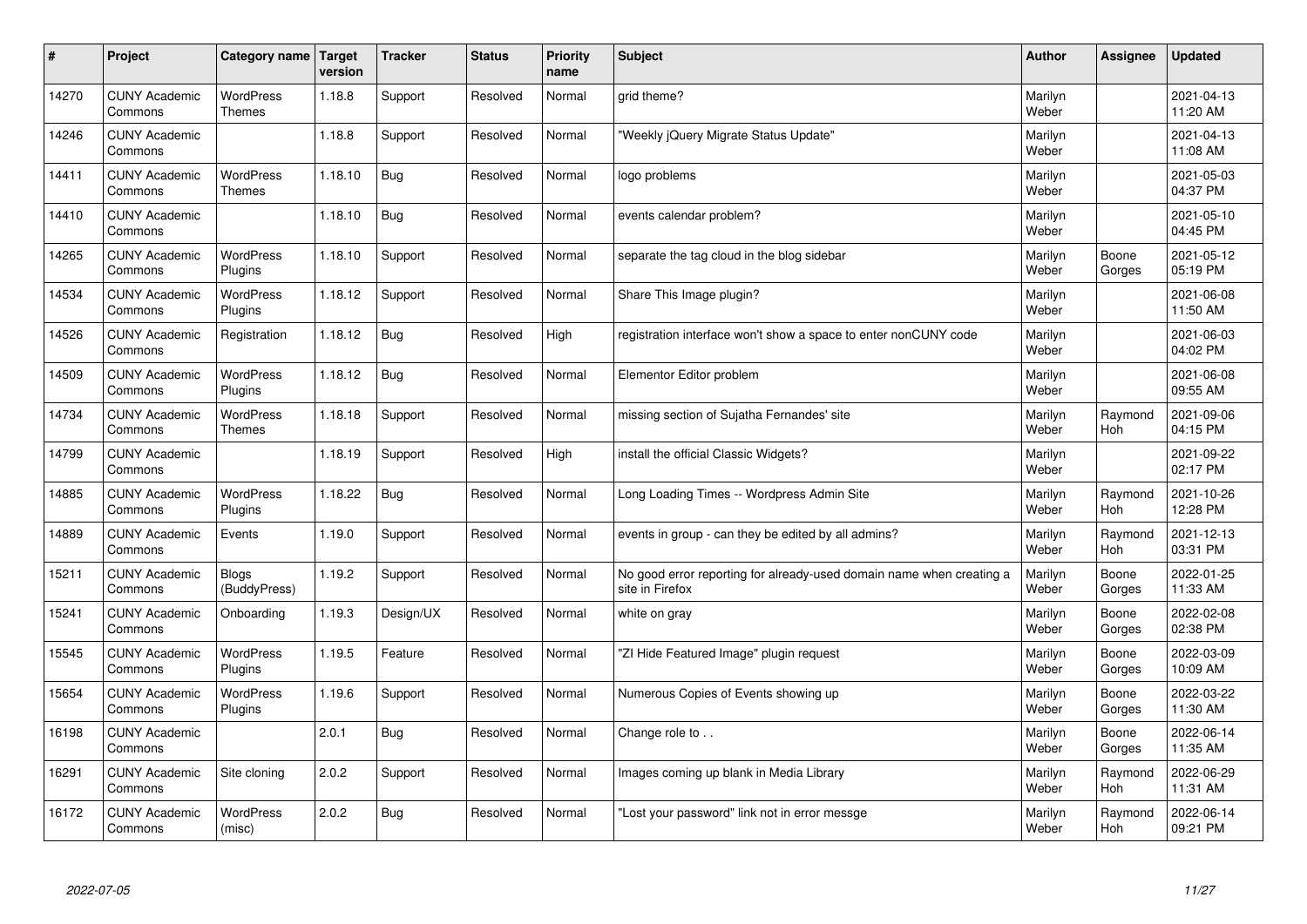| $\vert$ # | Project                         | Category name   Target     | version | <b>Tracker</b> | <b>Status</b> | <b>Priority</b><br>name | <b>Subject</b>                             | <b>Author</b>    | Assignee         | <b>Updated</b>         |
|-----------|---------------------------------|----------------------------|---------|----------------|---------------|-------------------------|--------------------------------------------|------------------|------------------|------------------------|
| 15978     | <b>CUNY Academic</b><br>Commons | WordPress -<br>Media       | 2.0.2   | Support        | Resolved      | Normal                  | tex files?                                 | Marilyn<br>Weber | Raymond<br>Hoh   | 2022-06-28<br>09:09 PM |
| 15266     | <b>CUNY Academic</b><br>Commons |                            |         | Support        | Resolved      | Normal                  | Just an appreciation                       | Marilyn<br>Weber |                  | 2022-02-07<br>10:42 AM |
| 15120     | <b>CUNY Academic</b><br>Commons |                            |         | Support        | Resolved      | Normal                  | embed Zoom recordings in a post?           | Marilyn<br>Weber |                  | 2021-12-29<br>08:15 AM |
| 14973     | <b>CUNY Academic</b><br>Commons |                            |         | Support        | Resolved      | Normal                  | <b>Mail Poet</b>                           | Marilyn<br>Weber |                  | 2021-12-06<br>10:20 AM |
| 14242     | <b>CUNY Academic</b><br>Commons |                            |         | Support        | Resolved      | Normal                  | LAILAC site missing content                | Marilyn<br>Weber |                  | 2021-03-27<br>08:40 AM |
| 14008     | <b>CUNY Academic</b><br>Commons |                            |         | Bug            | Resolved      | High                    | invisible user                             | Marilyn<br>Weber |                  | 2021-02-18<br>05:53 PM |
| 13826     | <b>CUNY Academic</b><br>Commons |                            |         | Support        | Resolved      | Normal                  | January 14th                               | Marilyn<br>Weber |                  | 2021-01-26<br>04:26 PM |
| 13656     | <b>CUNY Academic</b><br>Commons |                            |         | Bug            | Resolved      | High                    | site down                                  | Marilyn<br>Weber |                  | 2020-12-11<br>12:50 PM |
| 12861     | <b>CUNY Academic</b><br>Commons |                            |         | Support        | Resolved      | Normal                  | trouble with YouTube                       | Marilyn<br>Weber | Raymond<br>Hoh   | 2020-06-09<br>11:16 AM |
| 12393     | <b>CUNY Academic</b><br>Commons | <b>WordPress</b><br>(misc) |         | Support        | Resolved      | High                    | size limit for files                       | Marilyn<br>Weber |                  | 2020-02-18<br>10:13 AM |
| 12346     | <b>CUNY Academic</b><br>Commons | Redmine                    |         | Support        | Resolved      | Normal                  | another Redmine request                    | Marilyn<br>Weber | <b>Matt Gold</b> | 2020-01-30<br>08:20 PM |
| 12334     | <b>CUNY Academic</b><br>Commons |                            |         | Support        | Resolved      | Normal                  | request for a Redmine account              | Marilyn<br>Weber | Matt Gold        | 2020-01-30<br>12:01 PM |
| 11912     | <b>CUNY Academic</b><br>Commons |                            |         | Support        | Resolved      | Normal                  | influence search results?                  | Marilyn<br>Weber |                  | 2020-02-11<br>10:51 AM |
| 11665     | <b>CUNY Academic</b><br>Commons |                            |         | Support        | Resolved      | Immediate               | "My Groups" conflating two groups          | Marilyn<br>Weber |                  | 2019-07-24<br>10:43 PM |
| 10932     | <b>CUNY Academic</b><br>Commons |                            |         | Support        | Resolved      | Normal                  | add me as admin to meenaalexander.com      | Marilyn<br>Weber | Matt Gold        | 2019-01-09<br>02:12 PM |
| 10266     | <b>CUNY Academic</b><br>Commons |                            |         | Support        | Resolved      | Normal                  | GC email change requested                  | Marilyn<br>Weber | Matt Gold        | 2018-08-30<br>03:07 PM |
| 10256     | <b>CUNY Academic</b><br>Commons |                            |         | Support        | Resolved      | Normal                  | email change requested                     | Marilyn<br>Weber | Matt Gold        | 2018-08-29<br>02:52 PM |
| 10227     | <b>CUNY Academic</b><br>Commons |                            |         | Support        | Resolved      | Normal                  | user incorrectly entered her email address | Marilyn<br>Weber | Matt Gold        | 2018-08-26<br>08:55 PM |
| 9928      | <b>CUNY Academic</b><br>Commons | Account<br>settings        |         | Support        | Resolved      | Normal                  | email change request from former student   | Marilyn<br>Weber | Matt Gold        | 2018-06-14<br>10:20 AM |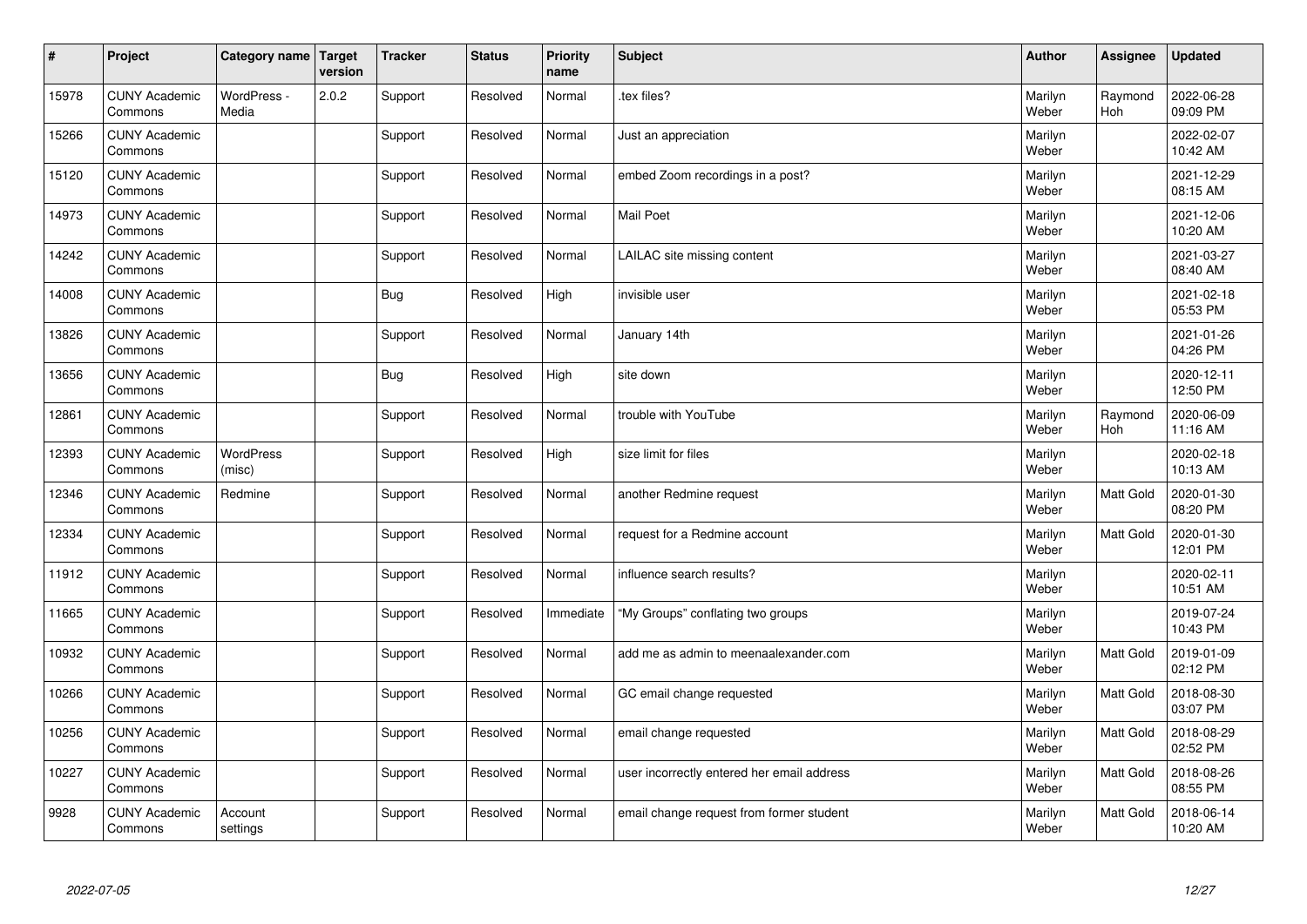| $\sharp$ | Project                         | Category name   Target     | version           | <b>Tracker</b> | <b>Status</b> | <b>Priority</b><br>name | <b>Subject</b>                                           | <b>Author</b>    | Assignee            | <b>Updated</b>         |
|----------|---------------------------------|----------------------------|-------------------|----------------|---------------|-------------------------|----------------------------------------------------------|------------------|---------------------|------------------------|
| 9787     | <b>CUNY Academic</b><br>Commons | Registration               |                   | Support        | Resolved      | Normal                  | email change request                                     | Marilyn<br>Weber | Matt Gold           | 2018-05-16<br>09:55 PM |
| 9659     | <b>CUNY Academic</b><br>Commons | Account<br>settings        |                   | Support        | Resolved      | Normal                  | user email change                                        | Marilyn<br>Weber | <b>Matt Gold</b>    | 2018-04-24<br>12:08 PM |
| 9477     | <b>CUNY Academic</b><br>Commons | Account<br>settings        |                   | Support        | Resolved      | Normal                  | email change request                                     | Marilyn<br>Weber | Matt Gold           | 2018-03-24<br>08:53 AM |
| 9470     | <b>CUNY Academic</b><br>Commons |                            |                   | Bug            | Resolved      | Normal                  | Users not appearing via "Add New"                        | Marilyn<br>Weber |                     | 2018-03-22<br>07:44 PM |
| 9276     | <b>CUNY Academic</b><br>Commons |                            |                   | Bug            | Resolved      | High                    | problem adding a member to a group - wrong username?     | Marilyn<br>Weber |                     | 2018-02-25<br>12:47 PM |
| 9131     | <b>CUNY Academic</b><br>Commons |                            |                   | Support        | Resolved      | Normal                  | webrecorder.jo via Firefox                               | Marilyn<br>Weber |                     | 2018-01-29<br>11:11 AM |
| 8726     | <b>CUNY Academic</b><br>Commons |                            |                   | Support        | Resolved      | Normal                  | Redirect problem                                         | Marilyn<br>Weber |                     | 2017-09-21<br>12:14 PM |
| 8693     | <b>CUNY Academic</b><br>Commons | WordPress<br>Plugins       |                   | Support        | Resolved      | Normal                  | Existing blog wants to replace Mailpoet with Newsletters | Marilyn<br>Weber |                     | 2017-09-12<br>02:24 PM |
| 7803     | <b>CUNY Academic</b><br>Commons |                            |                   | <b>Bug</b>     | Resolved      | Normal                  | user email change                                        | Marilyn<br>Weber |                     | 2017-03-16<br>11:58 AM |
| 6893     | <b>CUNY Academic</b><br>Commons | Group Forums               |                   | Bug            | Resolved      | Normal                  | Forum for CUNY Academic Commons Team is gone             | Marilyn<br>Weber | Boone<br>Gorges     | 2016-12-01<br>08:08 AM |
| 6175     | <b>CUNY Academic</b><br>Commons | Account<br>settings        |                   | Support        | Resolved      | Normal                  | Email address (user cannot access old)                   | Marilyn<br>Weber | Matt Gold           | 2016-11-29<br>06:31 PM |
| 6118     | <b>CUNY Academic</b><br>Commons | cuny.is                    |                   | Feature        | Resolved      | Normal                  | Cuny.Is request from Javier Otero Peña                   | Marilyn<br>Weber | Sarah<br>Morgano    | 2016-10-04<br>07:02 PM |
| 6107     | <b>CUNY Academic</b><br>Commons |                            |                   | Bug            | Resolved      | High                    | site redirect?                                           | Marilyn<br>Weber | Boone<br>Gorges     | 2016-09-29<br>03:45 PM |
| 6101     | <b>CUNY Academic</b><br>Commons | <b>Public Portfolio</b>    |                   | Bug            | Resolved      | High                    | Profile update problems                                  | Marilyn<br>Weber | Boone<br>Gorges     | 2016-12-01<br>03:50 PM |
| 5834     | <b>CUNY Academic</b><br>Commons |                            |                   | <b>Bug</b>     | Resolved      | Normal                  | My access to cdev                                        | Marilyn<br>Weber | Boone<br>Gorges     | 2016-07-25<br>03:12 PM |
| 5396     | <b>CUNY Academic</b><br>Commons |                            |                   | Outreach       | Resolved      | Urgent                  | Add CUNY Central to the survey choices?                  | Marilyn<br>Weber | Samantha<br>Raddatz | 2016-03-31<br>01:38 PM |
| 4834     | <b>CUNY Academic</b><br>Commons | Blogs<br>(BuddyPress)      |                   | Bug            | Resolved      | Normal                  | Admin invite problem                                     | Marilyn<br>Weber | Boone<br>Gorges     | 2015-11-13<br>12:25 PM |
| 3116     | <b>CUNY Academic</b><br>Commons | WordPress<br>(Permissions) |                   | Bug            | Resolved      | Normal                  | Updating the FAQ page                                    | Marilyn<br>Weber | Boone<br>Gorges     | 2014-04-01<br>10:12 PM |
| 5991     | <b>CUNY Academic</b><br>Commons | Email<br>Notifications     | Future<br>release | Support        | Resolved      | Normal                  | change format of autogenerated blog emails               | Marilyn<br>Weber | Paige<br>Dupont     | 2018-01-12<br>02:55 PM |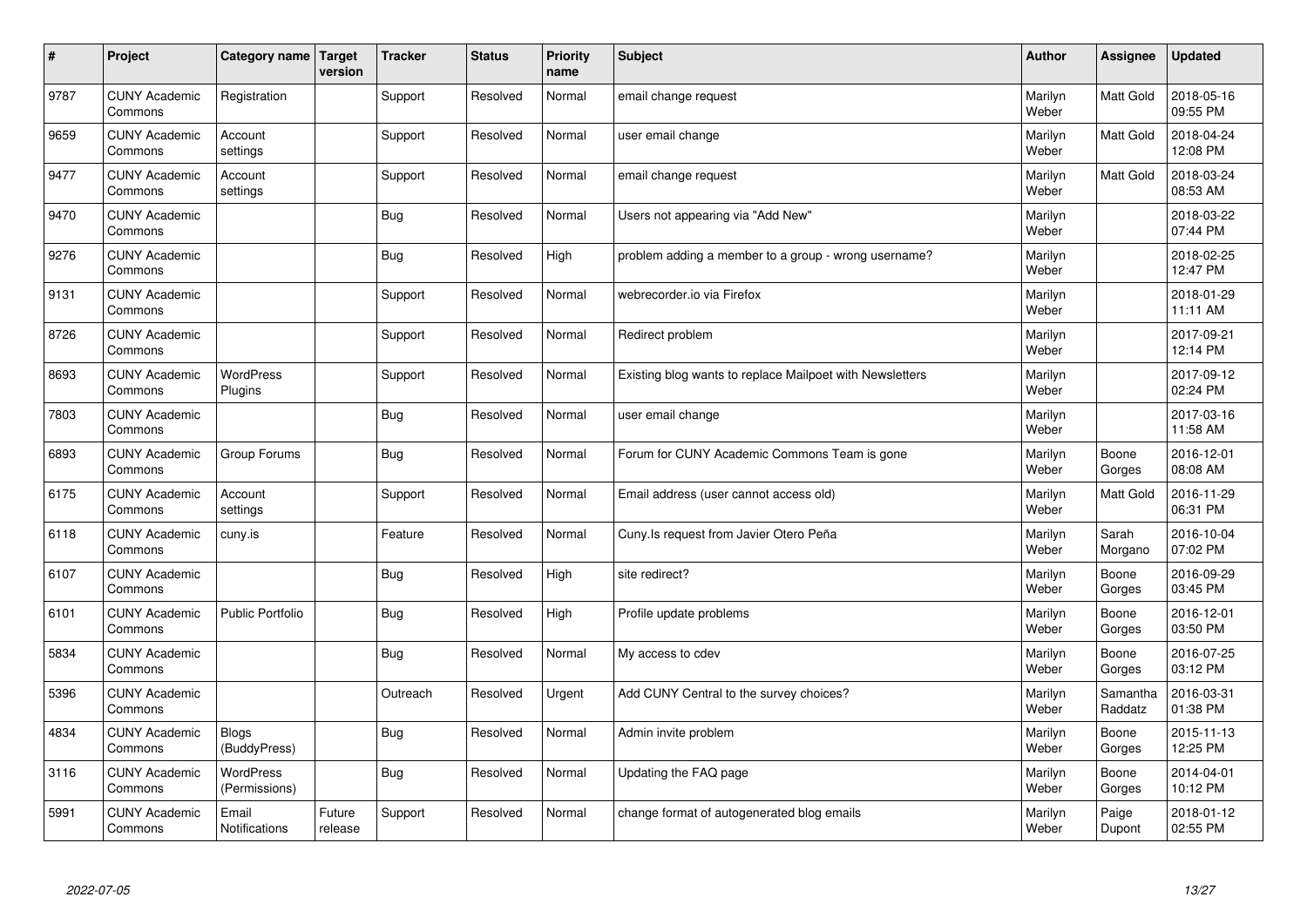| $\sharp$ | Project                         | Category name   Target | version        | <b>Tracker</b> | <b>Status</b> | <b>Priority</b><br>name | <b>Subject</b>                              | <b>Author</b>    | <b>Assignee</b>       | <b>Updated</b>         |
|----------|---------------------------------|------------------------|----------------|----------------|---------------|-------------------------|---------------------------------------------|------------------|-----------------------|------------------------|
| 15686    | <b>CUNY Academic</b><br>Commons | ZenDesk                | Not<br>tracked | Support        | Resolved      | Low                     | ZenDesk introducing "triggers"              | Marilyn<br>Weber |                       | 2022-03-22<br>09:37 AM |
| 15269    | <b>CUNY Academic</b><br>Commons | Redmine                | Not<br>tracked | Support        | Resolved      | Normal                  | Segal Theater sites                         | Marilyn<br>Weber |                       | 2022-02-07<br>04:11 PM |
| 15252    | <b>CUNY Academic</b><br>Commons | Layout                 | Not<br>tracked | Bug            | Resolved      | Normal                  | visual glitch with the Segal Center webpage | Marilyn<br>Weber | Raymond<br><b>Hoh</b> | 2022-02-03<br>04:56 PM |
| 14891    | <b>CUNY Academic</b><br>Commons |                        | Not<br>tracked | Support        | Resolved      | Normal                  | changing site template after creation?      | Marilyn<br>Weber |                       | 2022-04-27<br>04:58 PM |
| 14813    | <b>CUNY Academic</b><br>Commons |                        | Not<br>tracked | Support        | Resolved      | Normal                  | raise the file size limit                   | Marilyn<br>Weber |                       | 2021-09-30<br>12:02 PM |
| 14812    | <b>CUNY Academic</b><br>Commons |                        | Not<br>tracked | Support        | Resolved      | Normal                  | Custom Sidebars and Wordpress 5.6           | Marilyn<br>Weber |                       | 2021-09-30<br>10:43 AM |
| 14718    | <b>CUNY Academic</b><br>Commons |                        | Not<br>tracked | Support        | Resolved      | Normal                  | User wants to recover deleted account       | Marilyn<br>Weber |                       | 2021-08-30<br>02:46 PM |
| 14594    | <b>CUNY Academic</b><br>Commons |                        | Not<br>tracked | Support        | Resolved      | Normal                  | Administration email verification?          | Marilyn<br>Weber |                       | 2021-07-12<br>11:40 AM |
| 14404    | <b>CUNY Academic</b><br>Commons |                        | Not<br>tracked | Support        | Resolved      | Normal                  | blocked IP of user?                         | Marilyn<br>Weber |                       | 2021-05-10<br>01:00 PM |
| 14378    | <b>CUNY Academic</b><br>Commons |                        | Not<br>tracked | Support        | Resolved      | Normal                  | PPTX files unfetchable                      | Marilyn<br>Weber |                       | 2021-05-11<br>11:25 AM |
| 14369    | <b>CUNY Academic</b><br>Commons | WordPress -<br>Media   | Not<br>tracked | Support        | Resolved      | Normal                  | renewed problem with ppsx files             | Marilyn<br>Weber |                       | 2021-04-27<br>12:44 PM |
| 14344    | <b>CUNY Academic</b><br>Commons | Domain<br>Mapping      | Not<br>tracked | Support        | Resolved      | Normal                  | arabstages.org site down                    | Marilyn<br>Weber | Raymond<br>Hoh        | 2021-04-19<br>01:42 PM |
| 14075    | <b>CUNY Academic</b><br>Commons | WordPress<br>Plugins   | Not<br>tracked | Bug            | Resolved      | Normal                  | sludigitalportfolios.commons.gc.cuny.edu    | Marilyn<br>Weber | Boone<br>Gorges       | 2021-03-01<br>10:46 AM |
| 13768    | <b>CUNY Academic</b><br>Commons | Domain<br>Mapping      | Not<br>tracked | Bug            | Resolved      | Normal                  | patricksweeney.commons.gc.cuny.edu down     | Marilyn<br>Weber | Raymond<br><b>Hoh</b> | 2021-01-12<br>10:47 AM |
| 13715    | <b>CUNY Academic</b><br>Commons |                        | Not<br>tracked | Bug            | Resolved      | High                    | https://ulysses.commons.gc.cuny.edu down    | Marilyn<br>Weber |                       | 2020-12-22<br>03:02 PM |
| 13710    | <b>CUNY Academic</b><br>Commons |                        | Not<br>tracked | Support        | Resolved      | Normal                  | small change to Hosting Partner Handbook    | Marilyn<br>Weber |                       | 2020-12-16<br>04:29 PM |
| 13699    | <b>CUNY Academic</b><br>Commons |                        | Not<br>tracked | Support        | Resolved      | Normal                  | Martin Segal Center site down               | Marilyn<br>Weber | Raymond<br>Hoh        | 2020-12-22<br>03:03 PM |
| 13633    | <b>CUNY Academic</b><br>Commons |                        | Not<br>tracked | Bug            | Resolved      | High                    | PublicsLab site down                        | Marilyn<br>Weber |                       | 2020-11-30<br>02:01 PM |
| 13541    | <b>CUNY Academic</b><br>Commons |                        | Not<br>tracked | Support        | Resolved      | Normal                  | add a page template to OER site.            | Marilyn<br>Weber |                       | 2020-11-11<br>11:12 AM |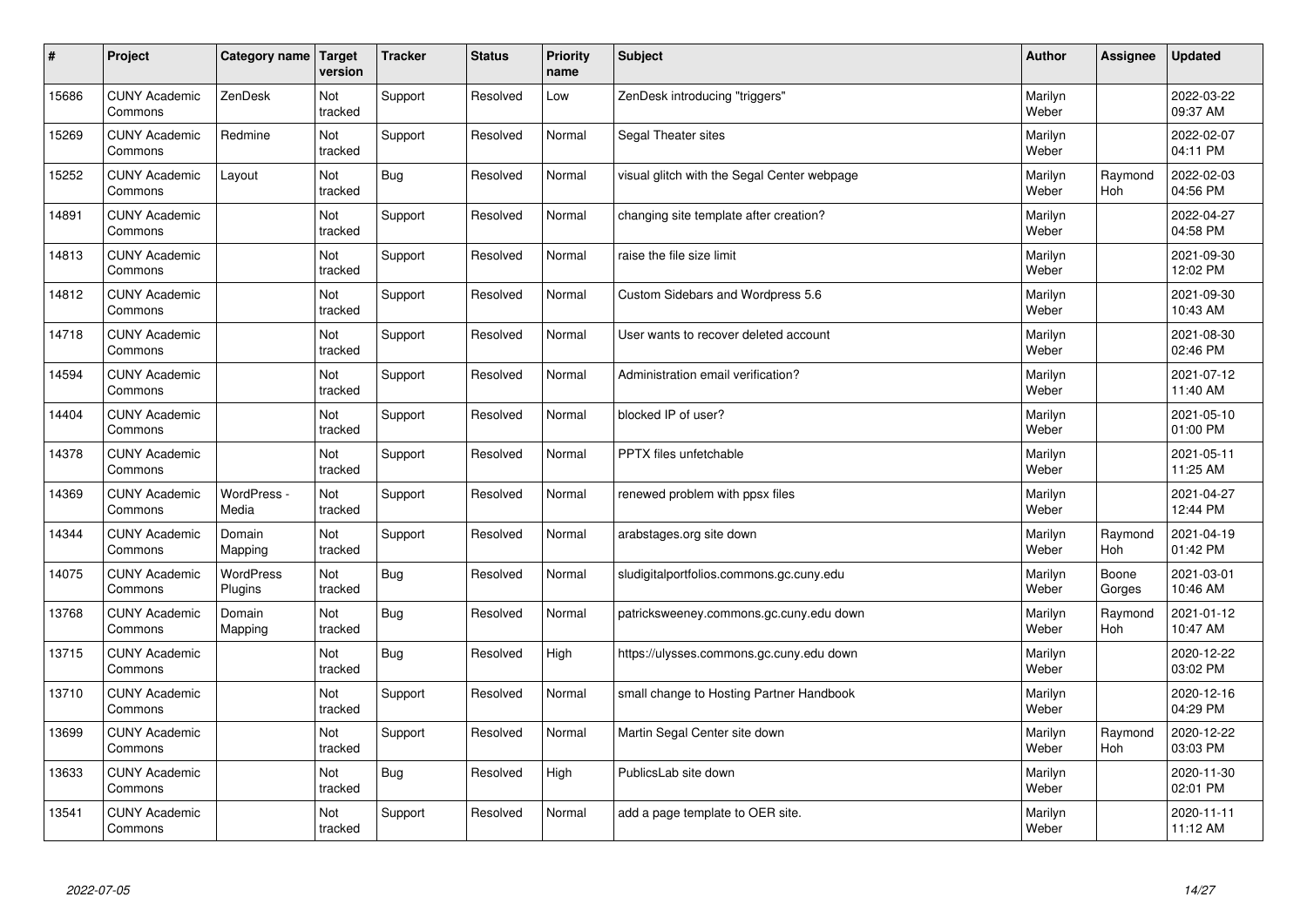| #     | Project                         | Category name                     | <b>Target</b><br>version | <b>Tracker</b> | <b>Status</b> | <b>Priority</b><br>name | <b>Subject</b>                                                                       | <b>Author</b>    | Assignee        | <b>Updated</b>         |
|-------|---------------------------------|-----------------------------------|--------------------------|----------------|---------------|-------------------------|--------------------------------------------------------------------------------------|------------------|-----------------|------------------------|
| 13295 | <b>CUNY Academic</b><br>Commons |                                   | Not<br>tracked           | Support        | Resolved      | Normal                  | can't find new user                                                                  | Marilyn<br>Weber |                 | 2020-09-08<br>10:18 AM |
| 13159 | <b>CUNY Academic</b><br>Commons | Group Library                     | Not<br>tracked           | Support        | Resolved      | Normal                  | changing folder names?                                                               | Marilyn<br>Weber | Boone<br>Gorges | 2020-08-27<br>08:59 AM |
| 13138 | <b>CUNY Academic</b><br>Commons | Group Library                     | Not<br>tracked           | Support        | Resolved      | Normal                  | moving Library contents for Steve Brier                                              | Marilyn<br>Weber |                 | 2020-08-03<br>04:00 PM |
| 13085 | <b>CUNY Academic</b><br>Commons | Domain<br>Mapping                 | Not<br>tracked           | Support        | Resolved      | Normal                  | domain mapping request                                                               | Marilyn<br>Weber | Matt Gold       | 2020-07-28<br>03:33 PM |
| 13065 | <b>CUNY Academic</b><br>Commons |                                   | Not<br>tracked           | Support        | Resolved      | Normal                  | can't invite new user to group                                                       | Marilyn<br>Weber |                 | 2020-07-22<br>04:24 PM |
| 13013 | <b>CUNY Academic</b><br>Commons |                                   | Not<br>tracked           | Bug            | Resolved      | Normal                  | an invite to Group Admins from Brian Foote?!                                         | Marilyn<br>Weber |                 | 2020-07-07<br>02:36 PM |
| 12584 | <b>CUNY Academic</b><br>Commons |                                   | Not<br>tracked           | Bug            | Resolved      | Urgent                  | No way to register                                                                   | Marilyn<br>Weber |                 | 2020-03-27<br>02:38 PM |
| 12543 | <b>CUNY Academic</b><br>Commons | <b>Public Portfolio</b>           | Not<br>tracked           | Support        | Resolved      | Normal                  | User cannot find profile edit button                                                 | Marilyn<br>Weber | scott voth      | 2020-03-22<br>02:49 PM |
| 12427 | <b>CUNY Academic</b><br>Commons |                                   | Not<br>tracked           | Support        | Resolved      | Normal                  | organizing PDF on a site?                                                            | Marilyn<br>Weber | scott voth      | 2020-03-10<br>11:11 AM |
| 12395 | <b>CUNY Academic</b><br>Commons | Spam/Spam<br>Prevention           | Not<br>tracked           | Support        | Resolved      | Normal                  | comments again being blocked                                                         | Marilyn<br>Weber | Raymond<br>Hoh  | 2020-03-10<br>11:13 AM |
| 12190 | <b>CUNY Academic</b><br>Commons | <b>Blogs</b><br>(BuddyPress)      | Not<br>tracked           | Support        | Resolved      | Normal                  | Site avatar in directory is not what user expects                                    | Marilyn<br>Weber |                 | 2019-12-12<br>08:51 PM |
| 12176 | <b>CUNY Academic</b><br>Commons |                                   | Not<br>tracked           | Support        | Resolved      | Normal                  | Mp4s?                                                                                | Marilyn<br>Weber |                 | 2019-12-05<br>11:04 AM |
| 12165 | <b>CUNY Academic</b><br>Commons | <b>BuddyPress</b><br>(misc)       | Not<br>tracked           | Support        | Resolved      | Normal                  | two reports of Profile problems                                                      | Marilyn<br>Weber | Boone<br>Gorges | 2019-12-04<br>05:06 PM |
| 12156 | <b>CUNY Academic</b><br>Commons | <b>Blogs</b><br>(BuddyPress)      | Not<br>tracked           | Support        | Resolved      | Normal                  | My Sites list (Commons Profile or Sites directory) doesn't match toolbar<br>dropdown | Marilyn<br>Weber |                 | 2019-12-11<br>10:20 AM |
| 12137 | <b>CUNY Academic</b><br>Commons | <b>WordPress</b><br><b>Themes</b> | Not<br>tracked           | Support        | Resolved      | Normal                  | media player problem                                                                 | Marilyn<br>Weber |                 | 2019-12-12<br>08:52 PM |
| 11977 | <b>CUNY Academic</b><br>Commons |                                   | Not<br>tracked           | Support        | Resolved      | Normal                  | please remove me from many sites                                                     | Marilyn<br>Weber |                 | 2019-11-21<br>01:05 PM |
| 11976 | <b>CUNY Academic</b><br>Commons | WordPress<br>Themes               | Not<br>tracked           | Support        | Resolved      | Normal                  | ColorMag request                                                                     | Marilyn<br>Weber |                 | 2021-02-01<br>10:25 AM |
| 11961 | <b>CUNY Academic</b><br>Commons | Membership                        | Not<br>tracked           | Support        | Resolved      | Normal                  | switch email for student user                                                        | Marilyn<br>Weber |                 | 2019-10-09<br>01:56 PM |
| 11922 | <b>CUNY Academic</b><br>Commons | Membership                        | Not<br>tracked           | Support        | Resolved      | Normal                  | https://commons.gc.cuny.edu/members/cunyhealthequity/                                | Marilyn<br>Weber |                 | 2019-10-02<br>04:05 PM |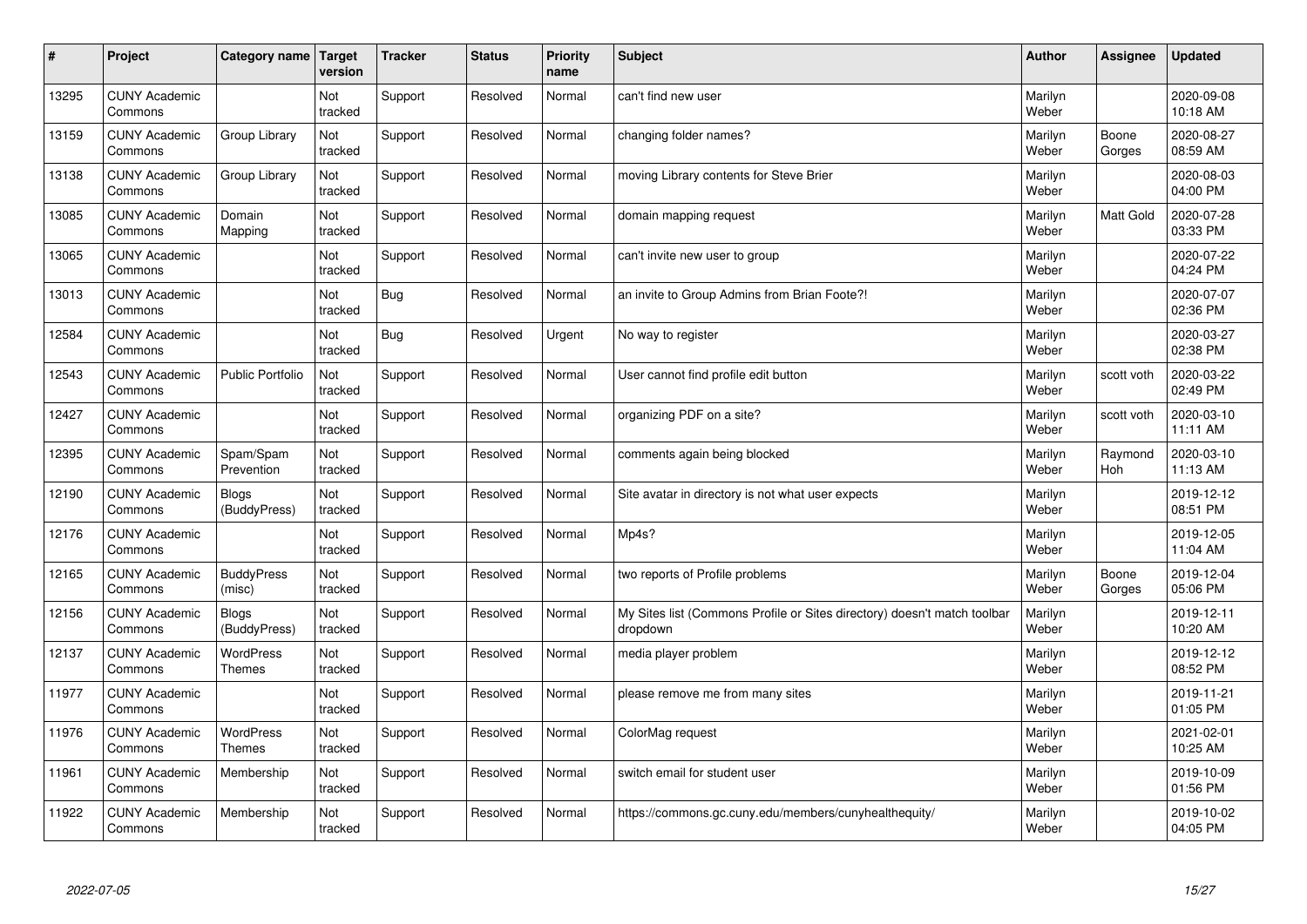| $\sharp$ | Project                         | Category name   Target      | version        | <b>Tracker</b> | <b>Status</b> | <b>Priority</b><br>name | <b>Subject</b>                                                                                        | <b>Author</b>    | Assignee              | <b>Updated</b>         |
|----------|---------------------------------|-----------------------------|----------------|----------------|---------------|-------------------------|-------------------------------------------------------------------------------------------------------|------------------|-----------------------|------------------------|
| 11915    | <b>CUNY Academic</b><br>Commons |                             | Not<br>tracked | Support        | Resolved      | Normal                  | User not in list                                                                                      | Marilyn<br>Weber |                       | 2019-10-28<br>10:13 AM |
| 11896    | <b>CUNY Academic</b><br>Commons |                             | Not<br>tracked | Support        | Resolved      | Normal                  | https://thenurseswritingproject.commons.gc.cuny.edu                                                   | Marilyn<br>Weber |                       | 2019-09-24<br>08:09 AM |
| 11650    | <b>CUNY Academic</b><br>Commons |                             | Not<br>tracked | Support        | Resolved      | Normal                  | https://commons.gc.cuny.edu/groups/introduction-to-literary-studies-eng<br>ish-252-at-hunter-college/ | Marilyn<br>Weber |                       | 2019-07-18<br>02:28 PM |
| 11516    | <b>CUNY Academic</b><br>Commons | Membership                  | Not<br>tracked | Support        | Resolved      | Normal                  | request for email change                                                                              | Marilyn<br>Weber |                       | 2019-06-04<br>01:48 PM |
| 11294    | <b>CUNY Academic</b><br>Commons | Account<br>settings         | Not<br>tracked | Support        | Resolved      | Normal                  | student emgail change                                                                                 | Marilyn<br>Weber | Matt Gold             | 2019-04-07<br>09:11 PM |
| 11225    | <b>CUNY Academic</b><br>Commons |                             | Not<br>tracked | Support        | Resolved      | Normal                  | bulk upload?                                                                                          | Marilyn<br>Weber |                       | 2019-09-18<br>10:31 AM |
| 11217    | <b>CUNY Academic</b><br>Commons | Membership                  | Not<br>tracked | Support        | Resolved      | Normal                  | Another email update                                                                                  | Marilyn<br>Weber |                       | 2019-03-12<br>03:37 PM |
| 11210    | <b>CUNY Academic</b><br>Commons | Membership                  | Not<br>tracked | Support        | Resolved      | Normal                  | Please change the email                                                                               | Marilyn<br>Weber |                       | 2019-03-11<br>04:16 PM |
| 11205    | <b>CUNY Academic</b><br>Commons | <b>WordPress</b><br>Plugins | Not<br>tracked | Support        | Resolved      | Normal                  | problems with Google calendar                                                                         | Marilyn<br>Weber | Raymond<br><b>Hoh</b> | 2019-03-11<br>02:17 PM |
| 11198    | <b>CUNY Academic</b><br>Commons |                             | Not<br>tracked | Support        | Resolved      | Normal                  | former CUNY employee                                                                                  | Marilyn<br>Weber |                       | 2019-03-07<br>02:21 PM |
| 11147    | <b>CUNY Academic</b><br>Commons | Membership                  | Not<br>tracked | Support        | Resolved      | Normal                  | employee email change                                                                                 | Marilyn<br>Weber |                       | 2019-03-12<br>03:58 PM |
| 11127    | <b>CUNY Academic</b><br>Commons | Membership                  | Not<br>tracked | Support        | Resolved      | Normal                  | user with new campus affiliation                                                                      | Marilyn<br>Weber |                       | 2019-02-19<br>02:09 PM |
| 11088    | <b>CUNY Academic</b><br>Commons | Group Blogs                 | Not<br>tracked | Bug            | Resolved      | Normal                  | no notification for comments                                                                          | Marilyn<br>Weber |                       | 2019-02-15<br>03:30 PM |
| 11031    | <b>CUNY Academic</b><br>Commons |                             | Not<br>tracked | Support        | Resolved      | Normal                  | new group with seemingly old topics                                                                   | Marilyn<br>Weber |                       | 2019-02-11<br>12:17 PM |
| 11017    | <b>CUNY Academic</b><br>Commons |                             | Not<br>tracked | Support        | Resolved      | Normal                  | site didn't save?                                                                                     | Marilyn<br>Weber |                       | 2019-01-25<br>03:47 PM |
| 11003    | <b>CUNY Academic</b><br>Commons |                             | Not<br>tracked | Support        | Resolved      | Normal                  | user email change                                                                                     | Marilyn<br>Weber |                       | 2019-01-24<br>02:50 PM |
| 11002    | <b>CUNY Academic</b><br>Commons |                             | Not<br>tracked | Support        | Resolved      | Normal                  | open link in a new tab not working                                                                    | Marilyn<br>Weber |                       | 2019-06-03<br>07:57 PM |
| 10986    | <b>CUNY Academic</b><br>Commons |                             | Not<br>tracked | Support        | Resolved      | Normal                  | PDF embedder provoking error                                                                          | Marilyn<br>Weber |                       | 2019-03-29<br>04:28 PM |
| 10941    | <b>CUNY Academic</b><br>Commons | Membership                  | Not<br>tracked | Support        | Resolved      | Normal                  | update user email                                                                                     | Marilyn<br>Weber |                       | 2019-02-13<br>02:24 PM |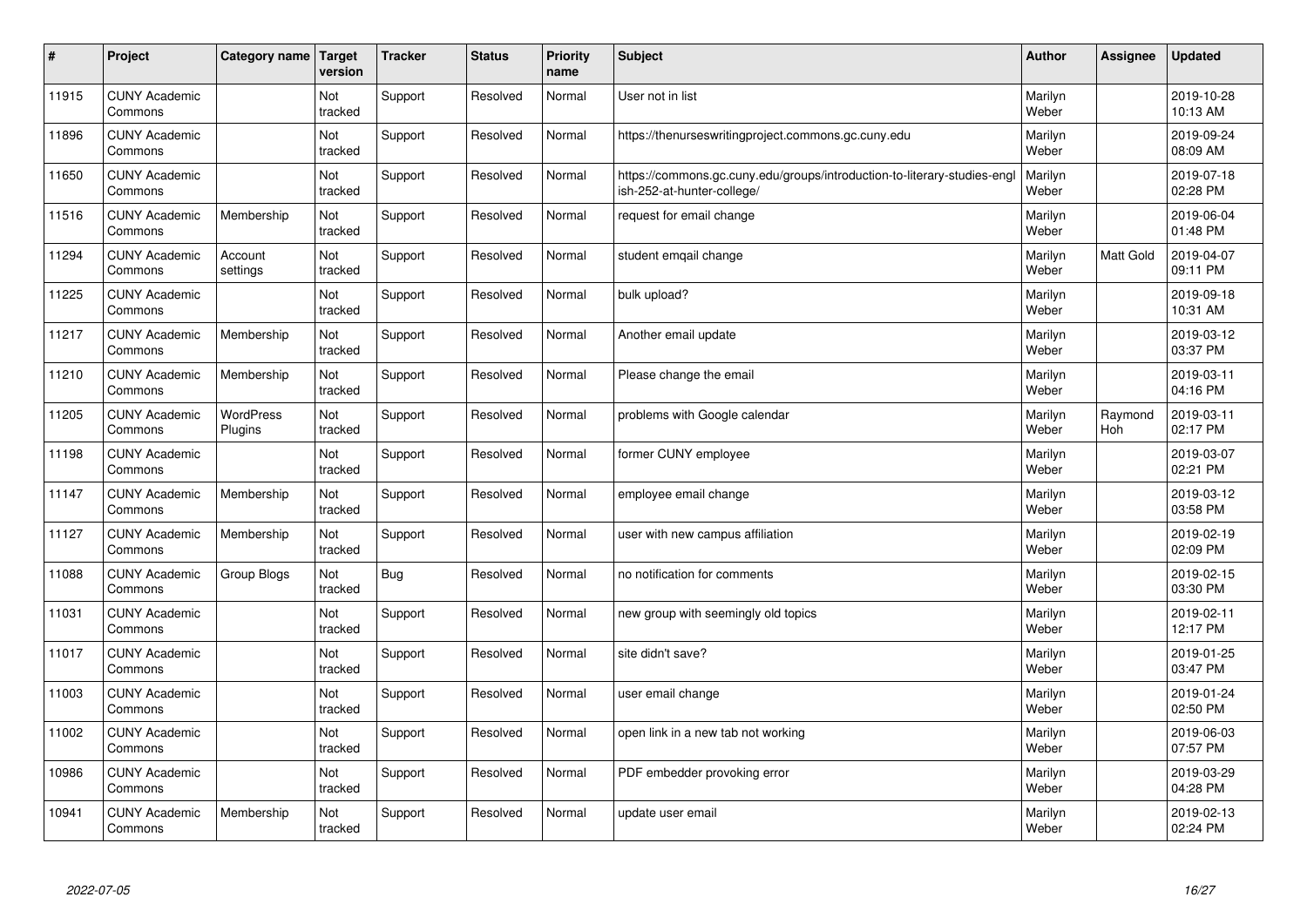| $\pmb{\#}$ | Project                         | Category name                     | Target<br>version | <b>Tracker</b> | <b>Status</b> | <b>Priority</b><br>name | <b>Subject</b>                                          | <b>Author</b>    | Assignee        | <b>Updated</b>         |
|------------|---------------------------------|-----------------------------------|-------------------|----------------|---------------|-------------------------|---------------------------------------------------------|------------------|-----------------|------------------------|
| 10910      | <b>CUNY Academic</b><br>Commons | Membership                        | Not<br>tracked    | Support        | Resolved      | Normal                  | request to be an admin to a prof's site                 | Marilyn<br>Weber |                 | 2019-01-04<br>10:45 AM |
| 10820      | <b>CUNY Academic</b><br>Commons |                                   | Not<br>tracked    | Support        | Resolved      | Normal                  | retrieve deleted pages/posts                            | Marilyn<br>Weber |                 | 2018-12-13<br>06:33 PM |
| 10606      | <b>CUNY Academic</b><br>Commons | cdev.gc.cuny.ed<br>u              | Not<br>tracked    | Support        | Resolved      | Normal                  | problems with testing environment                       | Marilyn<br>Weber |                 | 2018-11-02<br>10:27 AM |
| 10537      | <b>CUNY Academic</b><br>Commons |                                   | Not<br>tracked    | Bug            | Resolved      | Normal                  | jpegs not showing                                       | Marilyn<br>Weber |                 | 2018-10-23<br>10:51 AM |
| 10440      | <b>CUNY Academic</b><br>Commons |                                   | Not<br>tracked    | Support        | Resolved      | Normal                  | Acert post problem                                      | Marilyn<br>Weber |                 | 2018-12-10<br>03:57 PM |
| 10407      | <b>CUNY Academic</b><br>Commons |                                   | Not<br>tracked    | Support        | Resolved      | Normal                  | toolbar problem                                         | Marilyn<br>Weber | Boone<br>Gorges | 2018-10-23<br>10:52 AM |
| 10387      | <b>CUNY Academic</b><br>Commons | Membership                        | Not<br>tracked    | Support        | Resolved      | Normal                  | remove user page                                        | Marilyn<br>Weber |                 | 2018-09-28<br>02:26 PM |
| 10298      | <b>CUNY Academic</b><br>Commons |                                   | Not<br>tracked    | Support        | Resolved      | Normal                  | RSS feed to itunes problem                              | Marilyn<br>Weber |                 | 2018-12-10<br>03:57 PM |
| 10257      | <b>CUNY Academic</b><br>Commons | Membership                        | Not<br>tracked    | Support        | Resolved      | Normal                  | change the email from @login.cuny.edu to campu email    | Marilyn<br>Weber |                 | 2018-12-10<br>03:55 PM |
| 10239      | <b>CUNY Academic</b><br>Commons |                                   | Not<br>tracked    | Support        | Resolved      | Normal                  | musicroombooking.commons.gc.cuny.edu                    | Marilyn<br>Weber |                 | 2018-08-29<br>03:06 PM |
| 10176      | <b>CUNY Academic</b><br>Commons | Documentation                     | Not<br>tracked    | Bug            | Resolved      | Normal                  | domain mapping requests                                 | Marilyn<br>Weber | scott voth      | 2018-08-29<br>05:30 PM |
| 10133      | <b>CUNY Academic</b><br>Commons | <b>WordPress</b><br>(misc)        | Not<br>tracked    | Support        | Resolved      | Normal                  | two Commons sites to be migrated elsewhere              | Marilyn<br>Weber |                 | 2018-12-10<br>03:54 PM |
| 10066      | <b>CUNY Academic</b><br>Commons | Membership                        | Not<br>tracked    | Support        | Resolved      | Normal                  | add me as an admin to https://pkms.commons.gc.cuny.edu/ | Marilyn<br>Weber |                 | 2018-07-26<br>11:54 AM |
| 10059      | <b>CUNY Academic</b><br>Commons | <b>WordPress</b><br><b>Themes</b> | Not<br>tracked    | Support        | Resolved      | Normal                  | Magazine Premium theme for new site                     | Marilyn<br>Weber |                 | 2020-02-17<br>03:39 PM |
| 10035      | <b>CUNY Academic</b><br>Commons |                                   | Not<br>tracked    | Bug            | Resolved      | Normal                  | Reconnecting user to site                               | Marilyn<br>Weber |                 | 2018-07-23<br>11:55 AM |
| 10006      | <b>CUNY Academic</b><br>Commons | Membership                        | Not<br>tracked    | Support        | Resolved      | Normal                  | another email change request                            | Marilyn<br>Weber |                 | 2018-07-13<br>12:36 PM |
| 9927       | <b>CUNY Academic</b><br>Commons | Membership                        | Not<br>tracked    | Support        | Resolved      | Normal                  | wrong email used                                        | Marilyn<br>Weber | Matt Gold       | 2018-06-14<br>10:21 AM |
| 9919       | <b>CUNY Academic</b><br>Commons |                                   | Not<br>tracked    | Bug            | Resolved      | Normal                  | admin of https://sphcurriculum.commons.gc.cuny.edu      | Marilyn<br>Weber |                 | 2018-06-12<br>09:37 PM |
| 9889       | <b>CUNY Academic</b><br>Commons |                                   | Not<br>tracked    | Support        | Resolved      | Normal                  | remove comments from activity feed?                     | Marilyn<br>Weber |                 | 2018-12-10<br>03:53 PM |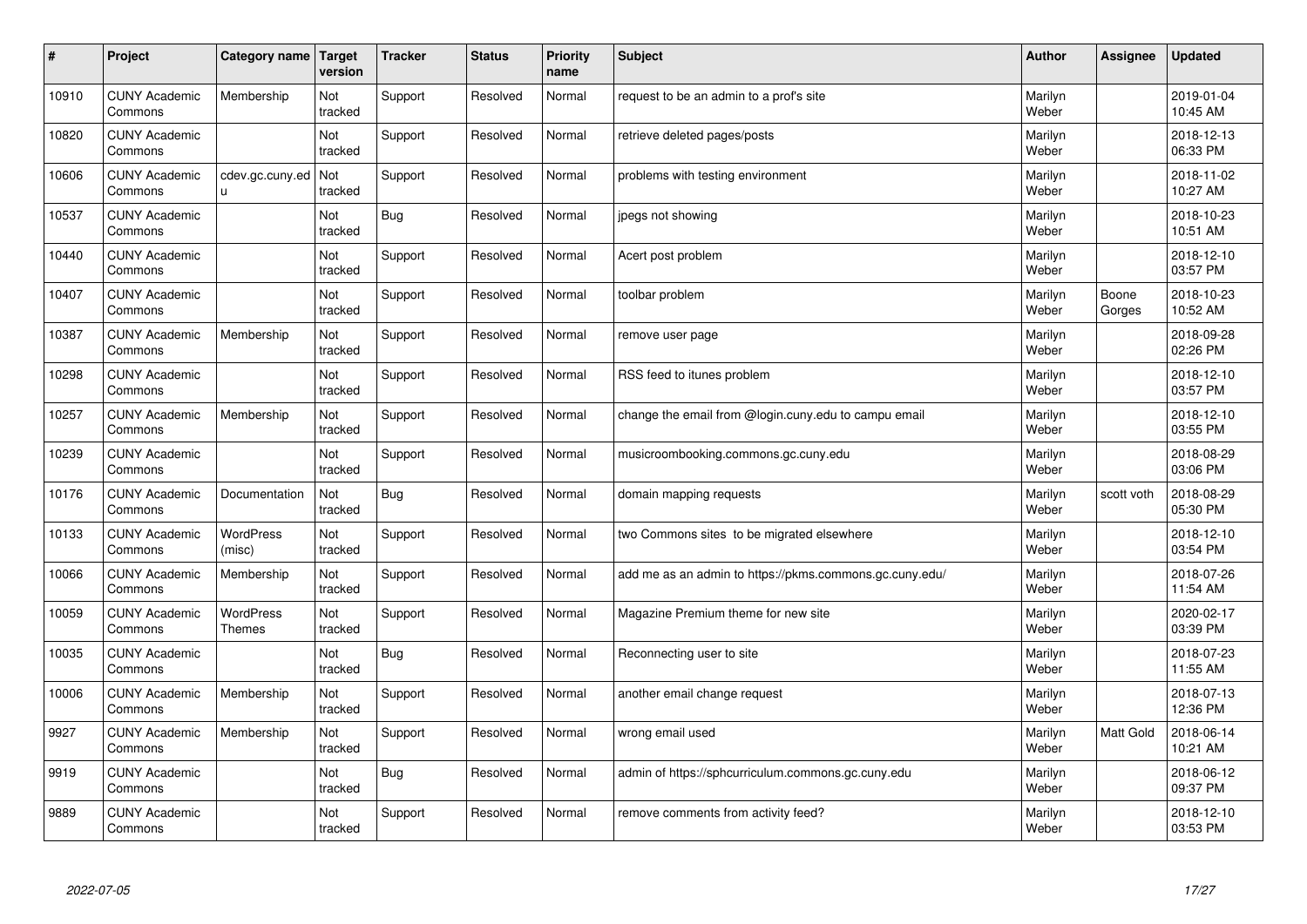| $\vert$ # | Project                         | Category name              | Target<br>version | <b>Tracker</b> | <b>Status</b> | <b>Priority</b><br>name | <b>Subject</b>                                     | <b>Author</b>    | Assignee         | <b>Updated</b>         |
|-----------|---------------------------------|----------------------------|-------------------|----------------|---------------|-------------------------|----------------------------------------------------|------------------|------------------|------------------------|
| 9886      | <b>CUNY Academic</b><br>Commons | cuny.is                    | Not<br>tracked    | Support        | Resolved      | Normal                  | cuny.is SSL                                        | Marilyn<br>Weber |                  | 2018-10-26<br>02:07 PM |
| 9823      | <b>CUNY Academic</b><br>Commons | Account<br>settings        | Not<br>tracked    | Support        | Resolved      | Normal                  | email change                                       | Marilyn<br>Weber | Matt Gold        | 2018-05-23<br>01:58 PM |
| 9780      | <b>CUNY Academic</b><br>Commons |                            | Not<br>tracked    | Support        | Resolved      | Normal                  | remove the phone number on this profile?           | Marilyn<br>Weber |                  | 2018-05-15<br>10:35 AM |
| 9779      | <b>CUNY Academic</b><br>Commons | Membership                 | Not<br>tracked    | Support        | Resolved      | Normal                  | user not sure if she is registered.                | Marilyn<br>Weber |                  | 2018-12-10<br>03:53 PM |
| 9767      | <b>CUNY Academic</b><br>Commons | Registration               | Not<br>tracked    | Support        | Resolved      | Normal                  | user deleted account but now needs one             | Marilyn<br>Weber |                  | 2018-05-11<br>02:39 PM |
| 9725      | <b>CUNY Academic</b><br>Commons |                            | Not<br>tracked    | Support        | Resolved      | Normal                  | problems with deleting a site                      | Marilyn<br>Weber |                  | 2018-05-07<br>10:24 PM |
| 9604      | <b>CUNY Academic</b><br>Commons |                            | Not<br>tracked    | Support        | Resolved      | Normal                  | I (Marilyn) can only log into cdev as teststudent  | Marilyn<br>Weber |                  | 2018-04-21<br>10:20 AM |
| 9541      | <b>CUNY Academic</b><br>Commons | <b>WordPress</b><br>(misc) | Not<br>tracked    | Support        | Resolved      | Normal                  | repeating header banner                            | Marilyn<br>Weber | Raymond<br>Hoh   | 2018-04-06<br>12:33 PM |
| 9535      | <b>CUNY Academic</b><br>Commons |                            | Not<br>tracked    | Support        | Resolved      | Normal                  | admin for https://video.commons.gc.cuny.edu/?      | Marilyn<br>Weber | <b>Matt Gold</b> | 2018-04-13<br>05:06 PM |
| 9499      | <b>CUNY Academic</b><br>Commons | WordPress<br>(misc)        | Not<br>tracked    | Support        | Resolved      | Normal                  | tiny question - preventing dates on posts?         | Marilyn<br>Weber | Raymond<br>Hoh   | 2018-04-04<br>03:55 PM |
| 9355      | <b>CUNY Academic</b><br>Commons |                            | Not<br>tracked    | Support        | Resolved      | Normal                  | 14gb of video?                                     | Marilyn<br>Weber |                  | 2018-03-13<br>11:56 AM |
| 9223      | <b>CUNY Academic</b><br>Commons |                            | Not<br>tracked    | Support        | Resolved      | Normal                  | moving wordpress sites                             | Marilyn<br>Weber |                  | 2018-02-18<br>08:44 PM |
| 9162      | <b>CUNY Academic</b><br>Commons | Registration               | Not<br>tracked    | Support        | Resolved      | Normal                  | email change due to user error                     | Marilyn<br>Weber | Matt Gold        | 2018-02-13<br>11:11 AM |
| 9130      | <b>CUNY Academic</b><br>Commons | Homepage<br>Slides         | Not<br>tracked    | <b>Bug</b>     | Resolved      | Normal                  | too many redirects                                 | Marilyn<br>Weber |                  | 2018-01-29<br>10:27 AM |
| 9062      | <b>CUNY Academic</b><br>Commons |                            | Not<br>tracked    | <b>Bug</b>     | Resolved      | Normal                  | re-add me as admin of https://commons.gc.cuny.edu/ | Marilyn<br>Weber |                  | 2018-01-08<br>12:03 PM |
| 9004      | <b>CUNY Academic</b><br>Commons | Membership                 | Not<br>tracked    | Support        | Resolved      | Normal                  | email change request                               | Marilyn<br>Weber |                  | 2017-12-14<br>12:27 PM |
| 8978      | <b>CUNY Academic</b><br>Commons | Groups (misc)              | Not<br>tracked    | Support        | Resolved      | Normal                  | removing old groups                                | Marilyn<br>Weber |                  | 2018-12-10<br>03:52 PM |
| 8937      | <b>CUNY Academic</b><br>Commons |                            | Not<br>tracked    | <b>Bug</b>     | Resolved      | Normal                  | videos gone                                        | Marilyn<br>Weber |                  | 2017-12-01<br>11:27 AM |
| 8906      | <b>CUNY Academic</b><br>Commons | Redmine                    | Not<br>tracked    | Support        | Resolved      | Normal                  | Redmine access?                                    | Marilyn<br>Weber | <b>Matt Gold</b> | 2017-11-13<br>06:02 PM |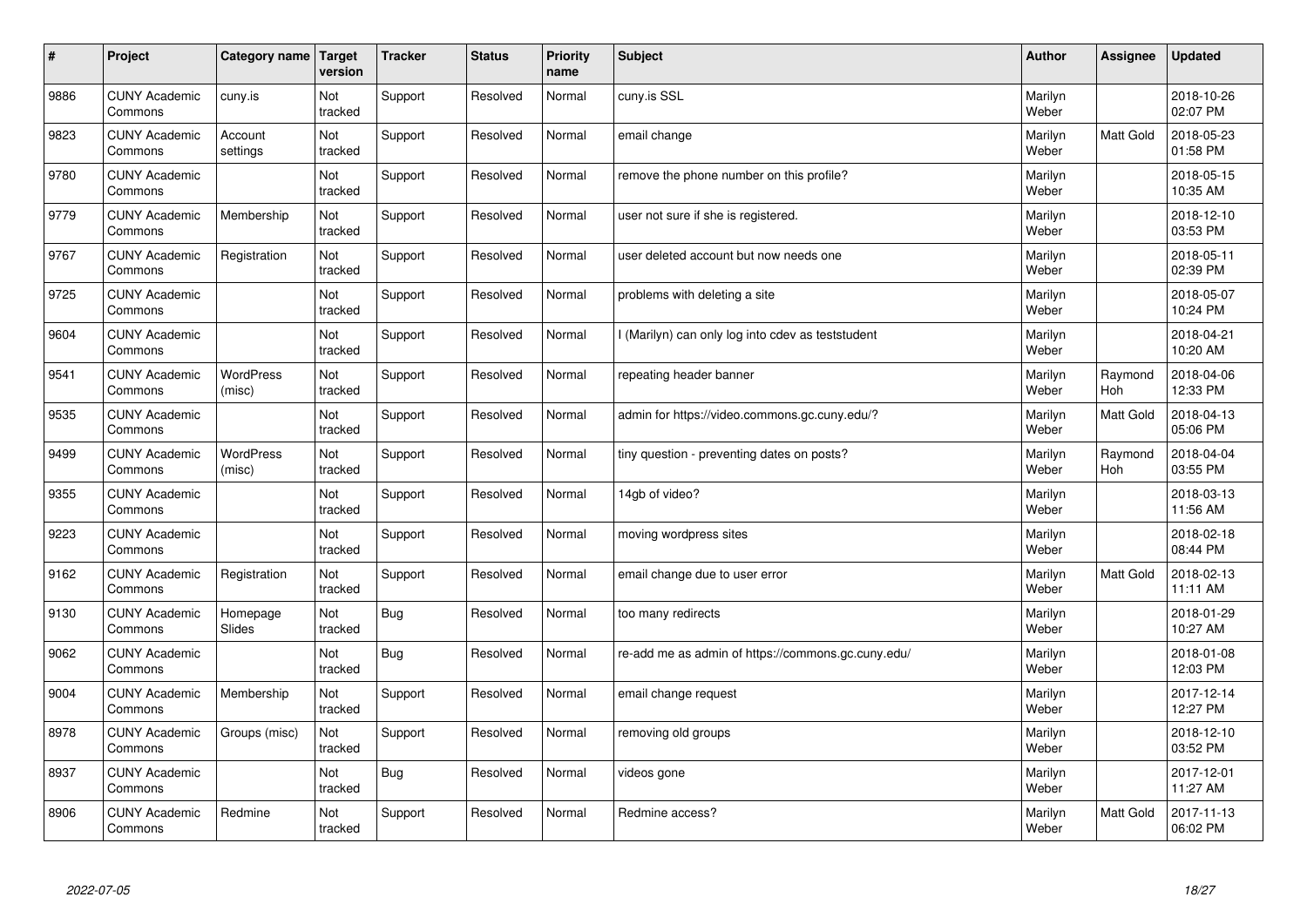| $\vert$ # | Project                         | Category name | Target<br>version     | <b>Tracker</b>     | <b>Status</b> | <b>Priority</b><br>name | <b>Subject</b>                                             | <b>Author</b>    | Assignee        | <b>Updated</b>         |
|-----------|---------------------------------|---------------|-----------------------|--------------------|---------------|-------------------------|------------------------------------------------------------|------------------|-----------------|------------------------|
| 8882      | <b>CUNY Academic</b><br>Commons |               | Not<br>tracked        | Support            | Resolved      | Normal                  | question about search engines                              | Marilyn<br>Weber |                 | 2017-11-01<br>03:26 PM |
| 8878      | <b>CUNY Academic</b><br>Commons | cuny.is       | Not<br>tracked        | <b>Bug</b>         | Resolved      | Urgent                  | cuny is site link won't work                               | Marilyn<br>Weber | Boone<br>Gorges | 2017-11-01<br>03:06 PM |
| 8873      | <b>CUNY Academic</b><br>Commons |               | Not<br>tracked        | Support            | Resolved      | Normal                  | maximum file upload size?                                  | Marilyn<br>Weber |                 | 2017-10-30<br>11:23 AM |
| 8855      | <b>CUNY Academic</b><br>Commons |               | Not<br>tracked        | Support            | Resolved      | Normal                  | another email change request                               | Marilyn<br>Weber |                 | 2017-10-25<br>10:55 AM |
| 8848      | <b>CUNY Academic</b><br>Commons |               | <b>Not</b><br>tracked | Support            | Resolved      | Normal                  | email change request                                       | Marilyn<br>Weber |                 | 2017-10-24<br>11:19 AM |
| 8768      | <b>CUNY Academic</b><br>Commons |               | Not<br>tracked        | Support            | Resolved      | Normal                  | unsafe redirect?                                           | Marilyn<br>Weber |                 | 2017-10-06<br>12:14 PM |
| 8729      | <b>CUNY Academic</b><br>Commons |               | Not<br>tracked        | Support            | Resolved      | Normal                  | email change                                               | Marilyn<br>Weber |                 | 2017-09-25<br>02:14 PM |
| 8661      | <b>CUNY Academic</b><br>Commons | Group Blogs   | Not<br>tracked        | <b>Bug</b>         | Resolved      | Normal                  | new group, old site, can't link?                           | Marilyn<br>Weber |                 | 2017-11-15<br>01:26 PM |
| 8630      | <b>CUNY Academic</b><br>Commons | Membership    | Not<br>tracked        | Support            | Resolved      | Normal                  | Change in email/campus                                     | Marilyn<br>Weber |                 | 2017-08-30<br>03:48 PM |
| 8577      | <b>CUNY Academic</b><br>Commons | Membership    | Not<br>tracked        | Support            | Resolved      | Normal                  | another user email change                                  | Marilyn<br>Weber |                 | 2017-08-25<br>10:23 AM |
| 8566      | <b>CUNY Academic</b><br>Commons | Membership    | Not<br>tracked        | Support            | Resolved      | Normal                  | user email change                                          | Marilyn<br>Weber |                 | 2017-11-15<br>01:27 PM |
| 8553      | <b>CUNY Academic</b><br>Commons |               | Not<br>tracked        | Support            | Resolved      | Normal                  | storage limits?                                            | Marilyn<br>Weber |                 | 2017-08-18<br>04:36 PM |
| 8531      | <b>CUNY Academic</b><br>Commons | Membership    | Not<br>tracked        | Support            | Resolved      | Normal                  | admin of https://admissions.commons.gc.cuny.edu            | Marilyn<br>Weber |                 | 2017-08-15<br>04:20 PM |
| 8529      | <b>CUNY Academic</b><br>Commons |               | Not<br>tracked        | Support            | Resolved      | Normal                  | Iframe regiest?                                            | Marilyn<br>Weber |                 | 2017-08-16<br>04:40 PM |
| 8481      | <b>CUNY Academic</b><br>Commons | Membership    | Not<br>tracked        | Support            | Resolved      | Normal                  | admin of http://swipanalytic.org/organizers/               | Marilyn<br>Weber |                 | 2019-02-19<br>01:58 PM |
| 8471      | <b>CUNY Academic</b><br>Commons |               | Not<br>tracked        | Support            | Resolved      | Normal                  | admin at https://commons.gc.cuny.edu/                      | Marilyn<br>Weber |                 | 2017-09-06<br>01:50 PM |
| 8464      | <b>CUNY Academic</b><br>Commons |               | Not<br>tracked        | Support            | Resolved      | Normal                  | WP UI                                                      | Marilyn<br>Weber |                 | 2017-10-11<br>11:23 AM |
| 8459      | <b>CUNY Academic</b><br>Commons |               | Not<br>tracked        | Documentatio<br>n. | Resolved      | Normal                  | comprehensive list of plugins?                             | Marilyn<br>Weber |                 | 2017-10-11<br>11:24 AM |
| 8429      | <b>CUNY Academic</b><br>Commons | Membership    | Not<br>tracked        | Support            | Resolved      | Normal                  | Please make me an admin of https://arc.commons.gc.cuny.edu | Marilyn<br>Weber | Boone<br>Gorges | 2017-07-24<br>03:33 PM |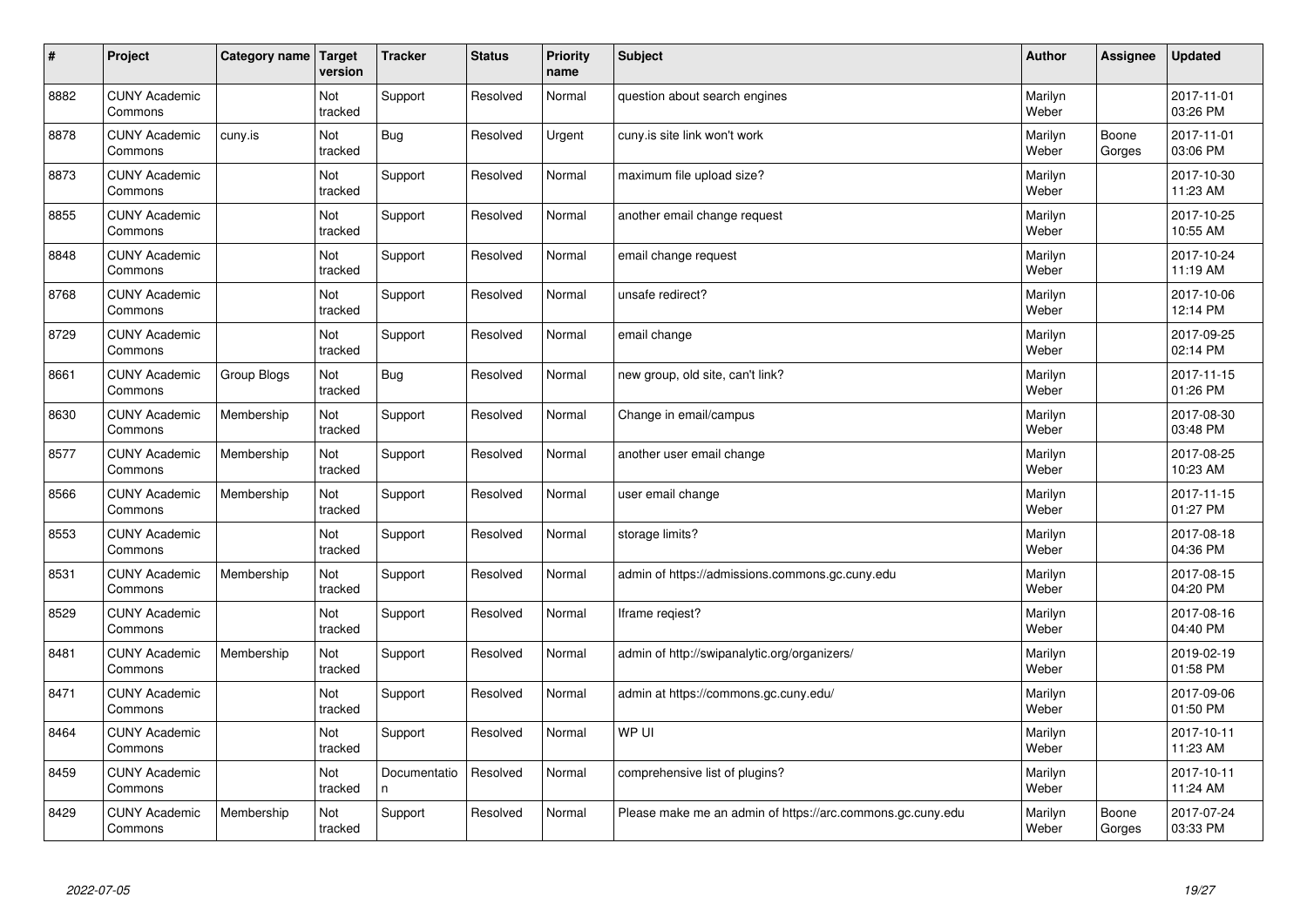| #    | Project                         | Category name               | Target<br>version | <b>Tracker</b> | <b>Status</b> | <b>Priority</b><br>name | <b>Subject</b>                                              | <b>Author</b>    | Assignee         | <b>Updated</b>         |
|------|---------------------------------|-----------------------------|-------------------|----------------|---------------|-------------------------|-------------------------------------------------------------|------------------|------------------|------------------------|
| 8401 | <b>CUNY Academic</b><br>Commons | Membership                  | Not<br>tracked    | Support        | Resolved      | Normal                  | add me as an admin                                          | Marilyn<br>Weber | Boone<br>Gorges  | 2017-07-11<br>11:40 AM |
| 8379 | <b>CUNY Academic</b><br>Commons |                             | Not<br>tracked    | Support        | Resolved      | Normal                  | request for site build help                                 | Marilyn<br>Weber |                  | 2017-07-01<br>10:48 AM |
| 8308 | <b>CUNY Academic</b><br>Commons | <b>WordPress</b><br>Plugins | Not<br>tracked    | Support        | Resolved      | Normal                  | WP Migration plugin                                         | Marilyn<br>Weber |                  | 2017-11-15<br>01:27 PM |
| 8289 | <b>CUNY Academic</b><br>Commons |                             | Not<br>tracked    | Support        | Resolved      | Normal                  | removing my access to sites                                 | Marilyn<br>Weber | Luke<br>Waltzer  | 2017-06-19<br>12:40 PM |
| 8259 | <b>CUNY Academic</b><br>Commons |                             | Not<br>tracked    | Bug            | Resolved      | Normal                  | missing dashboard                                           | Marilyn<br>Weber |                  | 2017-11-15<br>01:28 PM |
| 8222 | <b>CUNY Academic</b><br>Commons | Membership                  | Not<br>tracked    | Support        | Resolved      | Normal                  | Admin for iletc.commons.gc.cuny.edu                         | Marilyn<br>Weber | Boone<br>Gorges  | 2017-06-08<br>10:06 AM |
| 8200 | <b>CUNY Academic</b><br>Commons | Groups (misc)               | Not<br>tracked    | Bug            | Resolved      | Normal                  | Announcements has disappeared                               | Marilyn<br>Weber | Boone<br>Gorges  | 2017-05-26<br>04:04 PM |
| 8120 | <b>CUNY Academic</b><br>Commons | Membership                  | Not<br>tracked    | Support        | Resolved      | Normal                  | add me as an admin to https://nyslavery.commons.gc.cuny.edu | Marilyn<br>Weber |                  | 2017-05-10<br>02:19 PM |
| 7995 | <b>CUNY Academic</b><br>Commons | Domain<br>Mapping           | Not<br>tracked    | Bug            | Resolved      | Urgent                  | http://on.socialpaper.gc.cuny.edu down?                     | Marilyn<br>Weber |                  | 2017-04-21<br>11:07 AM |
| 7972 | <b>CUNY Academic</b><br>Commons |                             | Not<br>tracked    | Support        | Resolved      | Normal                  | expand the memory limit for videos?                         | Marilyn<br>Weber |                  | 2017-04-20<br>10:07 AM |
| 7922 | <b>CUNY Academic</b><br>Commons | Membership                  | Not<br>tracked    | Support        | Resolved      | Normal                  | add me as an admin to the MALs alumni site?                 | Marilyn<br>Weber |                  | 2017-04-06<br>05:19 PM |
| 7836 | <b>CUNY Academic</b><br>Commons | Social Paper                | Not<br>tracked    | Support        | Resolved      | Normal                  | missing Social Paper                                        | Marilyn<br>Weber |                  | 2017-11-15<br>01:31 PM |
| 7785 | <b>CUNY Academic</b><br>Commons |                             | Not<br>tracked    | Support        | Resolved      | Normal                  | ftp access or files?                                        | Marilyn<br>Weber | Boone<br>Gorges  | 2017-03-13<br>02:34 PM |
| 7775 | <b>CUNY Academic</b><br>Commons | Membership                  | Not<br>tracked    | Support        | Resolved      | Normal                  | Email change                                                | Marilyn<br>Weber |                  | 2017-03-08<br>10:09 PM |
| 7771 | <b>CUNY Academic</b><br>Commons | Membership                  | Not<br>tracked    | Support        | Resolved      | Normal                  | User would like to be uncoupled from sites                  | Marilyn<br>Weber | Boone<br>Gorges  | 2017-03-09<br>12:38 PM |
| 7767 | <b>CUNY Academic</b><br>Commons |                             | Not<br>tracked    | Bug            | Resolved      | Normal                  | Site loading problems                                       | Marilyn<br>Weber |                  | 2017-03-21<br>09:57 PM |
| 7685 | <b>CUNY Academic</b><br>Commons | Password<br>Reset           | Not<br>tracked    | Support        | Resolved      | Normal                  | temporary password                                          | Marilyn<br>Weber | Boone<br>Gorges  | 2017-02-15<br>07:36 PM |
| 7678 | <b>CUNY Academic</b><br>Commons | Groups (misc)               | Not<br>tracked    | Support        | Resolved      | Normal                  | add admin to student group                                  | Marilyn<br>Weber | Boone<br>Gorges  | 2017-02-15<br>11:58 AM |
| 7619 | <b>CUNY Academic</b><br>Commons | Membership                  | Not<br>tracked    | Support        | Resolved      | Normal                  | outside users for a site that isn't a class?                | Marilyn<br>Weber | <b>Matt Gold</b> | 2017-11-15<br>06:18 PM |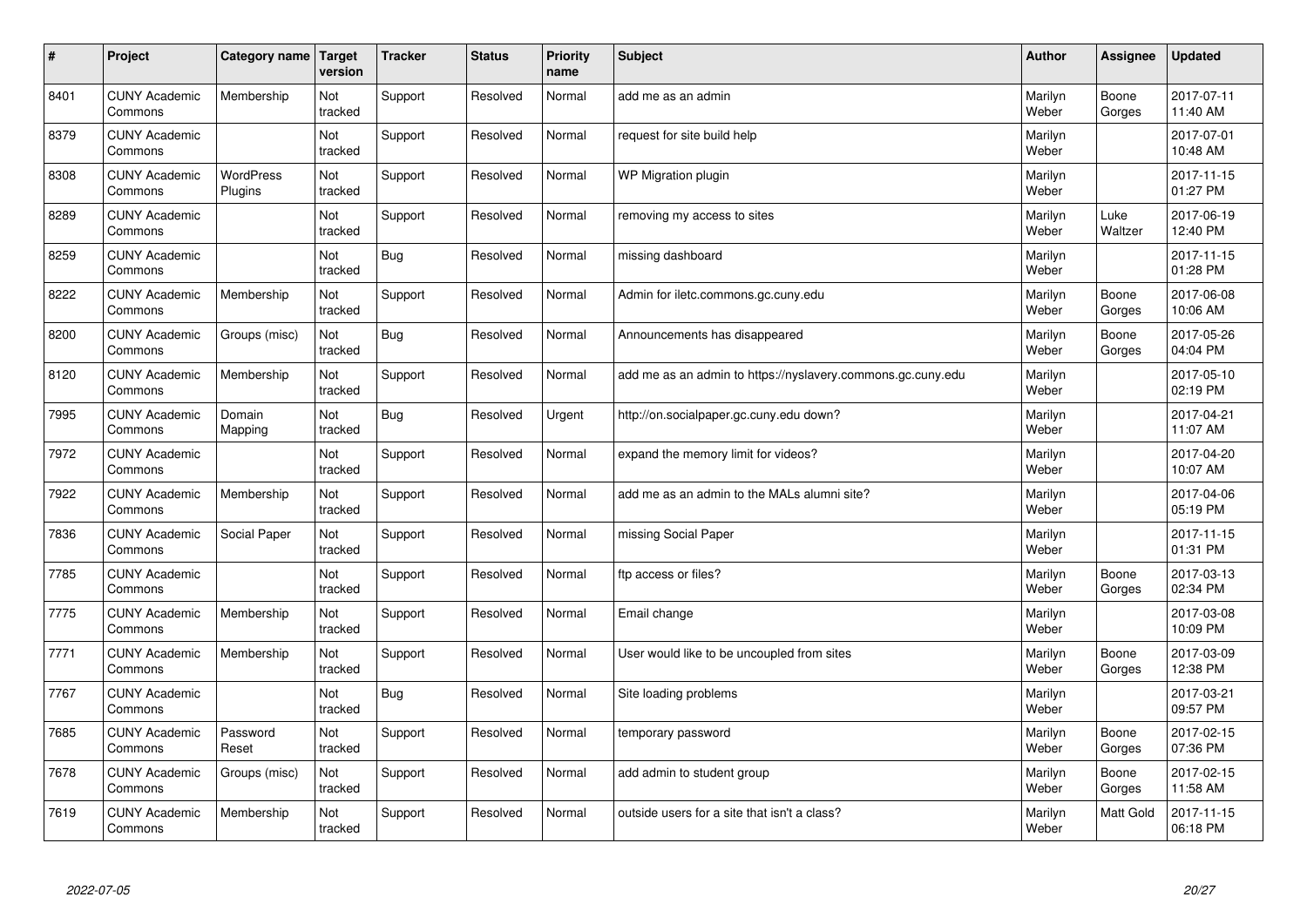| #    | Project                         | Category name                | Target<br>version | <b>Tracker</b> | <b>Status</b> | <b>Priority</b><br>name | <b>Subject</b>                                  | <b>Author</b>    | Assignee         | <b>Updated</b>         |
|------|---------------------------------|------------------------------|-------------------|----------------|---------------|-------------------------|-------------------------------------------------|------------------|------------------|------------------------|
| 7613 | <b>CUNY Academic</b><br>Commons | Registration                 | Not<br>tracked    | Support        | Resolved      | Normal                  | non-matriculated students                       | Marilyn<br>Weber | Boone<br>Gorges  | 2017-11-15<br>11:03 AM |
| 7608 | <b>CUNY Academic</b><br>Commons | Registration                 | Not<br>tracked    | Feature        | Resolved      | Normal                  | create an account                               | Marilyn<br>Weber |                  | 2017-02-15<br>10:45 PM |
| 7607 | <b>CUNY Academic</b><br>Commons | <b>WordPress</b><br>(misc)   | Not<br>tracked    | Feature        | Resolved      | Normal                  | mp4 files                                       | Marilyn<br>Weber |                  | 2017-02-15<br>07:37 PM |
| 7486 | <b>CUNY Academic</b><br>Commons | Membership                   | Not<br>tracked    | Support        | Resolved      | Normal                  | changed email address                           | Marilyn<br>Weber |                  | 2017-01-24<br>10:00 PM |
| 7349 | <b>CUNY Academic</b><br>Commons | Membership                   | Not<br>tracked    | Bug            | Resolved      | Normal                  | <b>LACUNY Institute website</b>                 | Marilyn<br>Weber | Boone<br>Gorges  | 2017-01-11<br>04:26 PM |
| 7337 | <b>CUNY Academic</b><br>Commons | Membership                   | Not<br>tracked    | Bug            | Resolved      | Normal                  | User with new email                             | Marilyn<br>Weber |                  | 2017-01-06<br>11:05 AM |
| 7328 | <b>CUNY Academic</b><br>Commons | WordPress<br>Plugins         | Not<br>tracked    | Bug            | Resolved      | Normal                  | technical issue with the Events Manager plugin  | Marilyn<br>Weber | Raymond<br>Hoh   | 2017-11-15<br>06:19 PM |
| 7223 | <b>CUNY Academic</b><br>Commons | Membership                   | Not<br>tracked    | Bug            | Resolved      | Normal                  | User with two profiles would like to merge them | Marilyn<br>Weber | Boone<br>Gorges  | 2017-01-10<br>02:07 PM |
| 6899 | <b>CUNY Academic</b><br>Commons | Account<br>settings          | Not<br>tracked    | Support        | Resolved      | Normal                  | New user has misspelled her own name            | Marilyn<br>Weber | Boone<br>Gorges  | 2016-12-01<br>05:10 PM |
| 6866 | <b>CUNY Academic</b><br>Commons |                              | Not<br>tracked    | Support        | Resolved      | Normal                  | User would like to have her account deleted     | Marilyn<br>Weber | <b>Matt Gold</b> | 2017-11-15<br>05:49 PM |
| 6857 | <b>CUNY Academic</b><br>Commons | <b>Blogs</b><br>(BuddyPress) | Not<br>tracked    | Support        | Resolved      | Normal                  | Committee on Religion website                   | Marilyn<br>Weber | Boone<br>Gorges  | 2017-08-17<br>10:24 AM |
| 6851 | <b>CUNY Academic</b><br>Commons | Redmine                      | Not<br>tracked    | Support        | Resolved      | Normal                  | How do I help users join Redmine?               | Marilyn<br>Weber | <b>Matt Gold</b> | 2016-11-28<br>10:16 AM |
| 6815 | <b>CUNY Academic</b><br>Commons | Password<br>Reset            | Not<br>tracked    | Support        | Resolved      | Normal                  | password reset requested                        | Marilyn<br>Weber | Matt Gold        | 2016-11-22<br>10:30 AM |
| 6812 | <b>CUNY Academic</b><br>Commons |                              | Not<br>tracked    | Support        | Resolved      | Normal                  | User cannot change email                        | Marilyn<br>Weber | Matt Gold        | 2016-12-01<br>06:24 PM |
| 6656 | <b>CUNY Academic</b><br>Commons | Support                      | Not<br>tracked    | Support        | Resolved      | Normal                  | Remove user profile                             | Marilyn<br>Weber | Matt Gold        | 2016-11-10<br>02:18 PM |
| 6286 | <b>CUNY Academic</b><br>Commons | Groups (misc)                | Not<br>tracked    | Bug            | Resolved      | Immediate               | Groups pages not displaying at all!             | Marilyn<br>Weber | Boone<br>Gorges  | 2017-11-15<br>10:57 AM |
| 6106 | <b>CUNY Academic</b><br>Commons | Server                       | Not<br>tracked    | Bug            | Resolved      | Normal                  | 504 error                                       | Marilyn<br>Weber |                  | 2017-11-15<br>01:55 PM |
| 6091 | <b>CUNY Academic</b><br>Commons | Group<br>Invitations         | Not<br>tracked    | Bug            | Resolved      | Normal                  | User cannot re-join a group                     | Marilyn<br>Weber | Boone<br>Gorges  | 2016-09-28<br>01:47 PM |
| 6025 | <b>CUNY Academic</b><br>Commons | Search                       | Not<br>tracked    | Bug            | Resolved      | Normal                  | Search function not working                     | Marilyn<br>Weber | Boone<br>Gorges  | 2016-10-12<br>09:41 AM |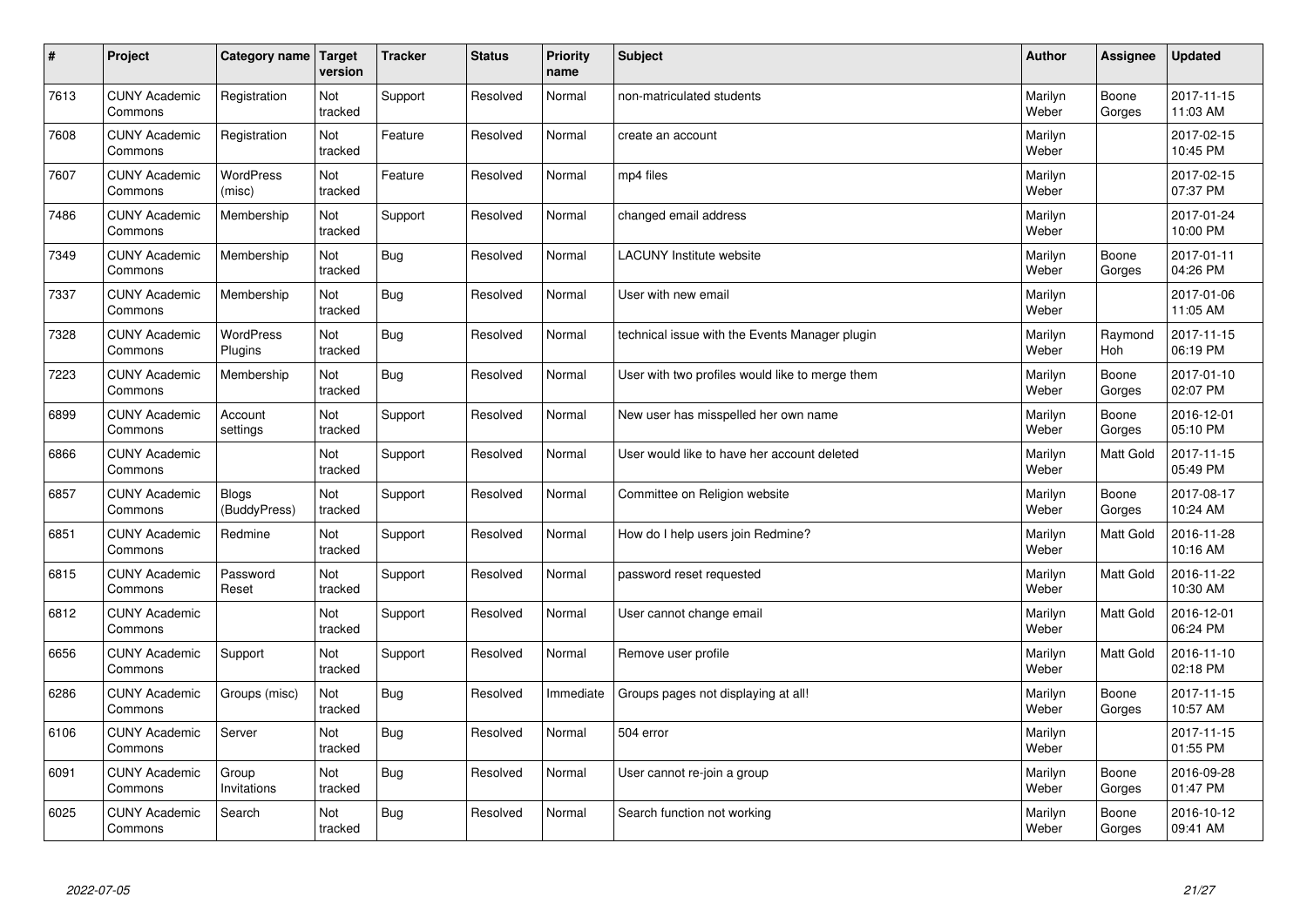| #    | Project                         | Category name   Target            | version        | <b>Tracker</b> | <b>Status</b> | Priority<br>name | <b>Subject</b>                                             | <b>Author</b>    | <b>Assignee</b>       | <b>Updated</b>         |
|------|---------------------------------|-----------------------------------|----------------|----------------|---------------|------------------|------------------------------------------------------------|------------------|-----------------------|------------------------|
| 5985 | <b>CUNY Academic</b><br>Commons | Support                           | Not<br>tracked | Support        | Resolved      | Normal           | change user's email address (she cannot access old)        | Marilyn<br>Weber | Boone<br>Gorges       | 2016-09-07<br>01:43 PM |
| 5968 | <b>CUNY Academic</b><br>Commons | Membership                        | Not<br>tracked | Bug            | Resolved      | Normal           | Deleting account without knowing password                  | Marilyn<br>Weber | <b>Matt Gold</b>      | 2017-11-15<br>06:19 PM |
| 5875 | <b>CUNY Academic</b><br>Commons | <b>WordPress</b><br>Plugins       | Not<br>tracked | Bug            | Resolved      | Normal           | Events Calendar garbled in IE                              | Marilyn<br>Weber | Marilyn<br>Weber      | 2017-11-15<br>05:45 PM |
| 5872 | <b>CUNY Academic</b><br>Commons | Server                            | Not<br>tracked | Bug            | Resolved      | Immediate        | Whole Commons is down                                      | Marilyn<br>Weber | Boone<br>Gorges       | 2016-08-12<br>12:04 AM |
| 5844 | <b>CUNY Academic</b><br>Commons |                                   | Not<br>tracked | Support        | Resolved      | Normal           | edit Host Files on Windows 10 problems                     | Marilyn<br>Weber |                       | 2016-07-27<br>09:08 AM |
| 5799 | <b>CUNY Academic</b><br>Commons | Blogs<br>(BuddyPress)             | Not<br>tracked | Feature        | Resolved      | Normal           | removing one's own access to sites?                        | Marilyn<br>Weber | Boone<br>Gorges       | 2016-07-26<br>01:55 PM |
| 5772 | <b>CUNY Academic</b><br>Commons | Membership                        | Not<br>tracked | Support        | Resolved      | Normal           | User email change and forgotten password                   | Marilyn<br>Weber | <b>Matt Gold</b>      | 2017-11-15<br>06:18 PM |
| 5753 | <b>CUNY Academic</b><br>Commons | <b>WordPress</b><br>(misc)        | Not<br>tracked | Support        | Resolved      | Normal           | merging blogs and groups                                   | Marilyn<br>Weber | Boone<br>Gorges       | 2016-08-29<br>03:09 PM |
| 5684 | <b>CUNY Academic</b><br>Commons | <b>Group Files</b>                | Not<br>tracked | Bug            | Resolved      | Normal           | Making Group files appear as Blog entries                  | Marilyn<br>Weber | Boone<br>Gorges       | 2017-11-20<br>03:28 PM |
| 5436 | <b>CUNY Academic</b><br>Commons |                                   | Not<br>tracked | Bug            | Resolved      | Normal           | Trying to change email settings for                        | Marilyn<br>Weber | Boone<br>Gorges       | 2016-04-21<br>10:12 PM |
| 5435 | <b>CUNY Academic</b><br>Commons |                                   | Not<br>tracked | Bug            | Resolved      | Urgent           | Can't see the dashboard                                    | Marilyn<br>Weber |                       | 2016-04-12<br>11:33 AM |
| 5319 | <b>CUNY Academic</b><br>Commons |                                   | Not<br>tracked | Bug            | Resolved      | Normal           | <b>Broken URL</b>                                          | Marilyn<br>Weber | Marilyn<br>Weber      | 2017-11-15<br>05:46 PM |
| 5059 | <b>CUNY Academic</b><br>Commons |                                   | Not<br>tracked | Bug            | Resolved      | Normal           | Instagram embed?                                           | Marilyn<br>Weber |                       | 2016-01-26<br>12:05 AM |
| 5037 | <b>CUNY Academic</b><br>Commons | Registration                      | Not<br>tracked | Support        | Resolved      | Normal           | Another Forgotten password for user with new email address | Marilyn<br>Weber | Boone<br>Gorges       | 2015-12-22<br>05:24 PM |
| 5019 | <b>CUNY Academic</b><br>Commons | Registration                      | Not<br>tracked | Support        | Resolved      | Normal           | Forgotten password for user with new email address         | Marilyn<br>Weber | Marilyn<br>Weber      | 2015-12-11<br>04:18 PM |
| 4965 | <b>CUNY Academic</b><br>Commons | <b>WordPress</b><br><b>Themes</b> | Not<br>tracked | Feature        | Resolved      | Normal           | Theme requested                                            | Marilyn<br>Weber | Boone<br>Gorges       | 2016-02-24<br>09:46 PM |
| 4918 | <b>CUNY Academic</b><br>Commons | ZenDesk                           | Not<br>tracked | Bug            | Resolved      | High             | Re-directing Help Requests                                 | Marilyn<br>Weber | Raymond<br><b>Hoh</b> | 2015-11-23<br>11:15 AM |
| 4881 | <b>CUNY Academic</b><br>Commons | ZenDesk                           | Not<br>tracked | Bug            | Resolved      | Normal           | ZenDesk emails not being sent                              | Marilyn<br>Weber |                       | 2015-12-07<br>01:34 AM |
| 4880 | <b>CUNY Academic</b><br>Commons | Password<br>Reset                 | Not<br>tracked | Support        | Resolved      | High             | CUNY Central person having password trouble                | Marilyn<br>Weber |                       | 2015-11-10<br>12:40 PM |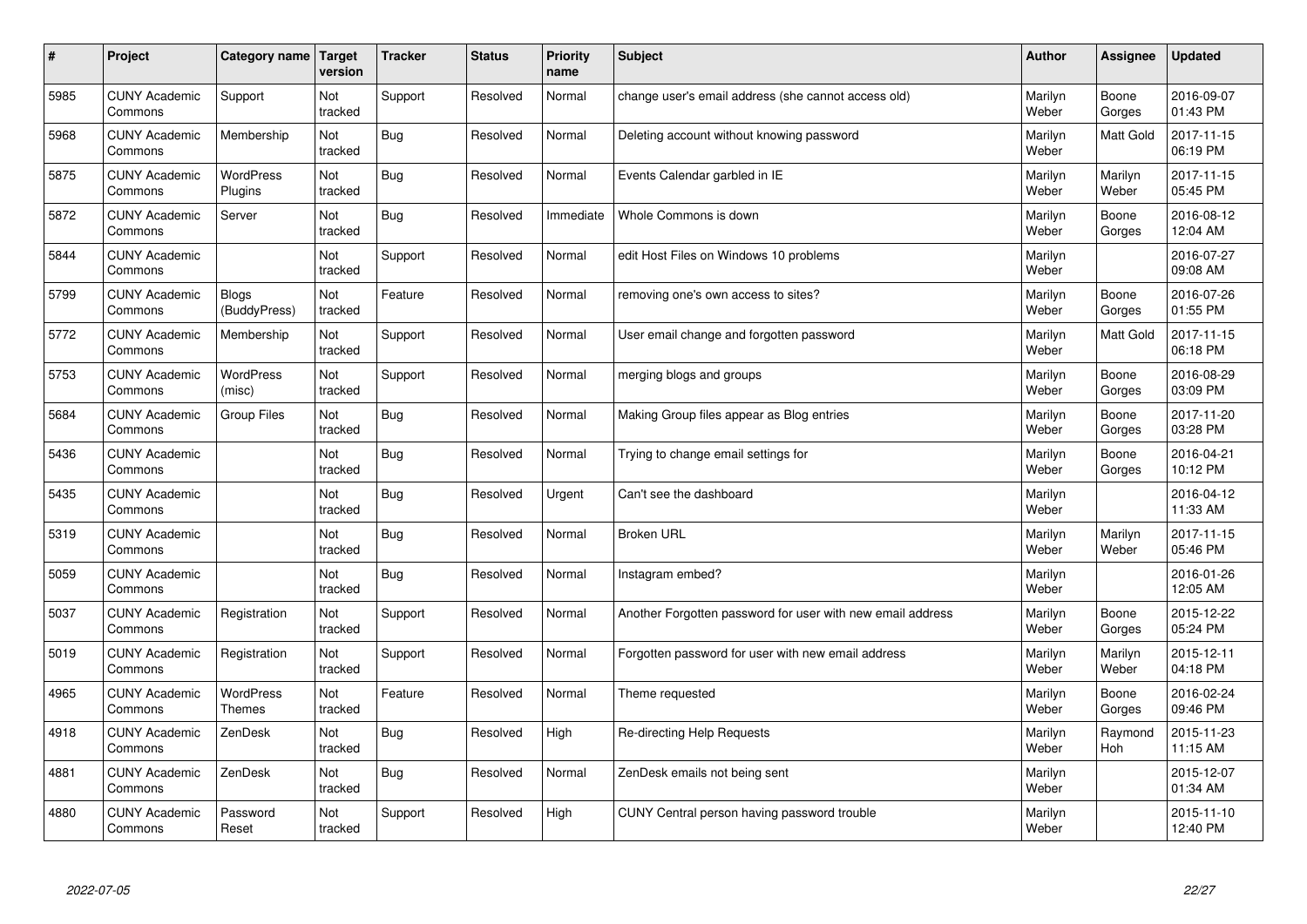| #     | Project                         | Category name   Target      | version        | <b>Tracker</b> | <b>Status</b> | Priority<br>name | <b>Subject</b>                                              | <b>Author</b>    | <b>Assignee</b>    | <b>Updated</b>         |
|-------|---------------------------------|-----------------------------|----------------|----------------|---------------|------------------|-------------------------------------------------------------|------------------|--------------------|------------------------|
| 4649  | <b>CUNY Academic</b><br>Commons | Registration                | Not<br>tracked | <b>Bug</b>     | Resolved      | Urgent           | Submit button has disappeared                               | Marilyn<br>Weber | Boone<br>Gorges    | 2015-09-22<br>11:47 AM |
| 4577  | <b>CUNY Academic</b><br>Commons | Registration                | Not<br>tracked | Bug            | Resolved      | Normal           | New users are not getting their email verification          | Marilyn<br>Weber | Boone<br>Gorges    | 2016-01-26<br>03:30 PM |
| 3620  | <b>CUNY Academic</b><br>Commons | Groups (misc)               | Not<br>tracked | Bug            | Resolved      | Normal           | admins of The Group for Group Admins                        | Marilyn<br>Weber |                    | 2014-11-03<br>08:38 AM |
| 3592  | <b>CUNY Academic</b><br>Commons | WordPress<br>(Permissions)  | Not<br>tracked | Publicity      | Resolved      | Normal           | Oops - Announcing 1.6!                                      | Marilyn<br>Weber | Boone<br>Gorges    | 2014-10-22<br>03:03 PM |
| 3530  | <b>CUNY Academic</b><br>Commons | Server                      | Not<br>tracked | Bug            | Resolved      | High             | Commons running very slowly/ "connection lost"              | Marilyn<br>Weber | <b>Matt Gold</b>   | 2014-10-08<br>09:34 AM |
| 3138  | <b>CUNY Academic</b><br>Commons | Documentation               | Not<br>tracked | Bug            | Resolved      | Normal           | Codex documentation                                         | Marilyn<br>Weber | scott voth         | 2016-03-04<br>08:49 AM |
| 3041  | <b>CUNY Academic</b><br>Commons | <b>Ground Control</b>       | Not<br>tracked | Publicity      | Resolved      | Normal           | Ground Control                                              | Marilyn<br>Weber | <b>Chris Stein</b> | 2016-01-26<br>04:52 PM |
| 3040  | <b>CUNY Academic</b><br>Commons | <b>Ground Control</b>       | Not<br>tracked | Publicity      | Resolved      | Normal           | Ground Control                                              | Marilyn<br>Weber | Micki<br>Kaufman   | 2016-01-26<br>05:16 PM |
| 3039  | <b>CUNY Academic</b><br>Commons | <b>Ground Control</b>       | Not<br>tracked | Publicity      | Resolved      | Normal           | <b>Ground Control</b>                                       | Marilyn<br>Weber | Sarah<br>Morgano   | 2016-01-26<br>05:19 PM |
| 3038  | <b>CUNY Academic</b><br>Commons | <b>Ground Control</b>       | Not<br>tracked | Publicity      | Resolved      | Normal           | <b>Ground Control</b>                                       | Marilyn<br>Weber | Matt Gold          | 2016-01-26<br>05:10 PM |
| 3037  | <b>CUNY Academic</b><br>Commons | <b>Ground Control</b>       | Not<br>tracked | Publicity      | Resolved      | Normal           | Ground Control                                              | Marilyn<br>Weber | scott voth         | 2016-01-26<br>05:23 PM |
| 3029  | <b>CUNY Academic</b><br>Commons | cuny.is                     | Not<br>tracked | Support        | Resolved      | Normal           | shortlink request                                           | Marilyn<br>Weber | Boone<br>Gorges    | 2014-02-12<br>10:03 AM |
| 3001  | <b>CUNY Academic</b><br>Commons | <b>WordPress</b><br>(misc)  | Not<br>tracked | Support        | Resolved      | Normal           | shortlink requested                                         | Marilyn<br>Weber | Boone<br>Gorges    | 2014-01-30<br>01:26 PM |
| 2777  | <b>CUNY Academic</b><br>Commons | WordPress<br>(misc)         | Not<br>tracked | Bug            | Resolved      | Normal           | Hero slide access                                           | Marilyn<br>Weber | Boone<br>Gorges    | 2013-09-07<br>12:26 PM |
| 5083  | <b>CUNY Academic</b><br>Commons | <b>WordPress</b><br>Plugins | 1.9.5          | Support        | Rejected      | Normal           | creating a shortcode for the iframe code of the google form | Marilyn<br>Weber | Marilyn<br>Weber   | 2016-01-12<br>04:25 PM |
| 5345  | <b>CUNY Academic</b><br>Commons | Social Paper                | 1.9.17         | Feature        | Rejected      | Normal           | Plus symbol problem in SP                                   | Marilyn<br>Weber | Christian<br>Wach  | 2016-05-27<br>04:26 AM |
| 5448  | <b>CUNY Academic</b><br>Commons | Email<br>Notifications      | 1.10.2         | Bug            | Rejected      | Normal           | garbled CAC activity digests                                | Marilyn<br>Weber | Raymond<br>Hoh     | 2016-11-20<br>02:38 AM |
| 9955  | <b>CUNY Academic</b><br>Commons | WordPress<br>Plugins        | 1.13.4         | Support        | Rejected      | Normal           | docx converter plugin?                                      | Marilyn<br>Weber |                    | 2018-06-26<br>11:39 AM |
| 10838 | <b>CUNY Academic</b><br>Commons |                             | 1.15.3         | Support        | Rejected      | Normal           | two plugin/theme requests from a digital fellow             | Marilyn<br>Weber |                    | 2019-06-11<br>10:31 AM |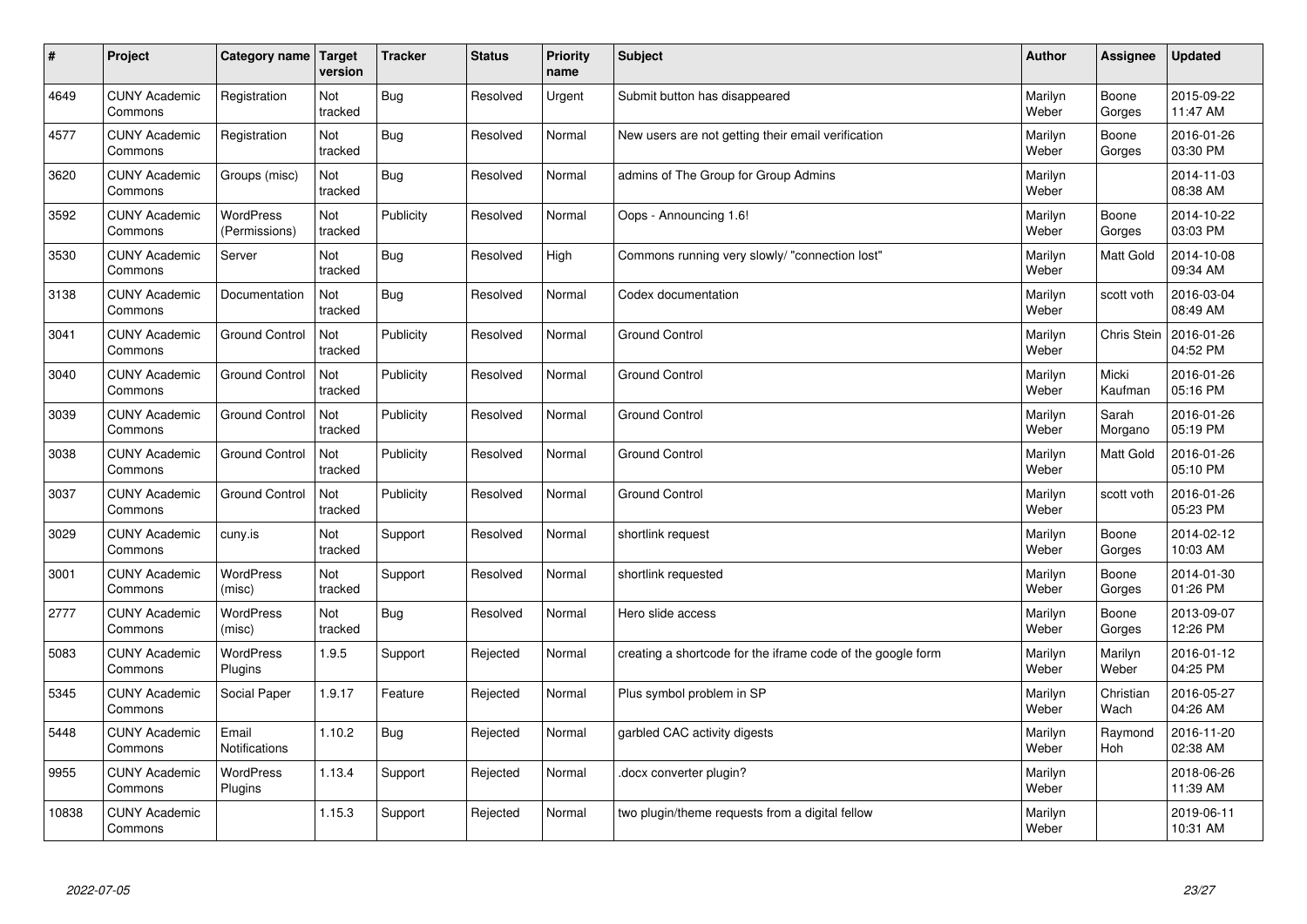| $\vert$ # | Project                         | Category name   Target     | version | <b>Tracker</b> | <b>Status</b> | <b>Priority</b><br>name | <b>Subject</b>                                                                 | <b>Author</b>    | <b>Assignee</b> | <b>Updated</b>         |
|-----------|---------------------------------|----------------------------|---------|----------------|---------------|-------------------------|--------------------------------------------------------------------------------|------------------|-----------------|------------------------|
| 13169     | <b>CUNY Academic</b><br>Commons |                            | 1.17.4  | Support        | Rejected      | Normal                  | footer logo image has no alt-text                                              | Marilyn<br>Weber |                 | 2020-09-22<br>10:18 AM |
| 15279     | <b>CUNY Academic</b><br>Commons |                            |         | <b>Bug</b>     | Rejected      | Normal                  | big delay - cloning the history site                                           | Marilyn<br>Weber |                 | 2022-02-09<br>01:49 PM |
| 15022     | <b>CUNY Academic</b><br>Commons |                            |         | Support        | Rejected      | High                    | ArabStages                                                                     | Marilyn<br>Weber |                 | 2021-12-06<br>10:16 AM |
| 14972     | <b>CUNY Academic</b><br>Commons |                            |         | Support        | Rejected      | Normal                  | Mailchimp plugin                                                               | Marilyn<br>Weber |                 | 2021-11-17<br>02:13 PM |
| 14711     | <b>CUNY Academic</b><br>Commons |                            |         | Support        | Rejected      | Normal                  | Custom Facebook Feed plugin problem                                            | Marilyn<br>Weber |                 | 2022-04-27<br>04:29 PM |
| 14360     | <b>CUNY Academic</b><br>Commons |                            |         | Support        | Rejected      | Normal                  | danielgerouldarchives.org?                                                     | Marilyn<br>Weber |                 | 2021-04-27<br>10:42 AM |
| 14016     | <b>CUNY Academic</b><br>Commons |                            |         | Support        | Rejected      | Normal                  | PDFs not downloading                                                           | Marilyn<br>Weber |                 | 2021-02-22<br>11:00 AM |
| 13916     | <b>CUNY Academic</b><br>Commons |                            |         | Support        | Rejected      | Normal                  | <b>Custom Sidebars</b>                                                         | Marilyn<br>Weber |                 | 2021-02-23<br>10:45 AM |
| 13217     | <b>CUNY Academic</b><br>Commons |                            |         | Support        | Rejected      | Normal                  | upload recordings of our past webinars?                                        | Marilyn<br>Weber |                 | 2020-08-25<br>07:56 AM |
| 13201     | <b>CUNY Academic</b><br>Commons |                            |         | Support        | Rejected      | Low                     | PDF embedder                                                                   | Marilyn<br>Weber |                 | 2020-09-29<br>11:37 AM |
| 13160     | <b>CUNY Academic</b><br>Commons |                            |         | Support        | Rejected      | Normal                  | site not working on iphone                                                     | Marilyn<br>Weber |                 | 2020-08-25<br>10:58 AM |
| 13121     | <b>CUNY Academic</b><br>Commons |                            |         | Support        | Rejected      | Normal                  | embed a DropBox Paper file                                                     | Marilyn<br>Weber |                 | 2020-08-25<br>10:56 AM |
| 13012     | <b>CUNY Academic</b><br>Commons | <b>WordPress</b><br>(misc) |         | Support        | Rejected      | Normal                  | icon image associated with the teaching template's Creative Commons<br>License | Marilyn<br>Weber | Raymond<br>Hoh  | 2020-08-25<br>10:56 AM |
| 12986     | <b>CUNY Academic</b><br>Commons |                            |         | Support        | Rejected      | Normal                  | Someone is trying to create accounts using random CUNY entity emails           | Marilyn<br>Weber |                 | 2020-07-02<br>09:47 PM |
| 12205     | <b>CUNY Academic</b><br>Commons |                            |         | Support        | Rejected      | Normal                  | possible update to the 2019 theme?                                             | Marilyn<br>Weber |                 | 2020-01-14<br>12:08 PM |
| 11267     | <b>CUNY Academic</b><br>Commons |                            |         | Support        | Rejected      | Normal                  | signing up with a nonCUNY signup code from the Register page                   | Marilyn<br>Weber |                 | 2019-03-26<br>03:00 PM |
| 10850     | <b>CUNY Academic</b><br>Commons |                            |         | Support        | Rejected      | Normal                  | Gravity form being resent                                                      | Marilyn<br>Weber |                 | 2018-12-20<br>10:18 PM |
| 10562     | <b>CUNY Academic</b><br>Commons |                            |         | Bug            | Rejected      | Normal                  | Commons is down                                                                | Marilyn<br>Weber |                 | 2018-10-23<br>10:49 AM |
| 10260     | <b>CUNY Academic</b><br>Commons |                            |         | Bug            | Rejected      | Normal                  | bad activation email                                                           | Marilyn<br>Weber |                 | 2018-08-30<br>01:25 PM |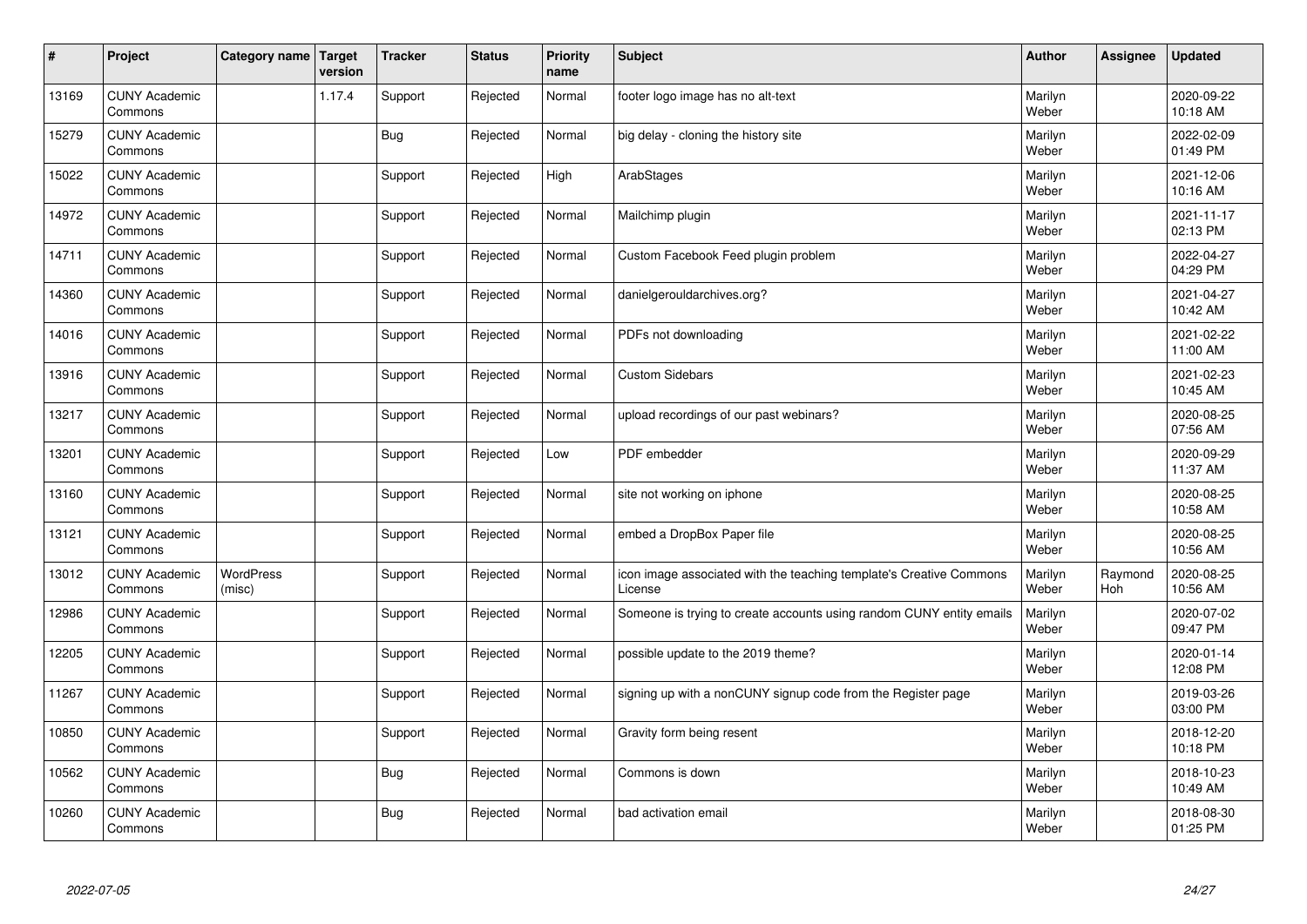| $\vert$ # | Project                         | Category name   Target      | version        | <b>Tracker</b> | <b>Status</b> | <b>Priority</b><br>name | <b>Subject</b>                                  | <b>Author</b>    | <b>Assignee</b>     | <b>Updated</b>         |
|-----------|---------------------------------|-----------------------------|----------------|----------------|---------------|-------------------------|-------------------------------------------------|------------------|---------------------|------------------------|
| 9885      | <b>CUNY Academic</b><br>Commons |                             |                | Support        | Rejected      | Normal                  | Publications field problem                      | Marilyn<br>Weber |                     | 2018-06-06<br>01:18 PM |
| 9684      | <b>CUNY Academic</b><br>Commons |                             |                | Support        | Rejected      | Normal                  | SEO cleanup for newlaborforum.cuny.edu          | Marilyn<br>Weber |                     | 2018-04-30<br>10:29 AM |
| 9587      | <b>CUNY Academic</b><br>Commons |                             |                | Support        | Rejected      | Normal                  | possible request for the "PDF Poster" plugin    | Marilyn<br>Weber |                     | 2018-04-24<br>10:52 AM |
| 9275      | <b>CUNY Academic</b><br>Commons |                             |                | Support        | Rejected      | Normal                  | soft chalk page?                                | Marilyn<br>Weber | Boone<br>Gorges     | 2018-04-09<br>10:37 AM |
| 9033      | <b>CUNY Academic</b><br>Commons |                             |                | Support        | Rejected      | Normal                  | Site search terms                               | Marilyn<br>Weber |                     | 2017-12-22<br>01:10 PM |
| 8195      | <b>CUNY Academic</b><br>Commons |                             |                | Support        | Rejected      | Normal                  | possible to make the Profile pic semi-hidden?   | Marilyn<br>Weber |                     | 2017-05-24<br>11:00 PM |
| 7668      | <b>CUNY Academic</b><br>Commons | <b>WordPress</b><br>Plugins |                | Support        | Rejected      | Normal                  | Iframes question                                | Marilyn<br>Weber |                     | 2017-04-11<br>09:29 PM |
| 7376      | <b>CUNY Academic</b><br>Commons | Email<br>Notifications      |                | Bug            | Rejected      | Normal                  | automatic forwarding of blog posts not working  | Marilyn<br>Weber | Boone<br>Gorges     | 2017-05-01<br>10:36 PM |
| 6800      | <b>CUNY Academic</b><br>Commons |                             |                | Bug            | Rejected      | Immediate               | Is something going on?                          | Marilyn<br>Weber |                     | 2016-11-18<br>04:40 PM |
| 6575      | <b>CUNY Academic</b><br>Commons | Groups (misc)               |                | Bug            | Rejected      | Normal                  | No papers link for the group "social paper"     | Marilyn<br>Weber |                     | 2016-11-02<br>10:39 PM |
| 6338      | <b>CUNY Academic</b><br>Commons |                             |                | <b>Bug</b>     | Rejected      | Normal                  | Multiple email notifications for each blog post | Marilyn<br>Weber | Boone<br>Gorges     | 2016-10-18<br>08:45 PM |
| 5988      | <b>CUNY Academic</b><br>Commons | Support                     |                | Support        | Rejected      | Normal                  | Forbidden error when trying to join             | Marilyn<br>Weber | Boone<br>Gorges     | 2016-09-08<br>01:42 PM |
| 5184      | <b>CUNY Academic</b><br>Commons | Social Paper                |                | <b>Bug</b>     | Rejected      | Normal                  | Problem linking SP to a group                   | Marilyn<br>Weber | Boone<br>Gorges     | 2016-02-21<br>12:27 PM |
| 5051      | <b>CUNY Academic</b><br>Commons | Social Paper                |                | Feature        | Rejected      | Low                     | Visual cues for comments (SP suggestion #2)     | Marilyn<br>Weber | Samantha<br>Raddatz | 2016-02-10<br>10:01 AM |
| 3674      | <b>CUNY Academic</b><br>Commons |                             |                | <b>Bug</b>     | Rejected      | Normal                  | CBox pagination issue with the Wiki             | Marilyn<br>Weber |                     | 2014-11-20<br>05:03 PM |
| 3673      | <b>CUNY Academic</b><br>Commons |                             |                | Bug            | Rejected      | Normal                  | CBox pagination issue with the Wiki             | Marilyn<br>Weber |                     | 2014-11-20<br>04:08 PM |
| 3136      | <b>CUNY Academic</b><br>Commons | <b>WordPress</b><br>Plugins |                | <b>Bug</b>     | Rejected      | Normal                  | The Easy Rotator                                | Marilyn<br>Weber | Boone<br>Gorges     | 2014-04-01<br>10:26 PM |
| 3093      | <b>CUNY Academic</b><br>Commons | WordPress<br>Plugins        |                | <b>Bug</b>     | Rejected      | Normal                  | <b>Custom Google Maps</b>                       | Marilyn<br>Weber | Boone<br>Gorges     | 2014-05-02<br>10:52 AM |
| 15610     | <b>CUNY Academic</b><br>Commons | <b>WordPress</b><br>Plugins | Not<br>tracked | Support        | Rejected      | Normal                  | Loops & Logic plugin                            | Marilyn<br>Weber | Raymond<br>Hoh      | 2022-03-19<br>11:16 AM |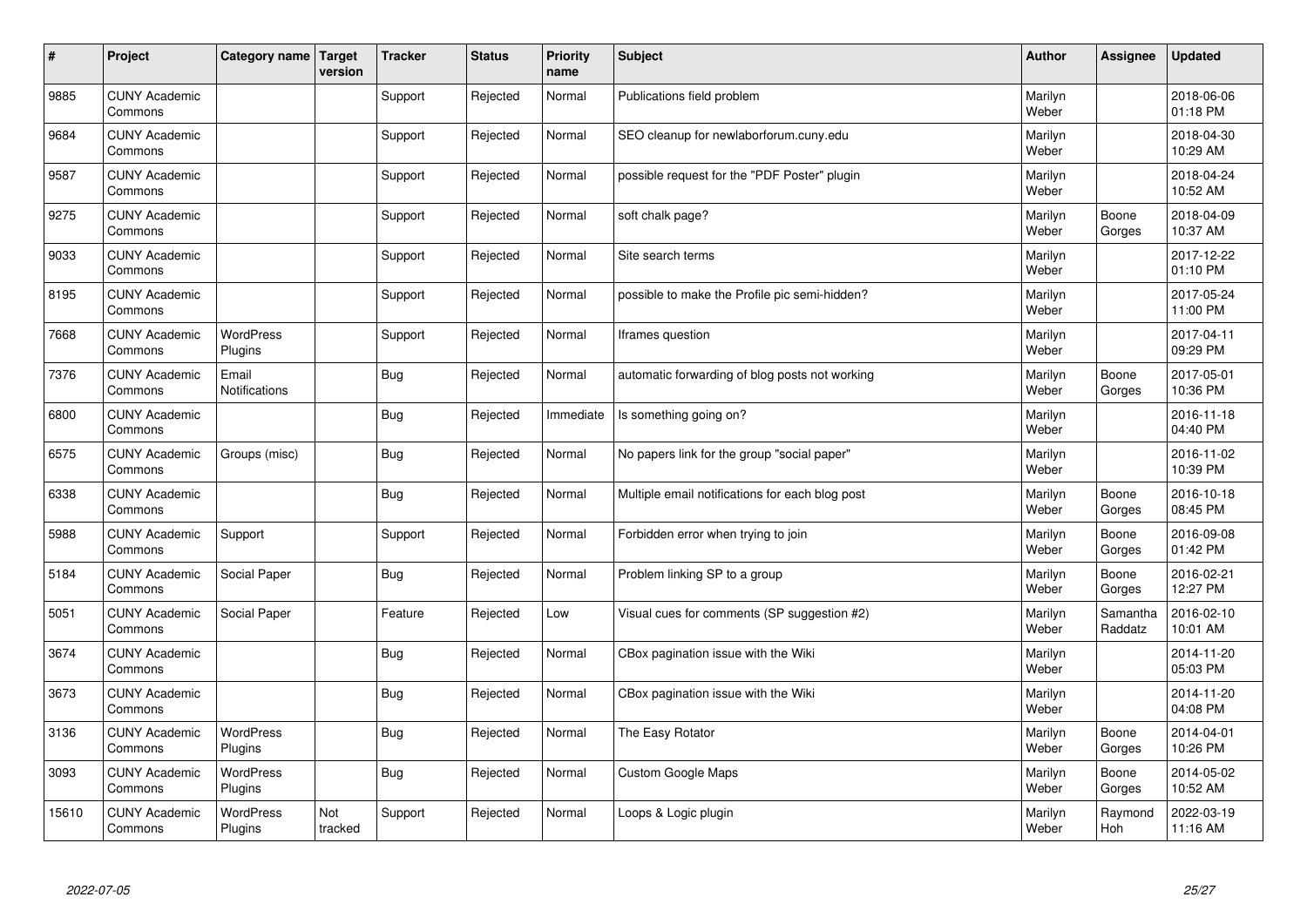| $\sharp$ | Project                         | Category name   Target      | version        | <b>Tracker</b> | <b>Status</b> | <b>Priority</b><br>name | <b>Subject</b>                                   | <b>Author</b>    | <b>Assignee</b>       | <b>Updated</b>         |
|----------|---------------------------------|-----------------------------|----------------|----------------|---------------|-------------------------|--------------------------------------------------|------------------|-----------------------|------------------------|
| 14625    | <b>CUNY Academic</b><br>Commons |                             | Not<br>tracked | Support        | Rejected      | Normal                  | image won't appear in slideshow.                 | Marilyn<br>Weber |                       | 2021-07-27<br>10:33 AM |
| 14606    | <b>CUNY Academic</b><br>Commons | <b>WordPress</b><br>(misc)  | Not<br>tracked | Support        | Rejected      | Normal                  | calendar wrong month                             | Marilyn<br>Weber |                       | 2021-07-23<br>12:11 PM |
| 14448    | <b>CUNY Academic</b><br>Commons | Password<br>Reset           | Not<br>tracked | Bug            | Rejected      | Normal                  | password reset weirdness                         | Marilyn<br>Weber | Raymond<br><b>Hoh</b> | 2021-05-12<br>01:34 PM |
| 13918    | <b>CUNY Academic</b><br>Commons |                             | Not<br>tracked | Support        | Rejected      | Normal                  | MailPoet Newsletters Premium plugin              | Marilyn<br>Weber |                       | 2021-02-09<br>11:01 AM |
| 11634    | <b>CUNY Academic</b><br>Commons | <b>WordPress</b><br>(misc)  | Not<br>tracked | Bug            | Rejected      | Normal                  | "Insert Read More Tag" working oddly             | Marilyn<br>Weber | Raymond<br>Hoh        | 2019-07-15<br>11:48 PM |
| 9996     | <b>CUNY Academic</b><br>Commons | Membership                  | Not<br>tracked | Support        | Rejected      | Normal                  | user email change request                        | Marilyn<br>Weber |                       | 2018-07-16<br>10:49 AM |
| 9518     | <b>CUNY Academic</b><br>Commons |                             | Not<br>tracked | Support        | Rejected      | Normal                  | problems with site on Internet Explorer          | Marilyn<br>Weber | Raymond<br>Hoh        | 2019-03-11<br>11:18 PM |
| 8071     | <b>CUNY Academic</b><br>Commons | <b>WordPress</b><br>Plugins | Not<br>tracked | Support        | Rejected      | Normal                  | Anthologize                                      | Marilyn<br>Weber |                       | 2017-05-10<br>10:15 AM |
| 3417     | <b>CUNY Academic</b><br>Commons | <b>BuddyPress</b><br>(misc) | Not<br>tracked | Bug            | Rejected      | High                    | copying two commons groups                       | Marilyn<br>Weber | Marilyn<br>Weber      | 2014-11-05<br>09:56 AM |
| 14850    | <b>CUNY Academic</b><br>Commons |                             |                | Support        | Abandoned     | Normal                  | brooklyn waterfront site "connection not secure" | Marilyn<br>Weber |                       | 2022-04-27<br>04:56 PM |
| 14389    | <b>CUNY Academic</b><br>Commons |                             |                | Support        | Abandoned     | Normal                  | WebflowIO?                                       | Marilyn<br>Weber |                       | 2021-09-14<br>10:45 AM |
| 14148    | <b>CUNY Academic</b><br>Commons |                             |                | Support        | Abandoned     | Normal                  | post notification problem                        | Marilyn<br>Weber |                       | 2021-09-14<br>10:43 AM |
| 13637    | <b>CUNY Academic</b><br>Commons |                             |                | Support        | Abandoned     | Normal                  | All-in-One Migration plugin request              | Marilyn<br>Weber |                       | 2020-12-08<br>10:46 AM |
| 13596    | <b>CUNY Academic</b><br>Commons |                             |                | Support        | Abandoned     | Normal                  | invited as Author but show as Contributor        | Marilyn<br>Weber |                       | 2021-09-14<br>10:41 AM |
| 13584    | <b>CUNY Academic</b><br>Commons |                             |                | Support        | Abandoned     | Normal                  | Graphy theme question                            | Marilyn<br>Weber |                       | 2021-09-14<br>10:41 AM |
| 13288    | <b>CUNY Academic</b><br>Commons |                             |                | Support        | Abandoned     | Normal                  | log in problems on iPhone 6                      | Marilyn<br>Weber |                       | 2020-10-27<br>10:26 AM |
| 10571    | <b>CUNY Academic</b><br>Commons |                             | Not<br>tracked | Support        | Abandoned     | Normal                  | newsletter queue problem                         | Marilyn<br>Weber |                       | 2018-12-10<br>03:58 PM |
| 9726     | <b>CUNY Academic</b><br>Commons | <b>WordPress</b><br>Plugins | Not<br>tracked | Support        | Abandoned     | Normal                  | technical error on Contact page                  | Marilyn<br>Weber |                       | 2018-12-10<br>03:53 PM |
| 9134     | <b>CUNY Academic</b><br>Commons | Membership                  | Not<br>tracked | Support        | Abandoned     | Normal                  | former user                                      | Marilyn<br>Weber | <b>Matt Gold</b>      | 2019-09-18<br>10:26 AM |